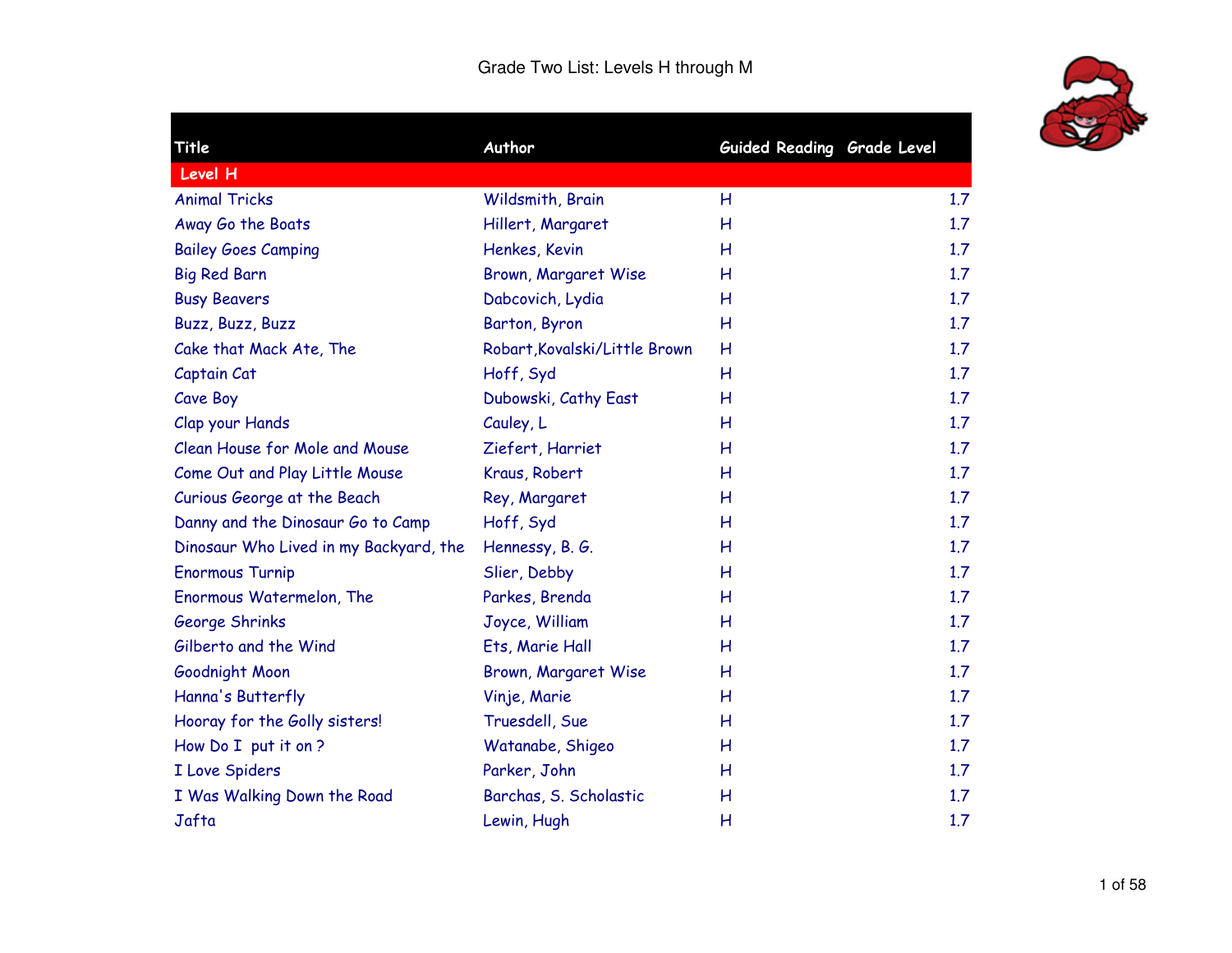

| <b>Title</b>                                  | Author               | Guided Reading Grade Level |     |
|-----------------------------------------------|----------------------|----------------------------|-----|
| Just Going to the Dentist                     | Mayer, Mercer        | H                          | 1.7 |
| Just Me and My Babysitter                     | Mayer, Mercer        | Н                          | 1.7 |
| Just Me and My Dad                            | Mayer, Mercer        | Н                          | 1.7 |
| Just Me and My Little Brother                 | Mayer, Mercer        | Н                          | 1.7 |
| Just Me and My Little Sister                  | Mayer, Mercer        | Н                          | 1.7 |
| Just Shopping with Mom                        | Mayer, Mercer        | Η                          | 1.7 |
| Mama, Do You Love Me?                         | Joosse, Barbara      | н                          | 1.7 |
| My Mom Made Me Go to Camp                     | Delton, Judy         | H                          | 1.7 |
| New Baby Calf, The                            | Chase, Edith & Reid  | Н                          | 1.7 |
| Owliver                                       | Kraus, Robert        | Η                          | 1.7 |
| Picture for Harold's Room, A                  | Johnson, Crockett    | Η                          | 1.7 |
| Put Me in the Zoo                             | Lopshire, Robert     | Η                          | 1.7 |
| Quack Said the Billy Goat                     | Causley, Charles     | Н                          | 1.7 |
| Sammy the Seal                                | Hoff, Syd            | Н                          | 1.7 |
| Seasons of Arnold's Apple Tree                | Gibbons, Gail        | Н                          | 1.7 |
| Sir Small and the Dragonfly                   | O'Connor, Jane       | Η                          | 1.7 |
| <b>Sleepy Book</b>                            | Brown, Margaret Wise | Η                          | 1.7 |
| <b>Small Pig</b>                              | Lobel, Arnold        | Н                          | 1.7 |
| There Was an Old Lady Who Swallowed Adams, P. |                      | Н                          | 1.7 |
| Time to Sleep                                 | Fleming, Denise      | Н                          | 1.7 |
| Train Leaves the Station                      | Merriam, Eve         | Н                          | 1.7 |
| Two Bear Cubs                                 | Jonas, Ann           | Н                          | 1.7 |
| We Are Best Friends                           | Aliki                | Н                          | 1.7 |
| What Game Shall We Play                       | Hutchins, Pat        | Н                          | 1.7 |
| What will the Weather Be Like Today?          | Rogers, Paul         | Н                          | 1.7 |
| Where Are You Going, Little Mouse             | Kraus, Robert        | Н                          | 1.7 |
| Who is the Beast?                             | Baker, Keith         | Н                          | 1.7 |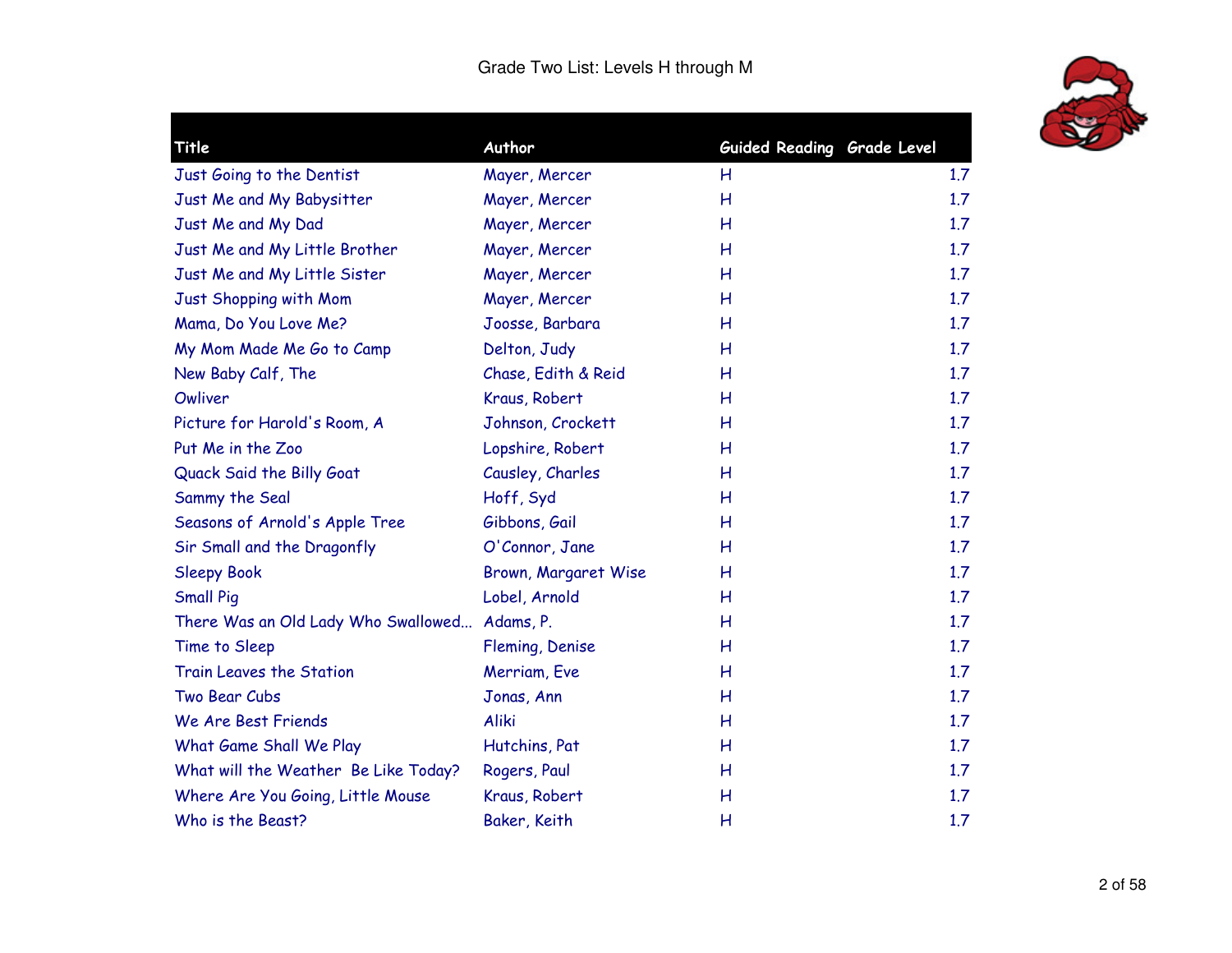

| Title                             | Author        | Guided Reading Grade Level |     |
|-----------------------------------|---------------|----------------------------|-----|
| Whose Mouse Are You?              | Kraus, Robert | н                          | 1.7 |
| Wind                              | <b>Bacon</b>  | н                          | 1.7 |
| Yes, Ma'am                        | Melser, June  | н                          | 1.7 |
| You Can't Smell a Flower          | Cole, Joanna  | н                          | 1.7 |
| You'll Soon Grow into Them, Titch | Hutchins, Pat | н                          | 1.7 |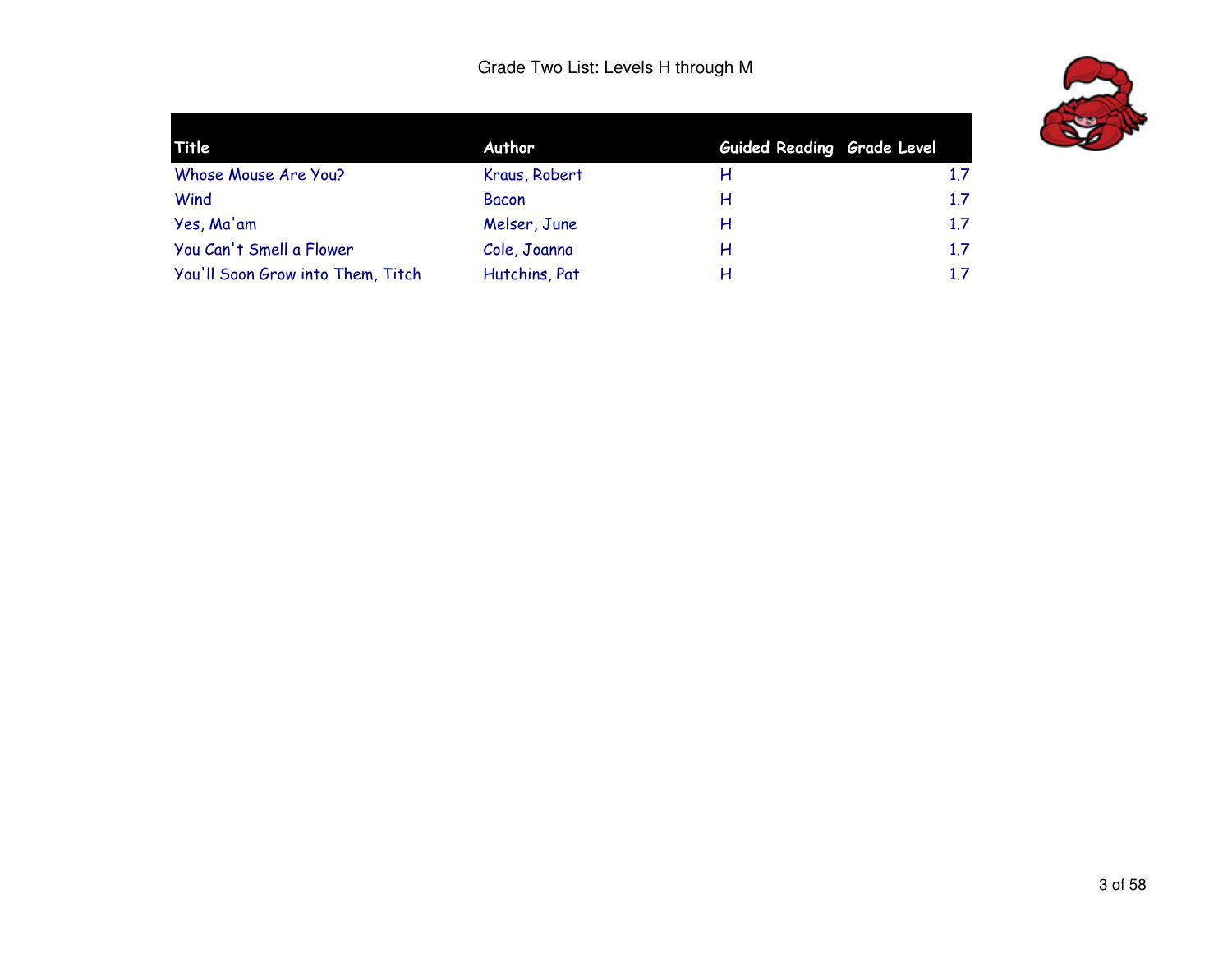

| Title                             | Author                       | Guided Reading Grade Level |      |
|-----------------------------------|------------------------------|----------------------------|------|
| Level I                           |                              |                            |      |
| Airport                           | Barton, Byron                | I                          | 1.94 |
| All Tutus Should Be Pink          | Brownrigg, Sheri             | I                          | 1.94 |
| Alligators all Around             | Sendak, Maurice              | I                          | 1.94 |
| Angus and the Cat                 | Flack, Marjorie              | I                          | 1.94 |
| Apple Pie Tree, the               | Hall, Zoe                    | I                          | 1.94 |
| <b>Apples and Pumpkins</b>        | Rockwell, Anne               | I                          | 1.94 |
| Are You My Mother?                | Eastman, Philip D.           | I                          | 1.94 |
| Barney's Horse                    | Hoff, Syd                    | I                          | 1.94 |
| Because a Little Bug Went Ka-Choo | Stone, Rosetta               | I                          | 1.94 |
| Big Block of Chocolate, The       | Redhead, Janet               | I                          | 1.94 |
| Big Dog, Little Dog               | Eastman, Philip D.           | I                          | 1.94 |
| <b>Big Fat Enormous Lie</b>       | Sharmat, Marjorie Weinman    | I                          | 1.94 |
| <b>Big Hungry Bear</b>            | Wood, Audrey                 | I                          | 1.94 |
| <b>Bike Lesson</b>                | Berenstain, Stan & Jan       | I                          | 1.94 |
| Bunny Hop, The                    | Slater, Teddy                | I                          | 1.94 |
| <b>Busy Buzzing Bumblebees</b>    | Schwartz, Alvin              | I                          | 1.94 |
| Come and Have Fun                 | Hurd, Edith Thacher          | I                          | 1.94 |
| <b>Dinosaur Dinners</b>           | Davis, Lee                   | I                          | 1.94 |
| Eat Your Peas, Louise             | Snow, Pegeen                 | I                          | 1.94 |
| Fix It                            | McPhail, David               | I                          | 1.94 |
| Fortunately                       | Charlip, Remy                | I                          | 1.94 |
| Frog went A-Courtin'              | Langstaff, John              | $\mathbf I$                | 1.94 |
| Froggy Goes to School             | Londan Jonathan / Scholastic | I                          | 1.94 |
| Geraldine's Big Snow              | Keller, Holly                | I                          | 1.94 |
| Gingerbread Man, The              | Rose, Rita                   | $\mathbf I$                | 1.94 |
| Girl Named Helen Keller           | Schmidt, Karen               | I                          | 1.94 |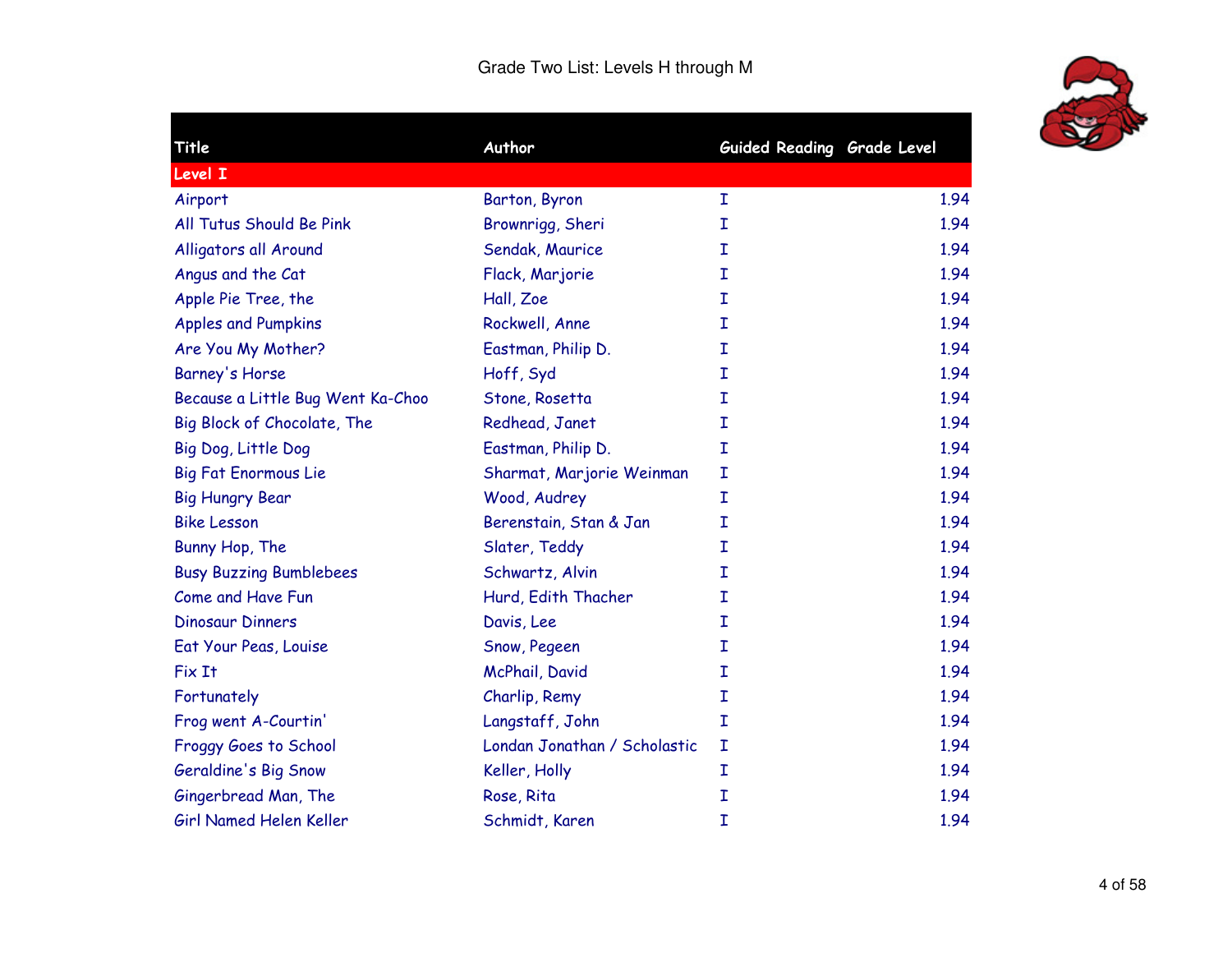

| Title                            | Author                       | Guided Reading Grade Level |      |
|----------------------------------|------------------------------|----------------------------|------|
| Grizzwold                        | Hoff, Syd                    | I                          | 1.94 |
| Gruff Brothers, The              | Hooks, William               | I                          | 1.94 |
| Happy Birthday, Sam              | Hutchins, Pat                | I                          | 1.94 |
| Hattie and the Fox               | Fox, Mem                     | I                          | 1.94 |
| Hello Cat you Need a Hat         | Gellman, Rita                | $\mathbf I$                | 1.94 |
| <b>Hello First Grade</b>         | Ryder, Joanne                | I                          | 1.94 |
| <b>Henny Penny</b>               | Galdone, Paul                | I                          | 1.94 |
| Hey! Get Off Our Train           | Burningham, John             | I                          | 1.94 |
| <b>Hiccups For Elephant</b>      | Prellar, James               | I                          | 1.94 |
| If I had a Robot                 | Yaccarino, Dan               | $\mathbf I$                | 1.94 |
| It Could Still be a Rock         | Fowler, Allen:Rookie Science | I                          | 1.94 |
| It's Pumpkin Time                | Hall, Zoe                    | $\mathbf I$                | 1.94 |
| Jonathan and His Mommy           | Smalls-Hector, Irene         | I                          | 1.94 |
| Just Like Everyone Else          | Kuskin, Karla                | I                          | 1.94 |
| Kissing Hand, the                | Penn, Audrey                 | I                          | 1.9  |
| Leo the Late Bloomer             | Kraus, Robert                | $\mathbf I$                | 1.94 |
| Let's Go Froggy                  | Londan Jonathan / Scholastic | I                          | 1.94 |
| Liar, Liar, Pants on Fire        | Cohen, Meriam                | I                          | 1.94 |
| Little Cloud                     | Carle, Eric                  | I                          | 1.94 |
| Little Engine That Could, The    | Piper, Watty                 | I                          | 1.94 |
| Little Mouse, the Ripe Straberry | Wood, Audrey                 | $\mathbf I$                | 1.94 |
| Little Red Hen, the              | Ziefert, Harriet             | I                          | 1.94 |
| Little Toot                      | Gramatky, Hardie             | I                          | 1.94 |
| Little Tuppen                    | Galdone, Paul                | I                          | 1.94 |
| Lost in the Museum               | Cohen, Miriam                | I                          | 1.94 |
| Mary had A Little LAmb           | Hale, Sarah Joseph           | $\mathbf I$                | 1.94 |
| <b>Messy Bessey</b>              | McKissack, Patricia          | I                          | 1.94 |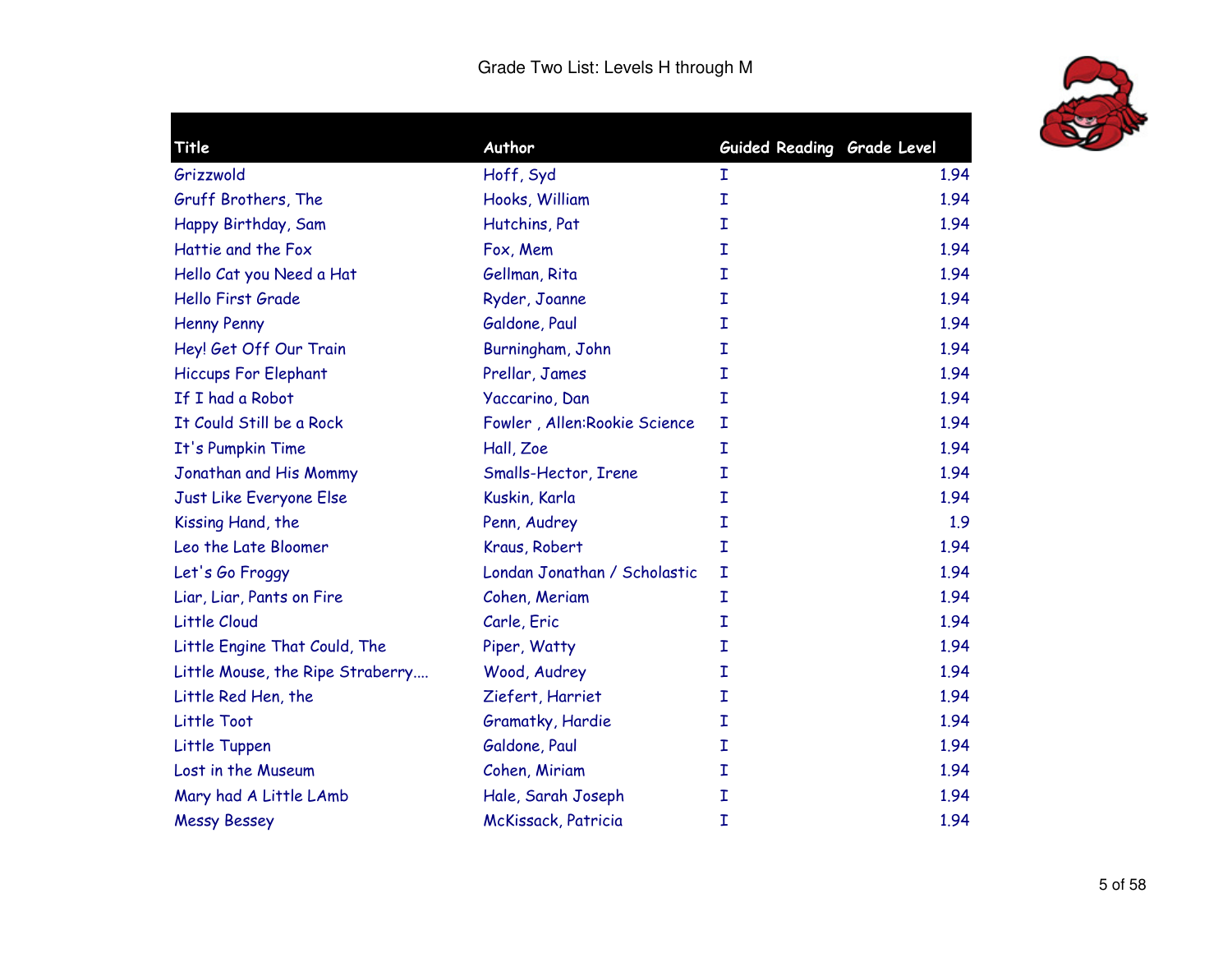

| Title                             | Author                | Guided Reading Grade Level |      |
|-----------------------------------|-----------------------|----------------------------|------|
| Messy Bessey's Garden             | McKissack, Patricia   | I                          | 1.94 |
| Mice at Bat                       | Oechsli, Kelly        | I                          | 1.94 |
| Michael Bird-Boy                  | dePaloa, Tomie        | I                          | 1.94 |
| Monk Camps Out                    | McCully, Emily Arnold | I                          | 1.94 |
| More or Less a Mess               | Keenan, Sheila        | I                          | 1.94 |
| Morris's Disappearing Bag         | Wells, Rosemary       | I                          | 1.94 |
| Mouse in Love                     | Kraus, Robert         | I                          | 1.94 |
| Mr. Brice's Mice                  | Hoff, Syd             | Ι                          | 1.94 |
| My First Kwanzaa Book             | Chocolate, Deborah    | I                          | 1.94 |
| My Visit to the Dinosaurs         | Aliki                 | I                          | 1.94 |
| Napping House, the                | Wood, Audrey          | I                          | 1.94 |
| Never Spit on Your Shoes          | Cazet, Denys          | I                          | 1.94 |
| New Shoes, Red Shoes              | Rollings, Susan       | I                          | 1.94 |
| Night in the Country              | Rylant, Cynthia       | Ι                          | 1.94 |
| No Good in Art                    | Cohen, Miriam         | I                          | 1.94 |
| Noisy Nora                        | Wells, Rosemary       | I                          | 1.94 |
| Quick as a Cricket                | Wood, Audrey          | I                          | 1.94 |
| Rabbit's Wish For Snow            | Tchin                 | Ι                          | 1.94 |
| Rainbow of my Own                 | Freeman, Don          | I                          | 1.94 |
| Rebus Bears, The                  | Reit, Seymour         | I                          | 1.94 |
| Robert the Rose Horse             | Heilbroner, Joan      | Ι                          | 1.94 |
| Sarah's Unicorn                   | Coville, Bruce        | I                          | 1.94 |
| <b>Seven Blind Mice</b>           | Young, Ed             | I                          | 1.94 |
| Silly Times with Two Silly Trolls | Jewell, Nancy         | Ι                          | 1.94 |
| So Hungry!                        | Ziefert, Harriet      | Ι                          | 1.94 |
| <b>Spooky Riddles</b>             | Brown, Marc           | I                          | 1.94 |
| Spot's Birthday Party             | Hill, Eric            | I                          | 1.94 |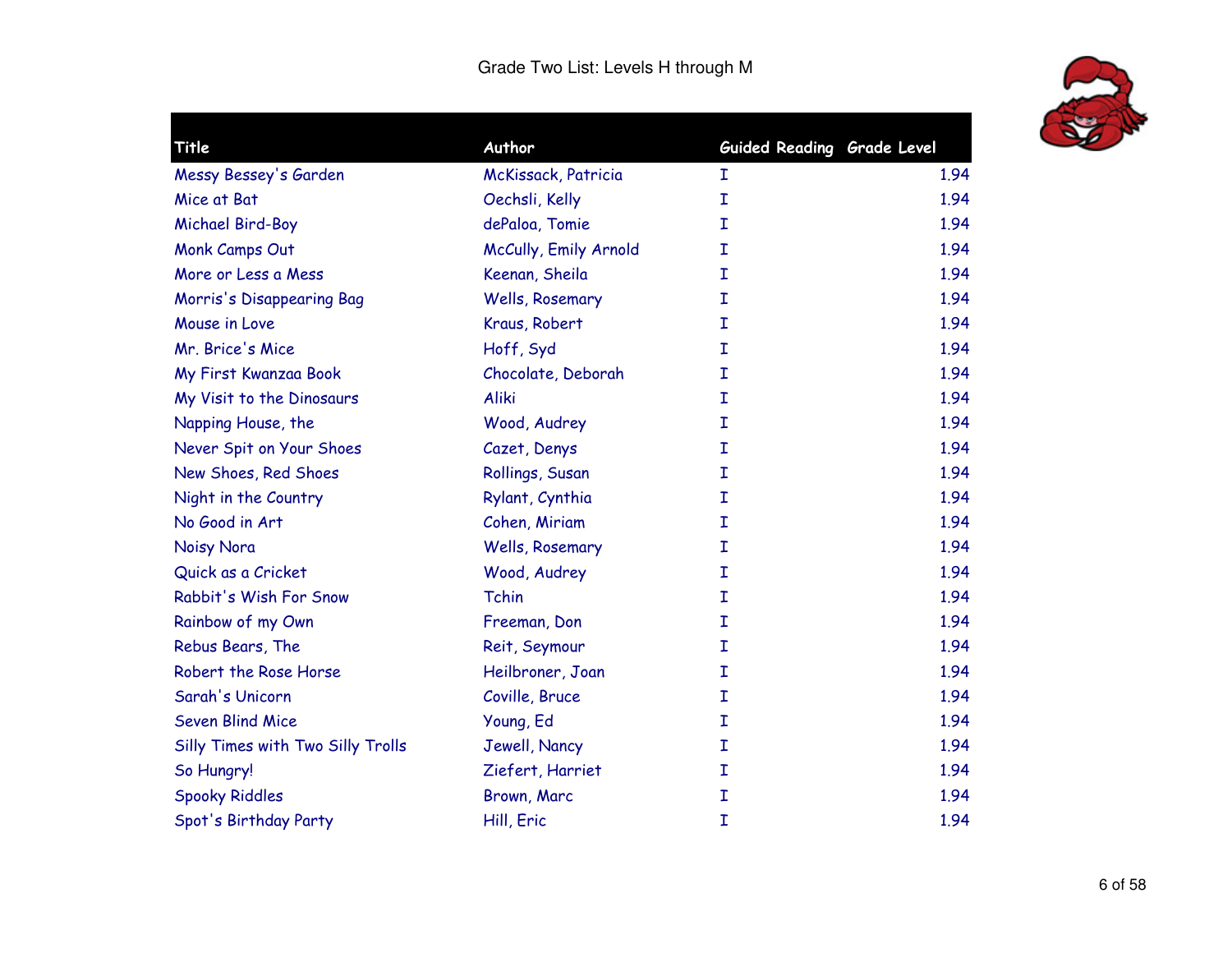

| Title                                  | Author                        | Guided Reading Grade Level |      |
|----------------------------------------|-------------------------------|----------------------------|------|
| Stanley                                | Hoff, Syd                     | I                          | 1.94 |
| Stay, Fang                             | Hazen, Barbara Shook          | I                          | 1.94 |
| Story of Chicken Licken                | Ormerod, J.                   | I                          | 1.94 |
| There's a Nightmare in My Closet       | Mayer, Mercer                 | I                          | 1.94 |
| This is the Bear & the Bad Little Girl | Hayes, Sarah                  | I                          | 1.94 |
| This is the Place For Me               | Cole, Joanna                  | Ι                          | 1.94 |
| Three Billy Goat's Gruff               | Brown, Marcia                 | I                          | 1.94 |
| <b>Tidy Titch</b>                      | Hutchins, Pat                 | I                          | 1.94 |
| <b>Too Many Puppies</b>                | <b>Brewster, Patience</b>     | I                          | 1.94 |
| <b>Trucks</b>                          | Rockwell, Anne                | I                          | 1.94 |
| Very Busy Spider, The                  | Carle, Eric                   | I                          | 1.94 |
| We Just Moved                          | Krensky, Stephen              | Ι                          | 1.94 |
| We're Going on a Bear Hunt             | Rosen, Michael                | I                          | 1.94 |
| We're in Big Trouble Blackboard Bear   | Alexander, Martha             | I                          | 1.94 |
| What Comes in 2's, 3's, and 4's?       | Aker, Suzanne & Karlin Bernie | I                          | 1.94 |
| Wheels on the Bus                      | Kovalski, Mary Ann            | Ι                          | 1.94 |
| When Will I Read?                      | Cohen, Miriam                 | I                          | 1.94 |
| Where's Lulu?                          | Hooks, William                | I                          | 1.94 |
| White Rabbit's Color Book              | Baker, Alan                   | I                          | 1.94 |
| Who Took the Farmer's Hat              | Nodset, Joan                  | Ι                          | 1.94 |
| Who's Afraid of the Dark?              | Bonsall, Crosby               | Ι                          | 1.94 |
| Willie's Wonderful Pet                 | Cebulash, Mel                 | Ι                          | 1.94 |
| Yoo Hoo Moon                           | Blocksma, Mary                | I                          | 1.94 |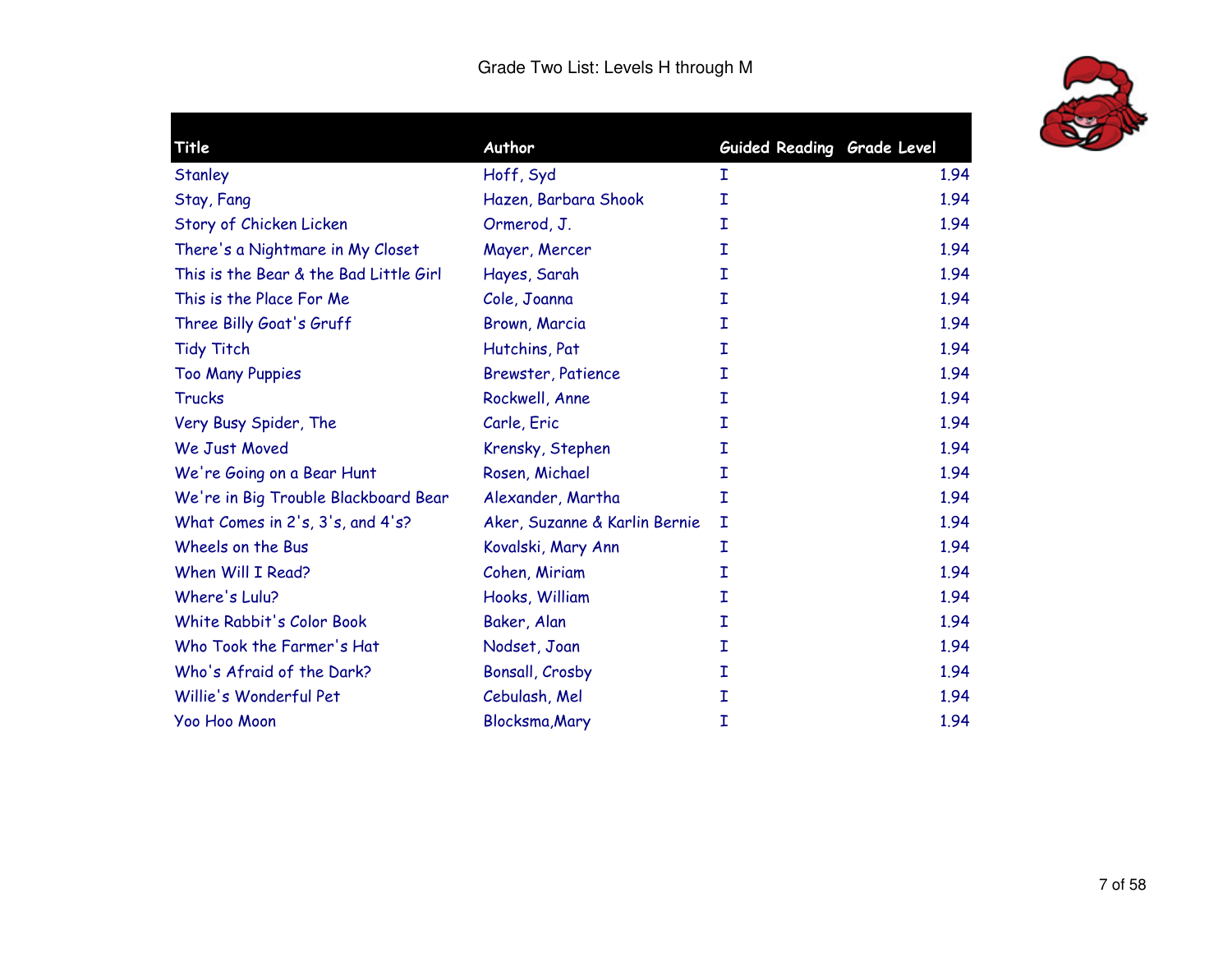

| Title                           | Author                        | Guided Reading Grade Level |                         |
|---------------------------------|-------------------------------|----------------------------|-------------------------|
| Level J                         |                               |                            |                         |
| 100th Day of School             | Medearis, Angela              | J                          | $\overline{c}$          |
| Addie's Bad Day                 | Robins, Joan                  | J                          | $\overline{c}$          |
| Adventures at Snail School      | Stadler, John                 | J                          | $\overline{\mathbf{c}}$ |
| Airplanes                       | Petersen, David               | J                          | $\overline{c}$          |
| All Along the River             | Fowler, Allen: Rookie Science | $\mathbf J$                | $\overline{c}$          |
| Allie's Basketball Dream        | Barber, Barbara               | J                          | $\overline{\mathbf{c}}$ |
| Amalia and the Grasshopper      | Tello, J. & Krupinski.L.      | J                          | $\overline{\mathbf{c}}$ |
| <b>Amazing Grace</b>            | Hoffman, Mary                 | J                          | $\overline{\mathbf{c}}$ |
| And I Mean It, Stanley          | Bonsall, Crosby               | J                          | $\overline{\mathbf{c}}$ |
| Annie's Pet                     | Brenner, Barbara              | J                          | $\overline{c}$          |
| Ask Mr. Bear                    | Flack/Macmillan               | J                          | $\overline{\mathsf{c}}$ |
| Aunt Eater's Mystery Vacation   | Cushman, Doug                 | J                          | $\overline{c}$          |
| Autumn                          | Saunders-Smith, Gail          | J                          | $\overline{\mathbf{c}}$ |
| Baseball Birthday Party, the    | Prger, Annabelle              | J                          | $\overline{\mathbf{c}}$ |
| <b>Bear Shadow</b>              | Asch. Frank                   | J                          | $\overline{c}$          |
| Bear's Bargain                  | Asch, Frank                   | J                          | $\overline{\mathbf{c}}$ |
| Bear's Bicycle                  | McLeod, Emilie                | J                          | $\overline{\mathbf{c}}$ |
| <b>Beavers</b>                  | Moore, Helen                  | J                          | $\overline{\mathbf{c}}$ |
| <b>Bedtime Mouse</b>            | Stoddard, Sandol              | J                          | $\overline{\mathbf{c}}$ |
| <b>Beezy</b>                    | Mc Donald, Megan              | $\mathbf J$                | $\overline{\mathbf{c}}$ |
| Beezy at Bat                    | Mc Donald, Megan              | J                          | $\overline{\mathsf{c}}$ |
| Best Little Monkey in the World | Standiford, Natalie           | J                          | $\overline{\mathbf{c}}$ |
| <b>Best Nest</b>                | Eastman, Philip D.            | J                          | $\overline{\mathbf{c}}$ |
| <b>Better Than TV</b>           | Miller, Sarah Swan            | J                          | $\overline{\mathbf{c}}$ |
| Big Mama and Grandpa Ghana      | Shelf Mederis, A.             | J                          | $\overline{c}$          |
| <b>Big Max</b>                  | Platt, Kin                    | $\mathbf J$                | $\overline{\mathbf{c}}$ |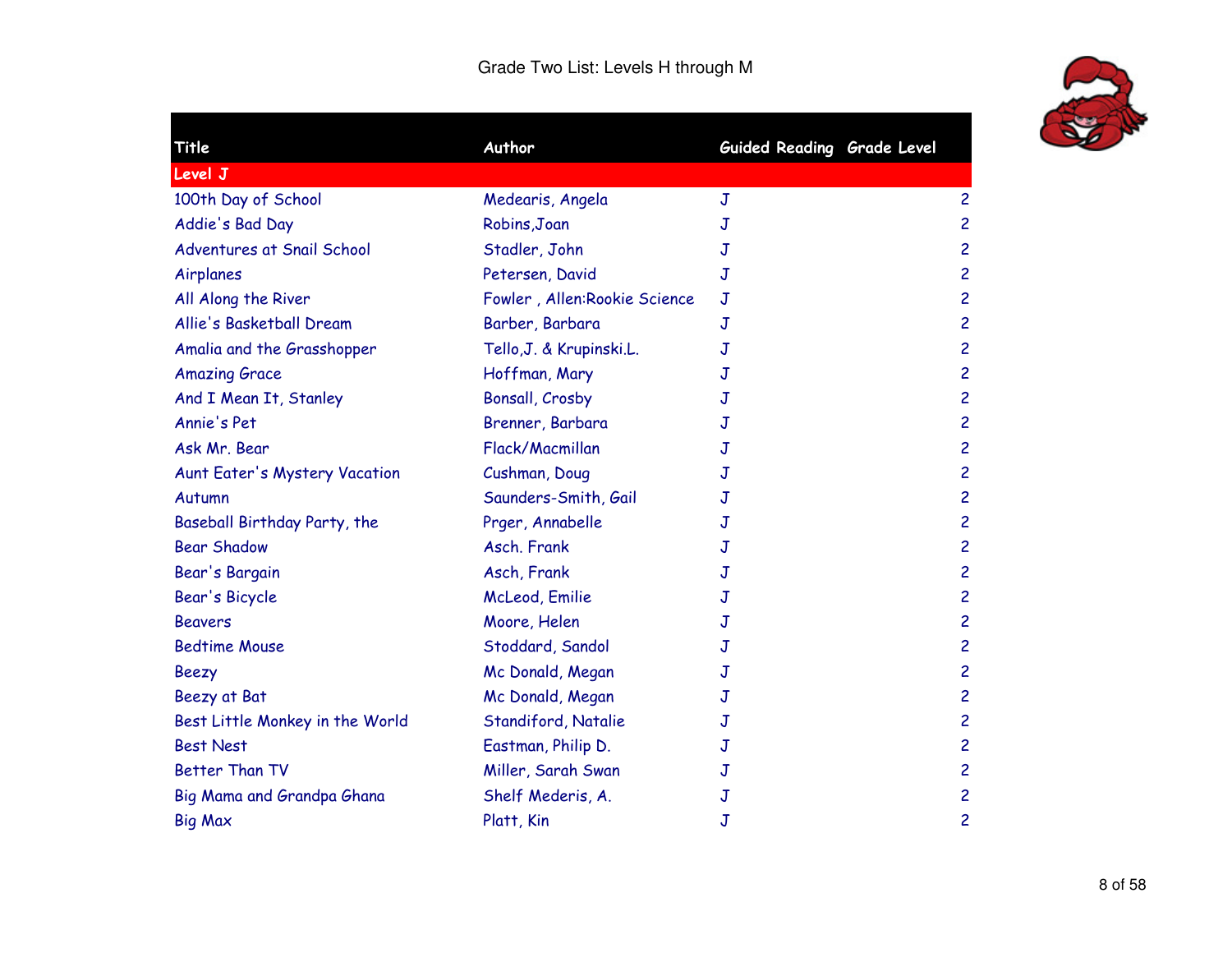

| Title                               | Author                       | Guided Reading Grade Level |                |
|-------------------------------------|------------------------------|----------------------------|----------------|
| Birthday Present for Mama           | Lorian, Nicole               | J                          | $\overline{c}$ |
| <b>Blackboard Bear</b>              | Alexander, Martha            | J                          | $\overline{c}$ |
| Boy Who Cried Wolf, The             | Littledale, Freya            | J                          | $\overline{c}$ |
| <b>Bread and Honey</b>              | Asch, Frank                  | J                          | $\overline{c}$ |
| Bringing the Rain to Kapiti Plain   | Aardema, Verna               | J                          | $\overline{c}$ |
| Buck, Buck the Chicken              | Ehrlich, Amy                 | J                          | $\overline{c}$ |
| <b>Bunny Cakes</b>                  | Wells, Rosemary              | J                          | $\overline{c}$ |
| Busy Year, A                        | Lionni, Leo                  | J                          | $\overline{c}$ |
| <b>Button Sourp</b>                 | Neye, Emily                  | J                          | $\overline{c}$ |
| <b>Buzby</b>                        | Hoban, Julia                 | J                          | $\overline{c}$ |
| Camp Big Paw                        | Cushman, Doug                | J                          | $\overline{c}$ |
| Cat in the Hat, The                 | Seuss, Dr.                   | J                          | $\overline{c}$ |
| Charlie Needs a Cloak               | dePaloa, Tomie               | J                          | $\overline{c}$ |
| Christmas in the Big Woods          | Wilder Laura Ingalls         | J                          | $\overline{c}$ |
| City Mouse, Country Mouse           | Aesop/Scholastic             | J                          | $\overline{c}$ |
| City Mouse, Country Mouse           | Wallner, John/Scholastic     | J                          | $\overline{c}$ |
| Color Wizard, the                   | Brenner, Barbara             | J                          | $\overline{c}$ |
| Could it Be?                        | Oppenheim, Joanne            | J                          | $\overline{c}$ |
| <b>Country Fair</b>                 | Wilder, Laura Ingalls        | J                          | $\overline{c}$ |
| Curious George and the Ice Cream    | Rey, Margaret                | J                          | $\overline{c}$ |
| Curious George Goes to the Hospital | Rey, Margaret                | J                          | $\overline{c}$ |
| Dance at Grandpa's                  | Wilder, Laura Ingalls        | J                          | $\overline{c}$ |
| Danny and the Dinosaur              | Hoff, Syd                    | J                          | $\overline{c}$ |
| Days with Frog and Toad             | Lobel, Arnold                | J                          | $\overline{c}$ |
| Deer in the Wood                    | Wilder, Laura Ingalls        | J                          | $\overline{c}$ |
| <b>Detective Dinosaur</b>           | Skofield, James              | J                          | $\overline{c}$ |
| Donkey Tale, the                    | Demarest, Chris/ Bank Street | J                          | 2              |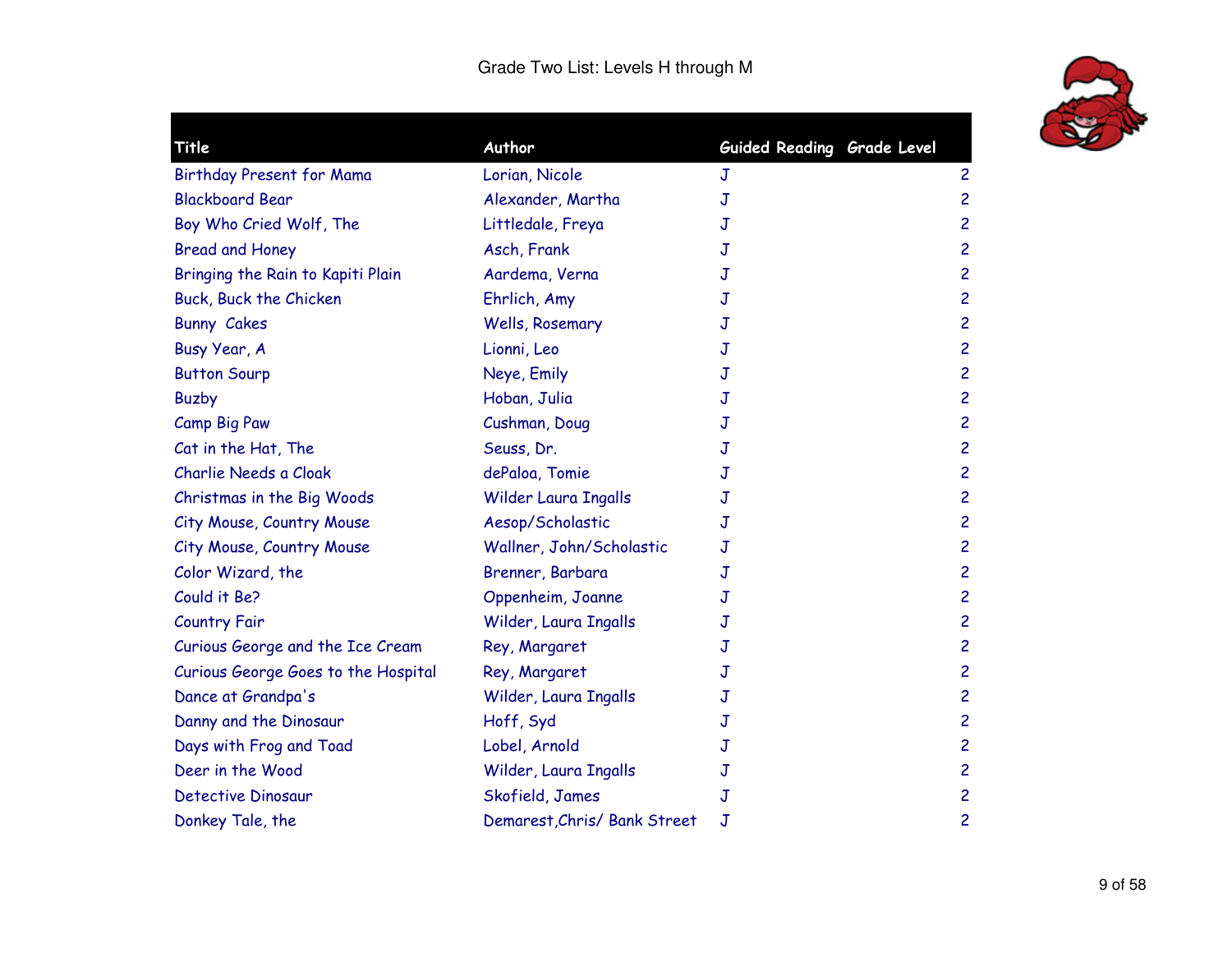

| Title                            | Author                       | Guided Reading Grade Level |                |
|----------------------------------|------------------------------|----------------------------|----------------|
| Don't be My Valentine            | Lexau, Joan                  | J                          | $\overline{c}$ |
| Don't Eat too much Turkey        | Cohen, Meriam                | J                          | $\overline{c}$ |
| Doorbell Rang                    | Hutchins, Pat                | J                          | $\overline{c}$ |
| Dragon's Scales, the             | Albee, Sarah                 | J                          | $\overline{c}$ |
| Drummer Hoff                     | Emberley, B.                 | J                          | $\overline{c}$ |
| <b>Duckat</b>                    | Gordon, Gaelyn               | J                          | $\overline{c}$ |
| Egg To Chick                     | <b>Selsam Millicent</b>      | J                          | $\overline{c}$ |
| Farm Alphabet Book               | Miller, Jane                 | J                          | $\overline{c}$ |
| Farmer Boy Birthday              | Wilder, Laura Ingalls        | J                          | $\overline{c}$ |
| Farmer Joe's Hot Day             | Richards, Zimmerman          | J                          | 2              |
| <b>Father Bear Comes Home</b>    | Minarik, Else                | J                          | $\overline{c}$ |
| Feed Me                          | Hooks, William               | J                          | $\overline{c}$ |
| Fire Cat, the                    | Averill, Esther              | J                          | $\overline{c}$ |
| <b>Fire Station</b>              | Sanders, Smith               | J                          | $\overline{c}$ |
| First Grade Takes a Test         | Cohen, Mirian                | J                          | $\overline{c}$ |
| Fox all Week                     | Marshall, Edward             | J                          | $\overline{c}$ |
| Fox and His Friends              | Marshall, James              | J                          | $\overline{c}$ |
| Fox and the Crow: Aesop's Fables | Resnick Jane P. & Lindy      | J                          | $\overline{c}$ |
| Fox at School                    | Marshall, Edward             | J                          | $\overline{c}$ |
| Fox be Nimble                    | Marshall, James              | J                          | $\overline{c}$ |
| Fox in Love                      | Marshall, Edward             | J                          | $\overline{c}$ |
| Fox Steals Home, the             | Marshall, James              | J                          | $\overline{c}$ |
| <b>Fraidy Cats</b>               | Krensky, Stephen             | J                          | $\overline{c}$ |
| Frank the Fish Gets his Wish     | Appleton-smith, Laura        | J                          | $\overline{c}$ |
| Franklin is Bossy                | Bourgeois & Clark/Scholastic | J                          | 2              |
| Franklin Plays the Game          | Bourgeois & Clark/Scholastic | J                          | $\overline{c}$ |
| Franklin 's Bad Day              | Bourgeois & Clark/Scholastic | J                          | 2              |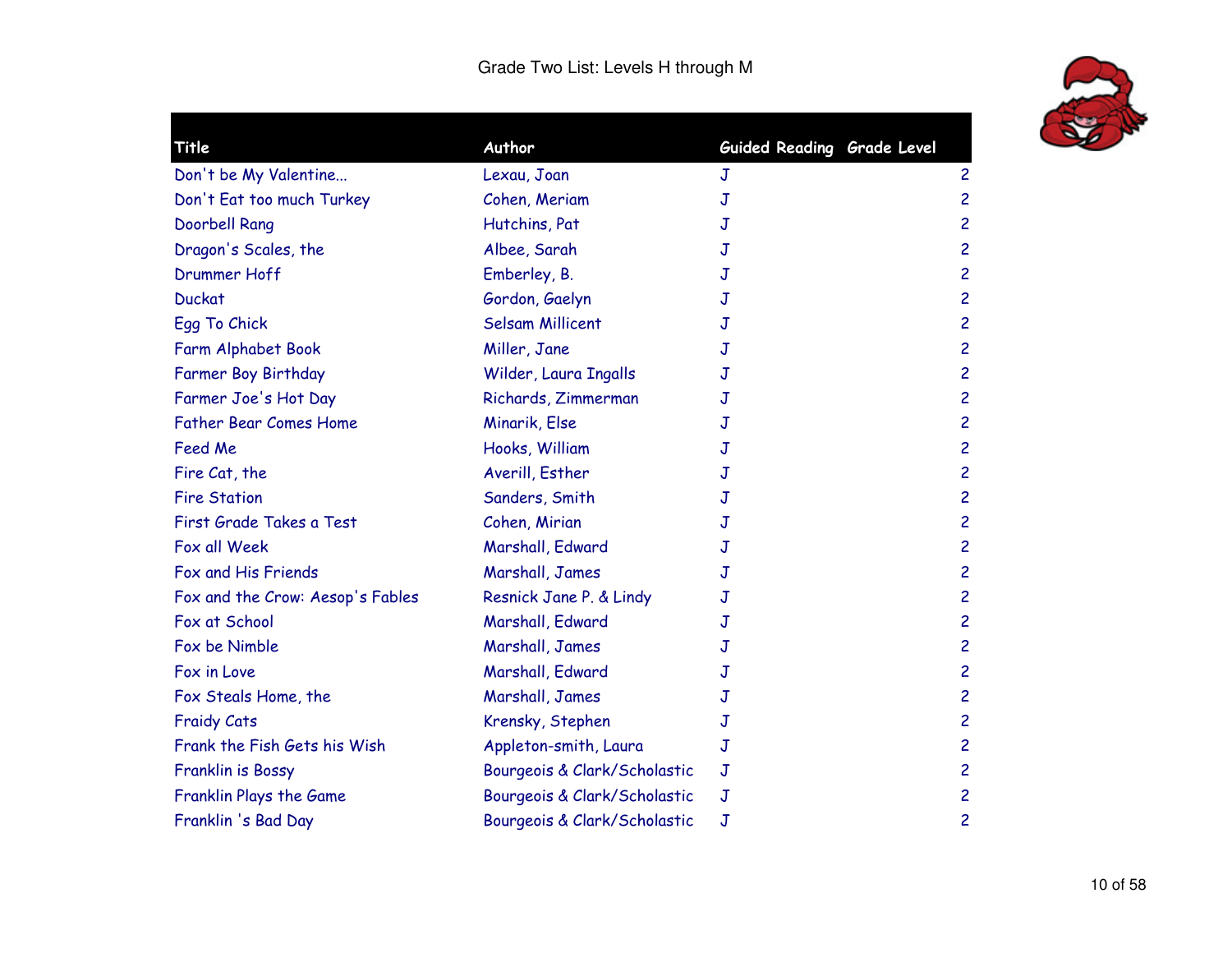

| Title                              | Author                       | Guided Reading Grade Level |                         |
|------------------------------------|------------------------------|----------------------------|-------------------------|
| Froggy Bakes a Cake                | Londan Jonathan / Scholastic | $\mathsf J$                | $\overline{c}$          |
| Froggy gets Dressed                | Londan Jonathan / Scholastic | $\mathbf J$                | $\overline{\mathsf{c}}$ |
| Froggy Learns to Swim              | Londan Jonathan / Scholastic | $\overline{J}$             | $\overline{\mathbf{c}}$ |
| <b>Funny Bones</b>                 | Ahlberg, Allan               | J                          | $\overline{c}$          |
| Ghosts!                            | Schwartz, Alvin              | J                          | $\overline{\mathbf{c}}$ |
| Ghosts!Ghostly Tales from Folklore | Schwartz, Alvin              | J                          | $\overline{\mathsf{c}}$ |
| Give Me Half                       | Murphy, Stuart               | J                          | $\overline{c}$          |
| Going to Town                      | Wilder, Laura Ingalls        | J                          | $\overline{c}$          |
| Going West                         | Wilder, Laura Ingalls        | J                          | $\overline{c}$          |
| Good Morning Chick                 | Ginsburg, Mirra              | J                          | $\overline{c}$          |
| Good-Bye Book, The                 | Viorst, Judith               | J                          | $\overline{\mathbf{c}}$ |
| Grandma and the Desperadoes        | Parish, PEggy                | J                          | $\overline{\mathbf{c}}$ |
| Grandma at Bat                     | McCully, Emily Arnold        | J                          | $\overline{c}$          |
| Grandma Mix up                     | McCully, Emily Arnold        | J                          | $\overline{c}$          |
| Great Day for Up                   | Dr. Seuss                    | J                          | $\overline{\mathbf{c}}$ |
| Great Snake Escape, the            | Coxe, Molly                  | J                          | $\overline{\mathbf{c}}$ |
| Green Eggs & Ham                   | Seuss, Dr.                   | J                          | $\overline{c}$          |
| Grouchy Ladybug, The               | Carle, Eric                  | J                          | $\overline{\mathbf{c}}$ |
| Gunnywolf, The                     | Delaney, A                   | J                          | 2                       |
| Hand, Hand, fingers, Thumb         | Perkins, Al                  | J                          | 2                       |
| Handa's Surprise                   | Browne, Eileen               | J                          | $\overline{\mathbf{c}}$ |
| Harry & the Lady Next Door         | Zion, Gene                   | J                          | $\overline{c}$          |
| Hat, the                           | Brett, Jan                   | J                          | $\overline{\mathbf{c}}$ |
| He Bear, She Bear                  | Berenstain, Stan & Jan       | J                          | $\overline{\mathbf{c}}$ |
| Hedgehog Bakes a Cake              | MacDonald, Maryann           | J                          | $\overline{\mathbf{c}}$ |
| Henry & Mudge Get the Cold Shivers | Rylant, Cynthia              | J                          | $\overline{\mathbf{c}}$ |
| Henry & Mudge Take the Big Test    | Rylant, Cynthia              | J                          | 2                       |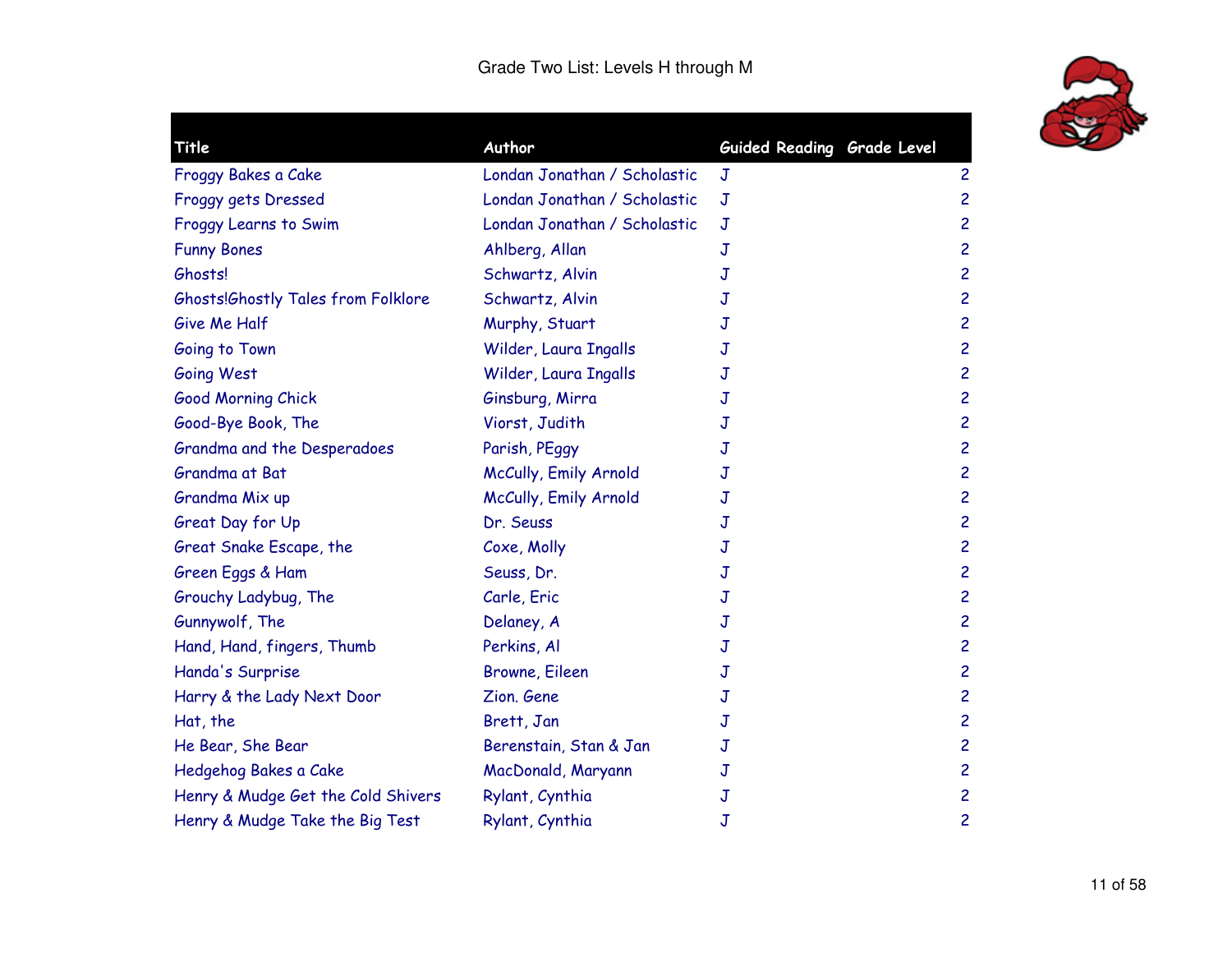

| Title                                  | Author                         | Guided Reading Grade Level |                         |
|----------------------------------------|--------------------------------|----------------------------|-------------------------|
| Henry & Mudge Under the Yellow Moon    | Rylant, Cynthia                | J                          | $\overline{c}$          |
| Henry & Mudge: Bedtime Thumps          | Rylant, Cynthia                | J                          | 2                       |
| Henry & Mudge: Careful Cousin          | Rylant, Cynthia                | J                          | $\overline{c}$          |
| Henry & Mudge: First Book              | Rylant, Cynthia                | J                          | $\overline{\mathbf{c}}$ |
| Henry & Mudge: Forever Sea             | Rylant, Cynthia                | J                          | $\overline{\mathsf{c}}$ |
| Henry & Mudge: Happy Cat               | Rylant, Cynthia                | J                          | $\overline{c}$          |
| Henry & Mudge: Long Week End           | Rylant, Cynthia                | J                          | $\overline{c}$          |
| Henry & Mudge: Puddle Trouble          | Rylant, Cynthia                | J                          | $\overline{\mathsf{c}}$ |
| Henry & Mudge: Sparkle Days            | Rylant, Cynthia                | J                          | $\overline{\mathsf{c}}$ |
| Herman the Helper                      | Kraus, Robert                  | J                          | 2                       |
| Hippopotomus Ate the Teacher           | Thaler, Mike                   | J                          | $\overline{c}$          |
| Homes are For Living                   | Cumpiano, Ina                  | J                          | 2                       |
| Hop on Pop                             | Seuss, Dr.                     | J                          | $\overline{\mathsf{c}}$ |
| Horse in Harry's Room                  | Hoff, Syd                      | J                          | $\overline{\mathbf{c}}$ |
| House that Jack Built                  | Peppe, Rodney                  | J                          | 2                       |
| <b>How Kittens Grow</b>                | <b>Selsam Millicent</b>        | J                          | $\overline{c}$          |
| How Much is that Doggie in the Window? | Merrill, Bob                   | J                          | $\overline{c}$          |
| I Can Read with my Eyes Shut           | Seuss, Dr.                     | J                          | $\overline{\mathbf{c}}$ |
| I Love to Sneeze                       | Schether, Ellen                | J                          | 2                       |
| I Saw you in the Bathtub               | Schwartz, Alvin                | J                          | 2                       |
| I Was So Mad                           | Mayer, Mercer                  | J                          | $\overline{c}$          |
| In a Dark Dark Room                    | Scheartz, Alvin                | J                          | 2                       |
| In the Land of the Bolar Bear          | Scjwartz, Alvin                | J                          | $\overline{c}$          |
| Inch by Inch                           | Lionni, Leo                    | J                          | $\overline{\mathbf{c}}$ |
| <b>Insects</b>                         | MacLulich, Carolyn. Scholastic | $\mathbf J$                | $\overline{\mathsf{c}}$ |
| Jake and the Copycats                  | Rocklin, Joanne                | $\mathbb J$                | $\overline{c}$          |
| Jamberry                               | Dengen, B.                     | J                          | $\overline{c}$          |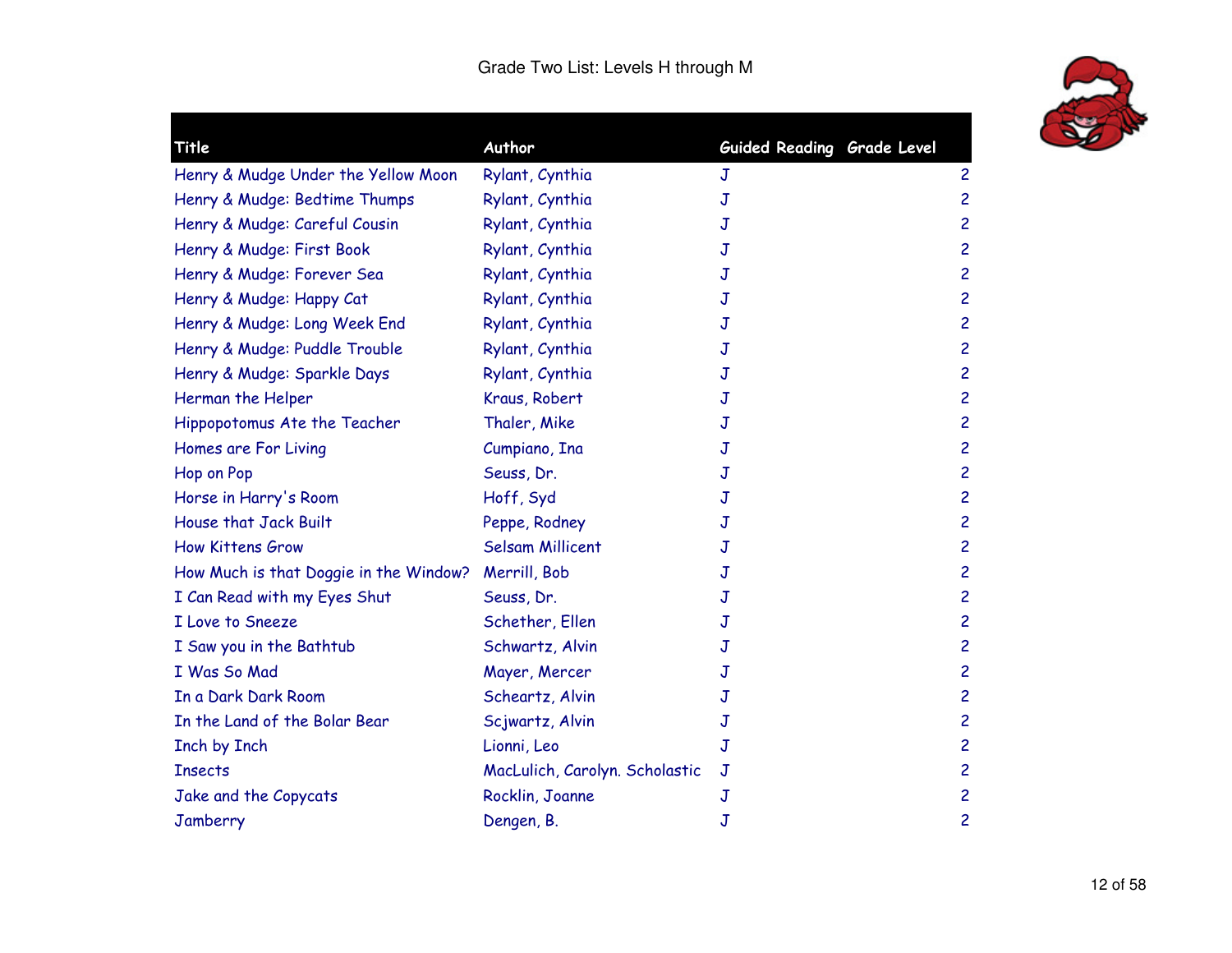

| <b>Title</b>                             | Author                | Guided Reading Grade Level |                         |
|------------------------------------------|-----------------------|----------------------------|-------------------------|
| Jenny's Hat                              | Keats, Ezra Jack      | J                          | $\overline{c}$          |
| Jillian Jiggs                            | Gilman, P.            | J                          | $\overline{c}$          |
| Jimmy Lee Did It                         | Cummings, Pat         | J                          | $\overline{c}$          |
| Johnny Lion's Book                       | Hurd, Edith Thacher   | J                          | $\overline{\mathbf{c}}$ |
| Just a Daydream                          | Mayer, Mercer         | J                          | 2                       |
| Kenny and the Little Kickers             | Marzollo, Claudio     | J                          | $\overline{c}$          |
| Kick, Pass and Run                       | Kessler, Leonard      | J                          | $\overline{c}$          |
| Kiss for Little Bear                     | Minarik, Else         | J                          | $\overline{\mathbf{c}}$ |
| Last One In is a Rotten Egg              | Kessler, Leonard      | J                          | $\overline{c}$          |
| Let's Be Enemies                         | Udry, Janice          | J                          | $\overline{c}$          |
| <b>Listening Walk</b>                    | Showers, Paul         | J                          | $\overline{\mathbf{c}}$ |
| Little Bear                              | Minarik, Else         | J                          | $\overline{c}$          |
| Little Bear's Friend                     | Minarik, Else         | J                          | $\overline{\mathbf{c}}$ |
| Little Bear's Visit                      | Minarik, Else         | J                          | $\overline{c}$          |
| Little Blue and Little Yellow            | Lionni, Leo           | J                          | $\overline{\mathsf{c}}$ |
| Little Chick's Big Day                   | Kwitz, Mary           | J                          | $\overline{c}$          |
| Little Fireman                           | Brown, Margaret Wise  | J                          | $\overline{c}$          |
| Little Gorilla                           | Bornstein, Ruth       | J                          | $\overline{\mathbf{c}}$ |
| Little Prarie House, the                 | Wilder, Laura Ingalls | J                          | $\overline{c}$          |
| Little Red Hen, The                      | Galdone, Paul         | J                          | $\overline{c}$          |
| Littles Get Trapped, the (first readers) | Slater, Teddy         | J                          | $\overline{\mathbf{c}}$ |
| Long Ago Children                        | Nelson, JoAnne        | J                          | $\overline{c}$          |
| LuLu Goes to Witch School                | O'Connor Jane         | J                          | $\overline{c}$          |
| Marigold and Grandma on the Town         | Calmenson, Stephanie  | J                          | $\overline{\mathbf{c}}$ |
| Max                                      | Isadora, Rachel       | J                          | $\overline{\mathsf{c}}$ |
| Merry Christmas, Amelia Bedelia          | Parish, Peggy         | J                          | $\overline{c}$          |
| Messy Bessy's School Desk                | McKissack, Patricia   | J                          | $\overline{\mathbf{c}}$ |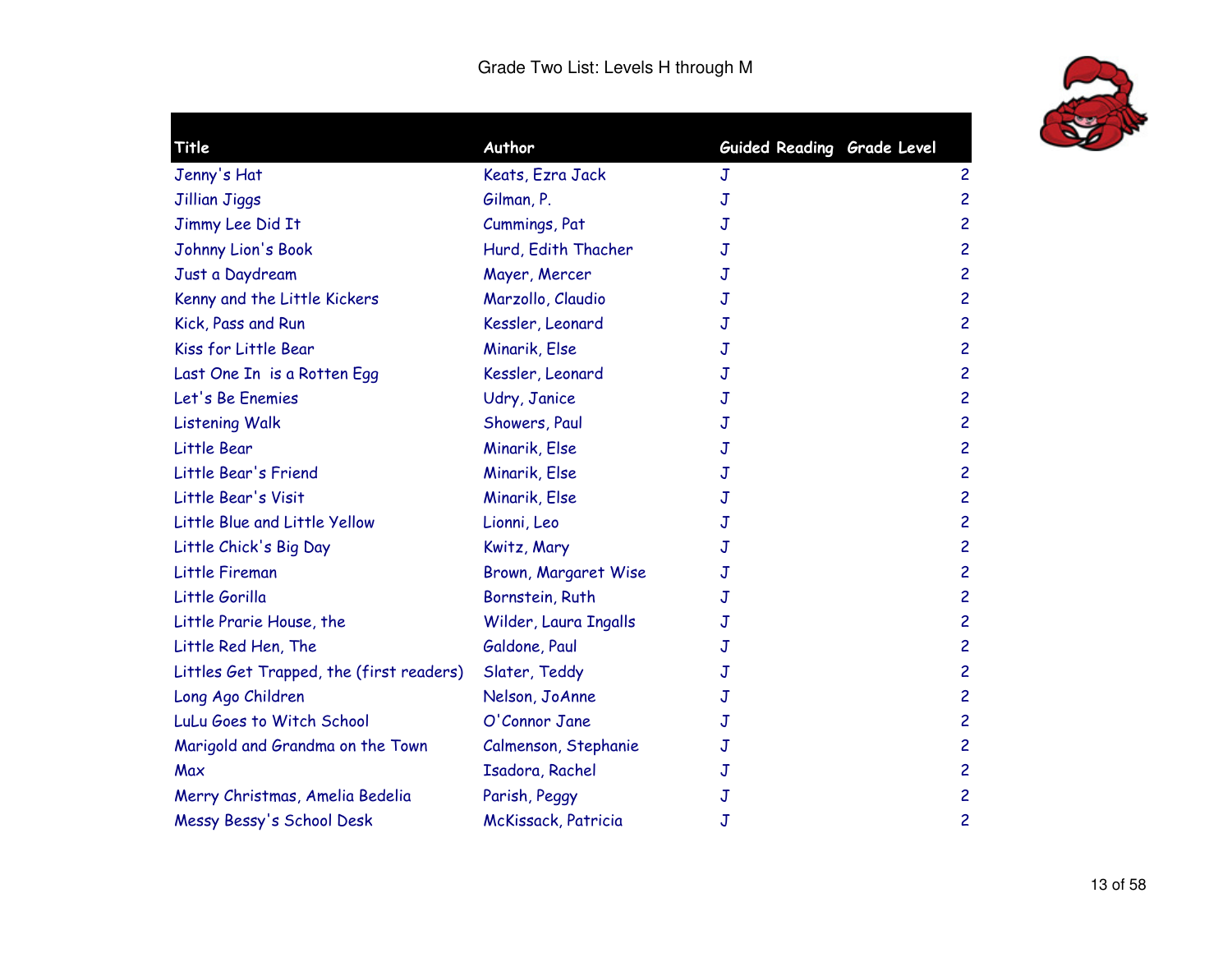

| Title                               | Author                       | Guided Reading Grade Level |                         |
|-------------------------------------|------------------------------|----------------------------|-------------------------|
| Mike Swan Sink or Swim              | Heiligman, Deborah           | J                          | $\overline{c}$          |
| <b>Milk and Cookies</b>             | Asch, Frank                  | J                          | $\overline{c}$          |
| Milton The Early Riser              | Kraus, Robert                | J                          | $\overline{c}$          |
| Missing Tooth, The                  | Cole, Joanna                 | J                          | $\overline{c}$          |
| <b>Monster Manners</b>              | Cole, Joanna                 | J                          | $\overline{c}$          |
| <b>Moon Boy</b>                     | Brenner, Barbara             | J                          | $\overline{c}$          |
| Moonbear's Bargain                  | Asch, Frank                  | J                          | $\overline{c}$          |
| Moonbear's Shadow                   | Asch, Frank                  | J                          | $\overline{c}$          |
| Moonbear's Skyfire                  | Asch, Frank                  | J                          | $\overline{c}$          |
| Morris and Boris at the Circus      | Wiseman, Bernard             | J                          | $\overline{c}$          |
| Morris and Boris at School          | Wiseman, Bernard             | J                          | $\overline{c}$          |
| Morris Goes to School               | Wiseman, Bernard             | J                          | $\overline{c}$          |
| <b>Mouse Mess</b>                   | Riley, Linnea, Riley         | J                          | $\overline{c}$          |
| <b>Mouse Soup</b>                   | Lobel, Arnold                | J                          | $\overline{\mathbf{c}}$ |
| <b>Mouse Tales</b>                  | Lobel, Arnold                | J                          | $\overline{c}$          |
| Mouse Who Wanted to Marry, the      | Orgel, Doris                 | J                          | $\overline{c}$          |
| Mr. Putter and Tabby Bake the Cake  | Rylant, Cynthia              | J                          | $\overline{c}$          |
| Mr. Putter and Tabby Pick the Pears | Rylant, Cynthia              | J                          | $\overline{c}$          |
| Mr. Putter and Tabby Pour the Tea   | Rylant, Cynthia              | J                          | $\overline{c}$          |
| Mr. Putter and Tabby Walk the Dog   | Rylant, Cynthia              | J                          | $\overline{c}$          |
| Much Bigger than Martin             | Kellogg, Steven              | J                          | $\overline{c}$          |
| My Brother Ant                      | Byars, Betsy                 | J                          | $\overline{c}$          |
| Mystery of the Missing Dog          | Levy, Eizabeth               | J                          | $\overline{c}$          |
| <b>Newt</b>                         | Novak, Matt                  | J                          | $\overline{\mathbf{c}}$ |
| No More Monsters for me             | Parish, Peggy                | J                          | $\overline{c}$          |
| Norma Jean, Jumping Bean            | Cole, Joanna                 | $\mathbf J$                | $\overline{c}$          |
| North, South, East, West            | Fowler, Allen:Rookie Science | J                          | 2                       |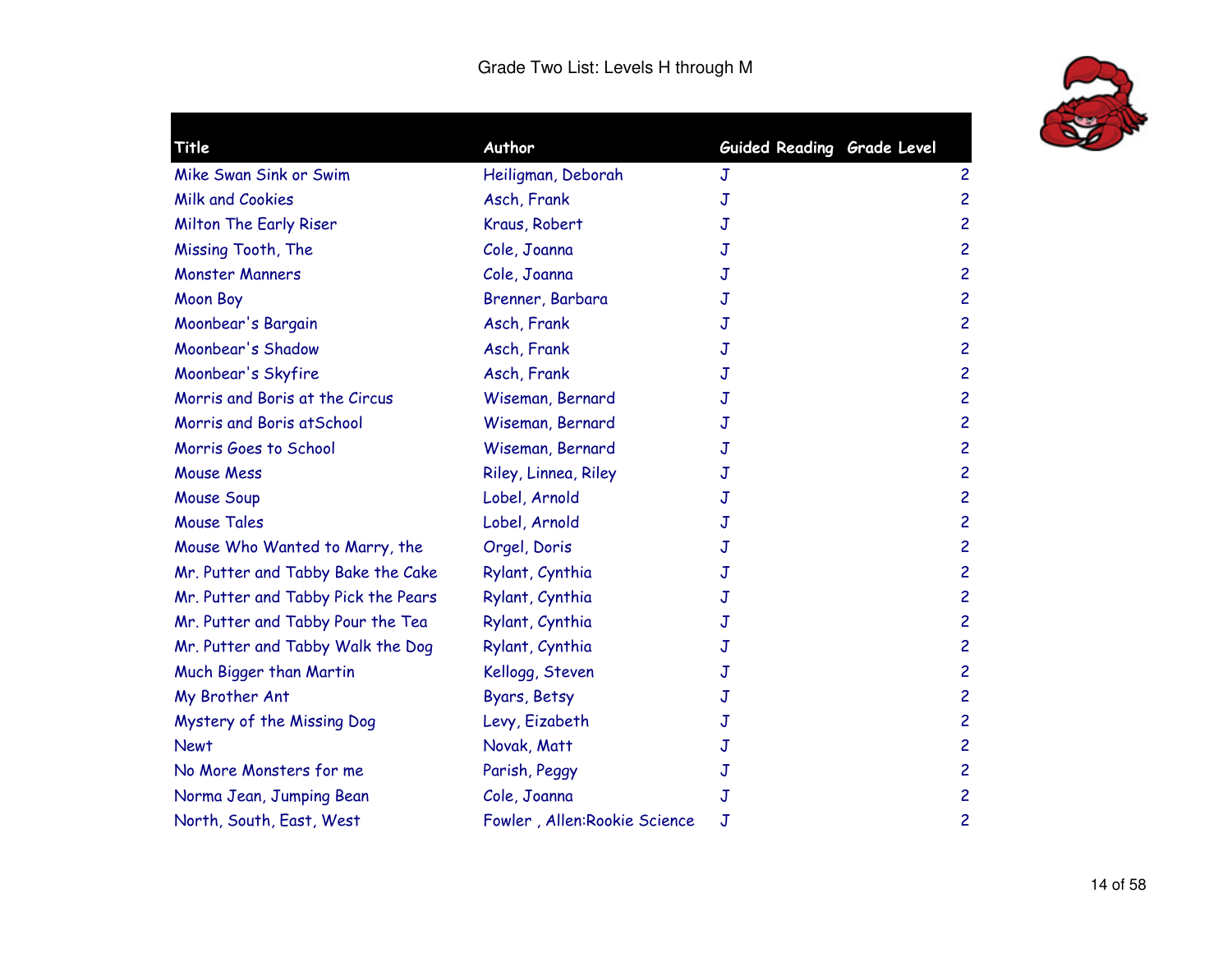

| Title                            | Author                      | Guided Reading Grade Level |                |
|----------------------------------|-----------------------------|----------------------------|----------------|
| Not Now Said the Cow             | Oppenheim, Joanne           | J                          | $\overline{c}$ |
| <b>Officer Buckle and Gloria</b> | Rathmann, Peggy             | J                          | $\overline{c}$ |
| Old Man's Mittens, The           | Pollock, Yevonne            | J                          | $\overline{c}$ |
| One of Each                      | Hoberman, MaryAnn           | J                          | $\overline{c}$ |
| Oscar, Otter                     | <b>Benchley, Nathaniel</b>  | J                          | $\overline{c}$ |
| Otto the Cat                     | Herman, Gail                | J                          | $\overline{c}$ |
| Owl at Home                      | Lobel, Arnold               | J                          | $\overline{c}$ |
| <b>Pack 109</b>                  | Thaler, Mike                | J                          | $\overline{c}$ |
| Parakeet Girl, the               | Sachs, Marilyn              | J                          | $\overline{c}$ |
| Peace at Last                    | Murphy, Jill                | J                          | $\overline{c}$ |
| Peter's Chair                    | Keats, Ezra Jack            | J                          | $\overline{c}$ |
| Popcorn Shop, The                | Low, A.                     | J                          | $\overline{c}$ |
| Poppleton                        | Rylant, Cynthia             | J                          | $\overline{c}$ |
| Porcupine's Pajama Party         | Harshman, Terry             | J                          | $\overline{c}$ |
| Pretty good Magic                | Dubouski, Cathy             | J                          | $\overline{c}$ |
| R is For Radish                  | Coxe, Molly                 | J                          | $\overline{c}$ |
| Rabbit's Birthday Kite           | MacDonald, Maryann          | J                          | $\overline{c}$ |
| <b>Rain Puddle</b>               | Holl, A.                    | J                          | $\overline{c}$ |
| Red Leaf, Yellow Leaf            | Ehlert, Lois                | J                          | $\overline{c}$ |
| <b>Roller Skates</b>             | Calmenson, Stephanie        | J                          | $\overline{c}$ |
| Rooster Crows, The               | Petersham, Maud and Miska   | J                          | $\overline{c}$ |
| <b>Roses For Renee</b>           | Calenson, Stephanie         | J                          | $\overline{c}$ |
| Run Jump Whiz Splash             | Rosenberry, Vera            | J                          | $\overline{c}$ |
| Sam and the Firefly              | Eastman, Philip D.          | J                          | $\overline{c}$ |
| Sam the Minuteman                | <b>Benchlley, Nathaniel</b> | J                          | $\overline{c}$ |
| See You in Second Grade          | Cohen, Miriam               | J                          | $\overline{c}$ |
| See you Tomorrow Charles         | Cohen, Miriam               | J                          | $\overline{c}$ |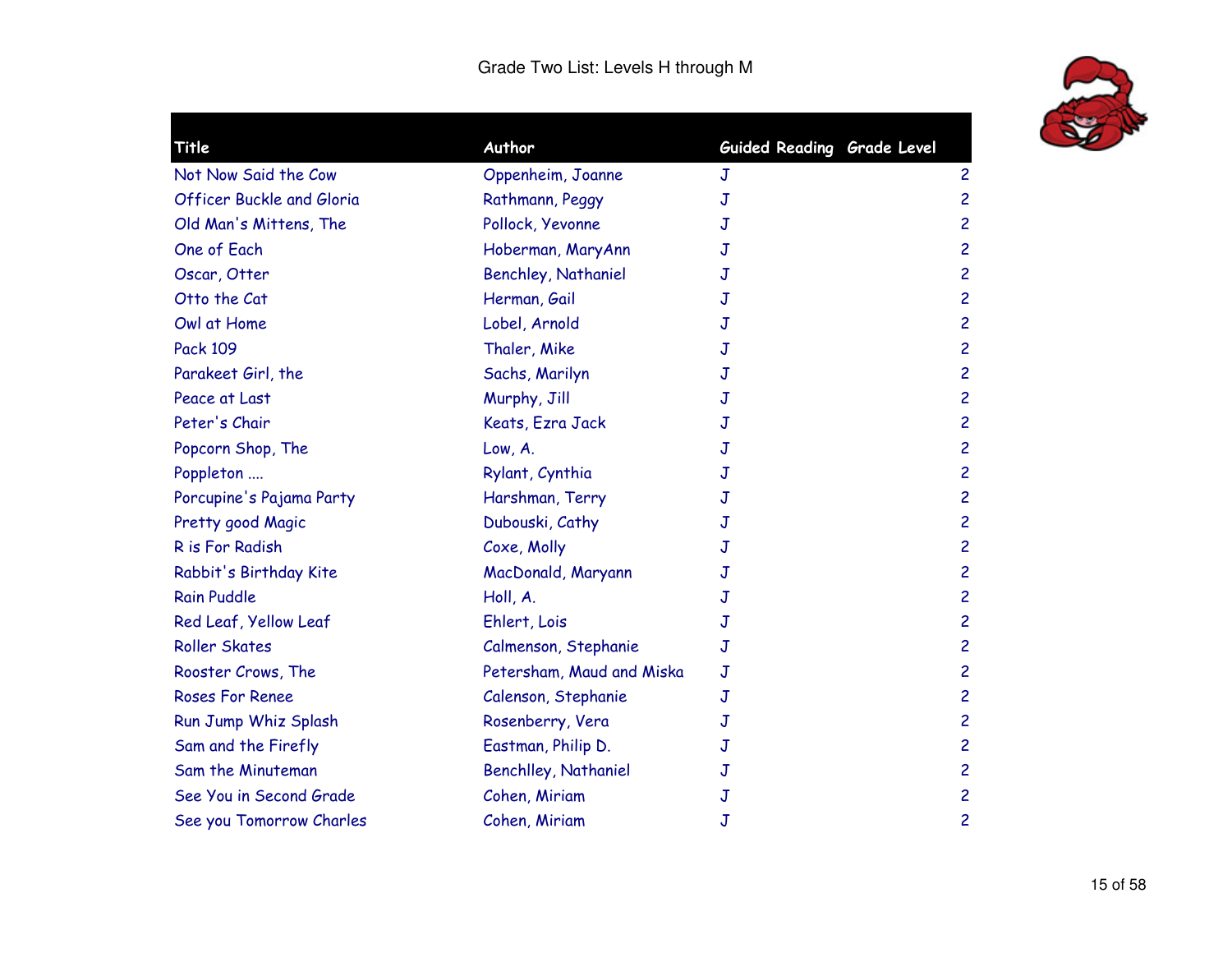

| <b>Title</b>                       | Author                      | Guided Reading Grade Level |                         |
|------------------------------------|-----------------------------|----------------------------|-------------------------|
| Seeds                              | Saunders-Smith, Gail        | J                          | $\overline{c}$          |
| <b>Shadows</b>                     | Struttard, Marie            | J                          | $\overline{c}$          |
| Shaggy Sheep, the                  | Kratky, Lada Josefa         | J                          | $\overline{c}$          |
| Show and Tell Frog                 | Oppenheim, Joanne           | J                          | $\overline{c}$          |
| <b>Show TimePolk Street School</b> | Giff Patricia / Dell        | J                          | $\overline{c}$          |
| <b>SkyFire</b>                     | Asch, Frank                 | J                          | $\overline{c}$          |
| Slugs and Snails                   | Asch, Frank                 | J                          | $\overline{c}$          |
| <b>Small Wolf</b>                  | <b>Benchlley, Nathaniel</b> | J                          | $\overline{\mathbf{c}}$ |
| Snowy Day, The                     | Keats, Ezra Jack            | J                          | $\overline{c}$          |
| Somebody and the Three Bears       | <b>Tolhurst Marilyn</b>     | J                          | $\overline{c}$          |
| Somewhere                          | Baskwill, Jane              | J                          | $\overline{\mathbf{c}}$ |
| Spot's First Christmas             | Hill, Eric                  | J                          | $\overline{c}$          |
| <b>Starring First Grade</b>        | <b>Cohen Merriam</b>        | J                          | $\overline{c}$          |
| <b>Stars</b>                       | Penner, Lucille             | J                          | $\overline{c}$          |
| <b>Stone Soup</b>                  | McGovern, Ann               | J                          | $\overline{\mathsf{c}}$ |
| Straight Line Wonder               | Fox, Mem                    | J                          | $\overline{c}$          |
| <b>Stripe</b>                      | Partis, Joanne              | J                          | $\overline{c}$          |
| <b>Sugar Snow</b>                  | Wilder, Laura Ingalls       | J                          | $\overline{\mathbf{c}}$ |
| Summer in the Big Woods            | Wilder, Laura Ingalls       | J                          | $\overline{c}$          |
| Surprise Party, the                | Prager, Annabelle           | J                          | $\overline{c}$          |
| Sword and the Stone, The           | Maccarone, Grace            | J                          | $\overline{\mathbf{c}}$ |
| Teeny Tiny Woman, the              | Seuling, Barbara            | J                          | $\overline{c}$          |
| Ten Apples Up on Top               | LeSieg, Theo                | J                          | $\overline{c}$          |
| Ten Timid Ghosts                   | O'Connell, Jennifer         | J                          | $\overline{c}$          |
| <b>Terrific Trains</b>             | Mitton, Tony & Parker, Ant  | $\mathbf J$                | $\overline{\mathsf{c}}$ |
| There's a Wocket in My Pocket      | Seuss, Dr.                  | $\mathbf J$                | $\overline{c}$          |
| There's An Alligator Under My Bed  | Mayer, Mercer               | $\mathbf J$                | $\overline{c}$          |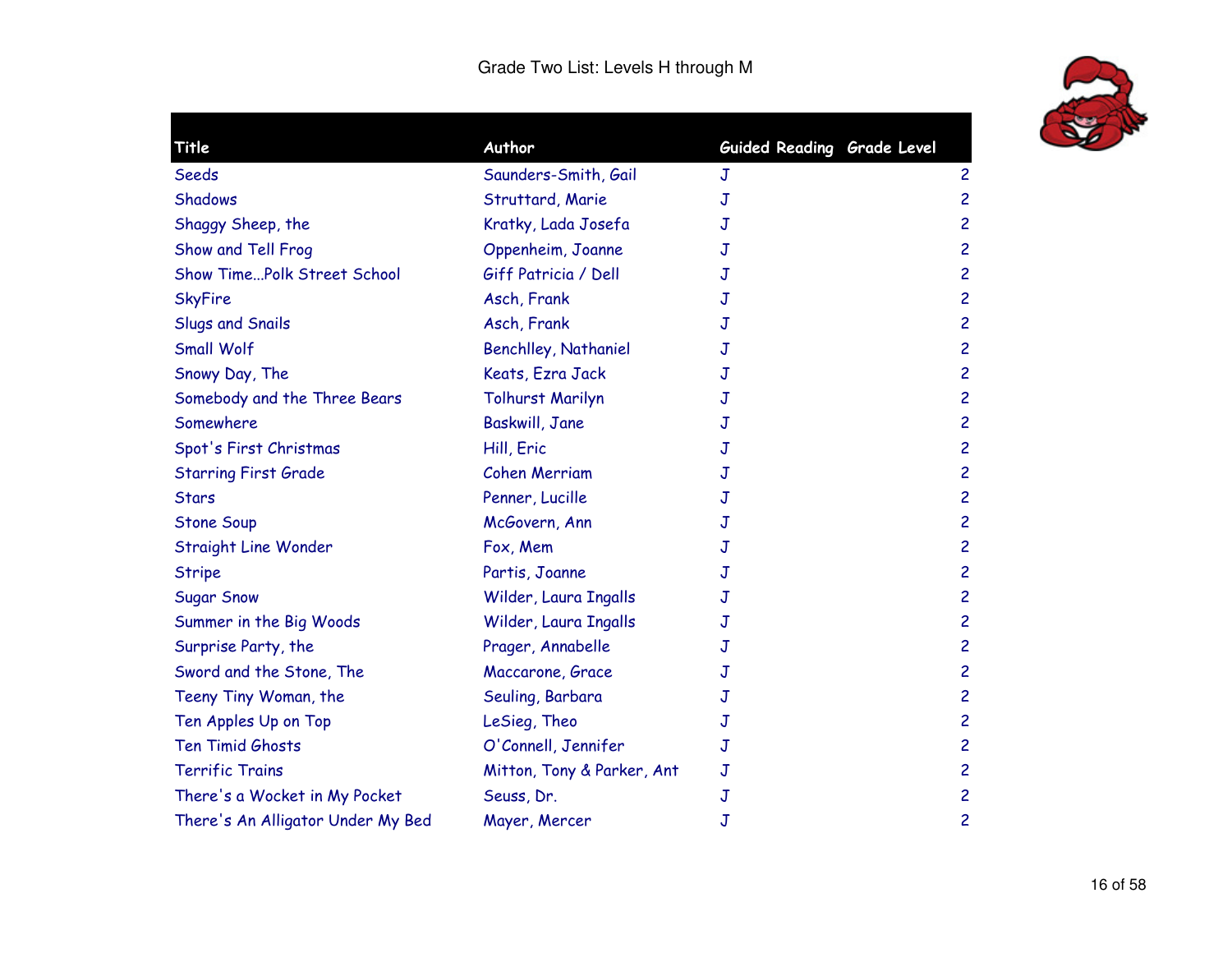

 $\blacksquare$ 

| Title                                                | Author                       | Guided Reading Grade Level |                |
|------------------------------------------------------|------------------------------|----------------------------|----------------|
| There's An Hippopotamus Under My Bed                 | Mayer, Mercer                | J                          | $\overline{c}$ |
| There's Something in My Attic                        | Mayer, Mercer                | J                          | $\overline{c}$ |
| <b>Tom Sawyer</b>                                    | Hall, Richard                | J                          | $\overline{c}$ |
| Tom the TV Cat                                       | Heilbroner, Joan             | J                          | $\overline{c}$ |
| <b>Too Many Mice</b>                                 | Brenner, Barbara             | J                          | $\overline{c}$ |
| <b>Too Many Rabbits</b>                              | Parish, Peggy                | J                          | $\overline{c}$ |
| <b>Too Much Noise</b>                                | McGovern, Ann                | J                          | $\overline{c}$ |
| Trial of the Screaming Teenager                      | Giff Patricia / Dell         | J                          | $\overline{c}$ |
| Two Silly Trolls                                     | <b>Jewell Nancy</b>          | J                          | $\overline{c}$ |
| Uncle Elephant                                       | Lobel, Arnold                | J                          | $\overline{c}$ |
| Very Hungry Catapillar                               | Carle, Eric                  | J                          | $\overline{c}$ |
| Very Worst Monster, The                              | Hutchins, Pat                | J                          | $\overline{c}$ |
| Wake Me in the Spring                                | Preller, James               | J                          | $\overline{c}$ |
| What Do You Hear When the Cows Sing?                 | Maestro, Marco Giulio        | J                          | $\overline{c}$ |
| When the King Rides by                               | Mahy, Margaret               | J                          | $\overline{c}$ |
| Where the Wild Things are                            | Sendak, Maurice              | J                          | $\overline{c}$ |
| Who's a Pest                                         | Bonsall, Crosby              | J                          | $\overline{c}$ |
| Winter on the Farm                                   | Wilder, Laura Ingalls        | J                          | $\overline{c}$ |
| Wizard and Wart at Sea                               | Smith, Janice Lee            | J                          | $\overline{c}$ |
| Worst Show and Tell Ever, the                        | Walsh, Rita                  | J                          | $\overline{c}$ |
| You are Much too Small                               | Michaut, Valerie/Bank Street | J                          | $\overline{c}$ |
| Young Cam Jansen and the Ice Scate                   | Adler, David                 | J                          | $\overline{c}$ |
| Young Cam Jansen and the Lost Tooth                  | Adler, David                 | J                          | $\overline{c}$ |
| Young Cam Jansen and the Missing Cookie Adler, David |                              | J                          | $\overline{c}$ |
| You're the Scardey Cat                               | Mayer, Mercer                | J                          | $\overline{c}$ |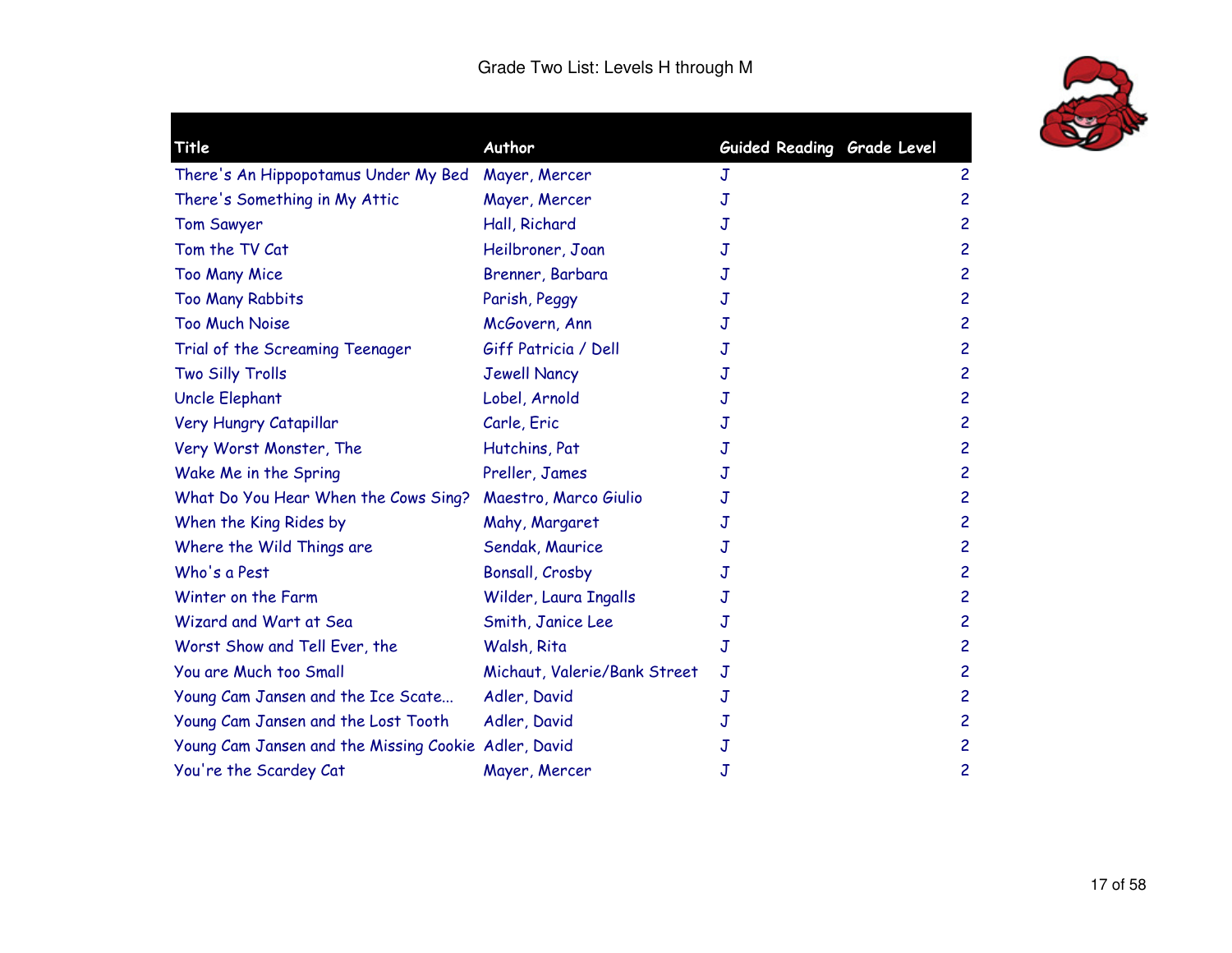

٠

| Title                           | Author                  | Guided Reading Grade Level |      |
|---------------------------------|-------------------------|----------------------------|------|
| <b>Level K</b>                  |                         |                            |      |
| All About Things People Do      | Rice, Melanie and Chris | K.                         | 2.25 |
| <b>Allison's Puppy</b>          | Bauer, Marion, Dane     | K                          | 2,25 |
| Allison's Wings                 | Bauer, Marion, Dane     | K                          | 2.25 |
| Arthur (books)                  | Hoban, Lillian          | K                          | 2.25 |
| <b>Arthur Babysits</b>          | Brown, Marc             | K                          | 2.25 |
| Arthur's Great Big Valentine    | Hoban, Lillian          | K                          | 2.25 |
| Arthur's Honey Bear             | Hoban, Lillian          | K                          | 2,25 |
| Arthur's Loose Tooth            | Hoban, Lillian          | K                          | 2,25 |
| Arthur's Prize Reader           | Hoban, Lillian          | K                          | 2.25 |
| Aunt Eater Loves a Mystery      | Cushman, Doug           | K                          | 2.25 |
| Aunt Eater's Mystery Christmas  | Cushman, Doug           | K                          | 2.25 |
| Authur's Pen Pal                | Hoban, Lillian          | K                          | 2.25 |
| <b>Baby Sister for Frances</b>  | Hoban, Russell          | K                          | 2,25 |
| <b>Bargain For Francis</b>      | Hoban, Russell          | K                          | 2.25 |
| <b>Baseball Ballerina</b>       | Cristaldi, Kathryn      | K                          | 2,25 |
| Bat Bones and Spider Stew       | Poploff, Michelle       | K                          | 2.25 |
| Be Ready at Eight               | Parish, Peggy           | K                          | 2.25 |
| Bear at the Beach               | Carmichael, Clay        | K                          | 2.25 |
| Bear for Miguel, a              | Alphin, Elaine M        | K                          | 2,25 |
| Bear Goes to Town               | Browne, Anthony         | K                          | 2.25 |
| Bear's Toothache                | McPhail, David          | K                          | 2.25 |
| <b>Beavers Beware</b>           | Brenner, Barbara        | K                          | 2.25 |
| <b>Bedtime for Francis</b>      | Hoban, Russell          | K                          | 2.25 |
| <b>Best Friends for Frances</b> | Hoban, Russell          | K                          | 2.25 |
| Best Teacher in the World, the  | Chardiet, Bernice       | K                          | 2,25 |
| Best Way to Play, The           | Cosby, Bill             | K                          | 2.25 |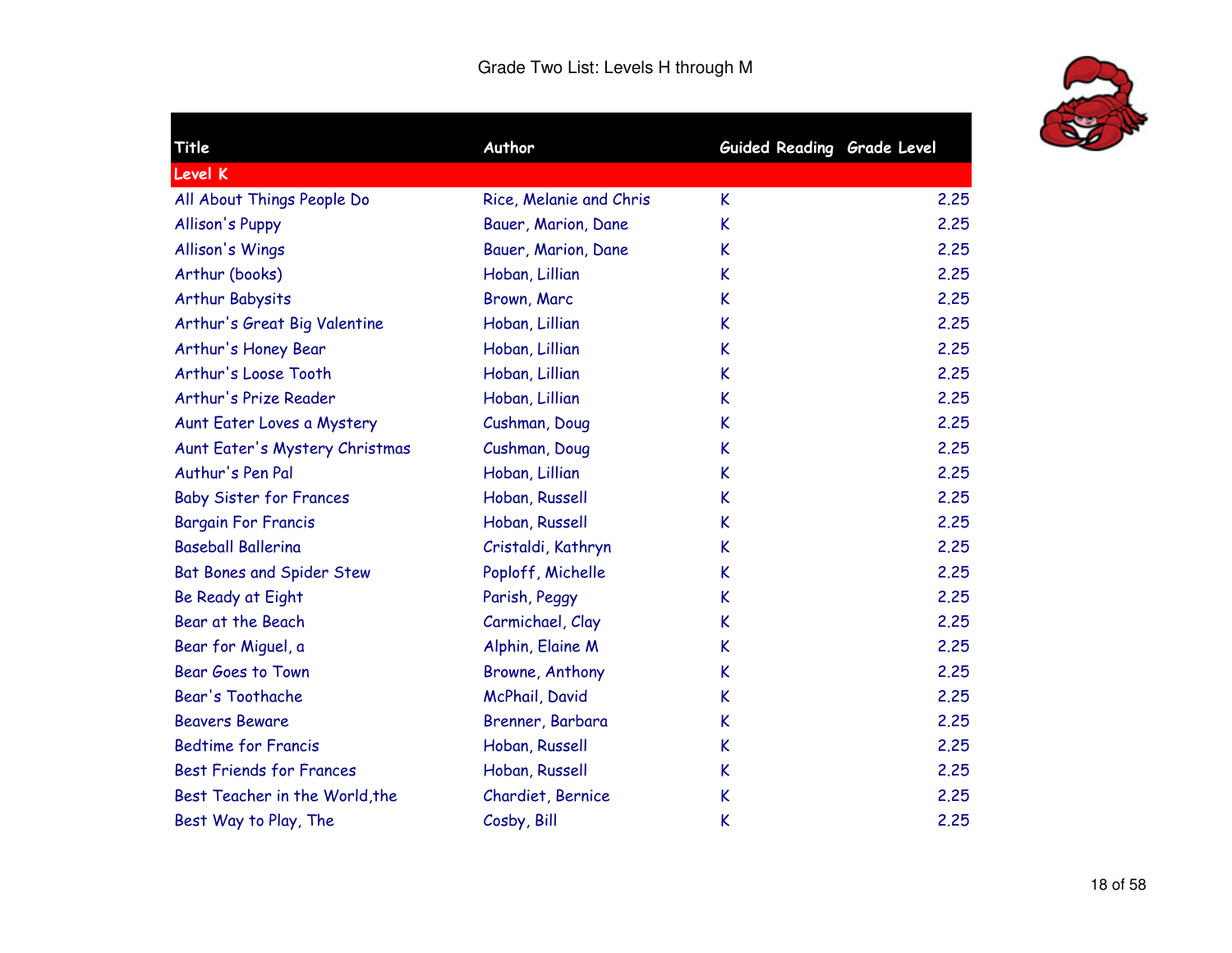

| Title                              | Author                          | Guided Reading Grade Level |      |
|------------------------------------|---------------------------------|----------------------------|------|
| Big Balloon Race, the              | Coerr, Eleanor                  | K                          | 2.25 |
| <b>Big Sneeze</b>                  | Brown, Ruth                     | K                          | 2.25 |
| <b>Biggest Animal Ever</b>         | Fowler, Allen: Rookie Science   | K                          | 2.25 |
| <b>Biggest Fish</b>                | Kennan, Sheila                  | K                          | 2.25 |
| <b>Biggest Snowball Ever</b>       | Rogan, John                     | K                          | 2.25 |
| Biggest, Strongest, Fastest        | Crews, Donald                   | K                          | 2.25 |
| <b>Birthday Bike for Brimhall</b>  | Delton, Judy                    | K                          | 2.25 |
| <b>Birthday for Frances</b>        | Hoban, Russell                  | K                          | 2.25 |
| Blind Man and the Elephant, The    | Blackstein, K.                  | K                          | 2.25 |
| <b>Body Battles</b>                | Cole, Joanna                    | K                          | 2.25 |
| Bootsie Barker Ballerina           | Bottner, Barbara                | K                          | 2.25 |
| <b>Boy Named Boomerm A</b>         | Esiason, Boomer                 | K                          | 2.25 |
| <b>Bread and Jam for Francis</b>   | Hoban, Russell                  | K                          | 2.25 |
| <b>Bremen-Town Musicians-Grimm</b> | Plume, Isle                     | K                          | 2.25 |
| <b>Brenda's Private Swing</b>      | Chardiet, Bernice               | K                          | 2,25 |
| Buffalo Bill and the Pony Express  | Coerr, Eleanor                  | K                          | 2.25 |
| <b>Bully Trouble</b>               | Cole, Joanna                    | K                          | 2.25 |
| <b>Bully Trouble</b>               | Cole, Joanna                    | K                          | 2.25 |
| Bumps in the Night                 | Allard, Harry                   | K                          | 2.25 |
| <b>Bunny Runs Away</b>             | Chardiet, Bernice               | K                          | 2.25 |
| Busy Guy, A                        | Charnan, Simon                  | K                          | 2.25 |
| <b>Butterflies</b>                 | Orgel, Doris                    | K                          | 2.25 |
| Butterfly Life, A                  | <b>Burke, Melissa Blackwell</b> | K                          | 2.25 |
| <b>Camp Knock Knock</b>            | Douglas, Ann                    | K                          | 2.25 |
| Camp Knock Knock Mystery           | Douglas, Ann                    | K                          | 2.25 |
| Caps for Sale                      | Slobodkina, E.                  | K                          | 2.25 |
| Carlos and the Squash Plant        | Stevens, Jan                    | K                          | 2.25 |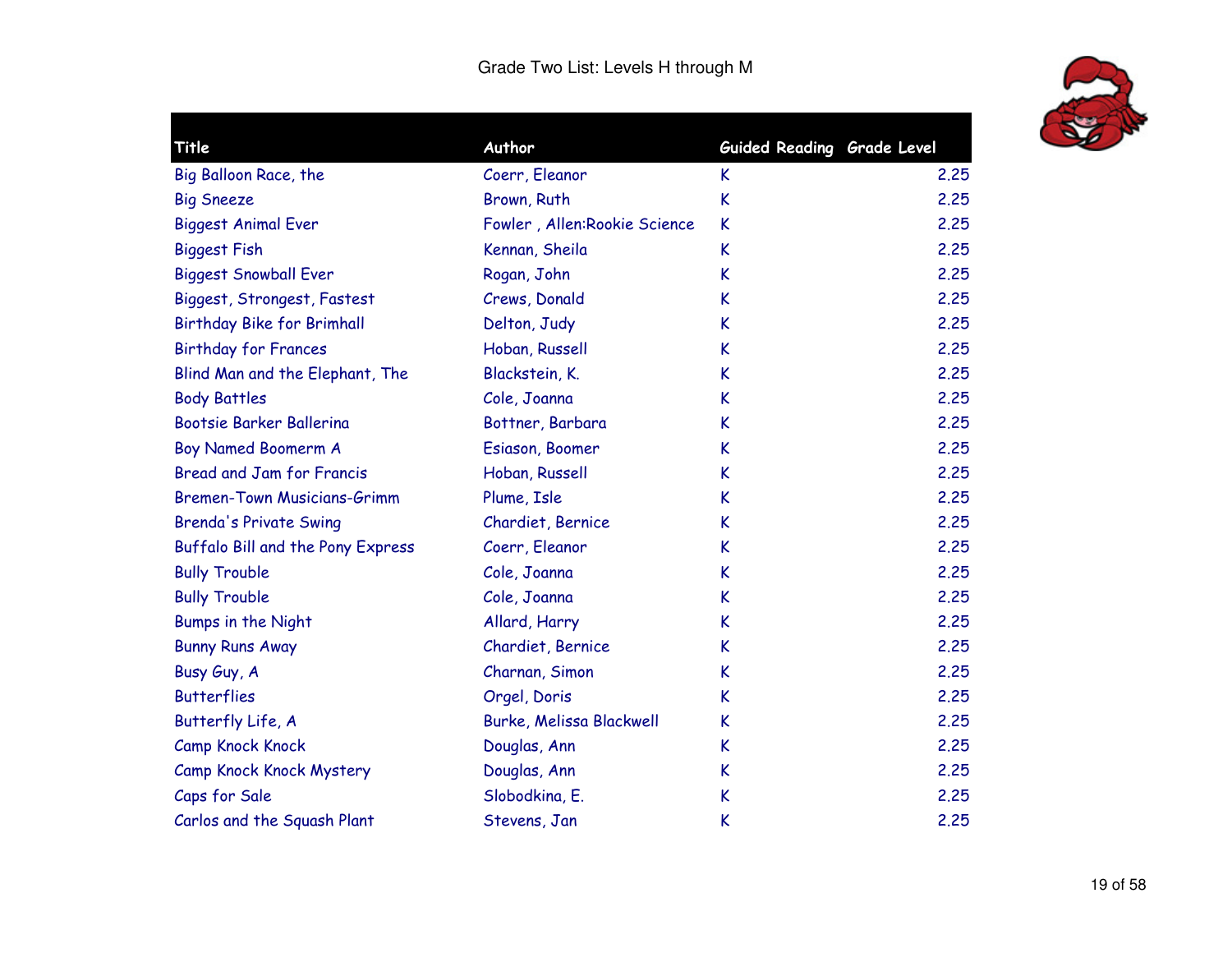

| Title                            | Author                 | Guided Reading Grade Level |      |
|----------------------------------|------------------------|----------------------------|------|
| Case of the Cat's Meow, The      | Bonsall, Crosby        | K                          | 2.25 |
| Case of the Double Cross, The    | Bonsall, Crosby        | K                          | 2.25 |
| Case of the Dumb Bells, The      | Bonsall, Crosby        | K                          | 2.25 |
| Case of the Two Masked Robbers   | Hoban, Lillian         | K                          | 2.25 |
| Case of the Scaredy Cats, The    | Bonsall, Crosby        | K                          | 2.25 |
| Cats' Burglar, the               | Parish, Peggy          | K                          | 2.25 |
| Chester's Way                    | Henkes, Kevin          | K                          | 2.25 |
| Chicka Chicka Boom Boom          | Martin, Bill           | K                          | 2.25 |
| Children of Sierra Leone         | Heller, Ruth           | K                          | 2.25 |
| Chipmunk at Hollow Tree Lake     | Sherrow, Victoria      | K                          | 2.25 |
| Christmas with Morris and Borris | Wiseman, Bernard       | K                          | 2.25 |
| Clara and the Bookwagon          | Levinson, Nancy Smiler | K                          | 2.25 |
| Click Clack Moo, Cows that Type  | Cronin, Doreen         | K                          | 2.25 |
| Clifford and the Small Red Puppy | Bridwell, Norman       | K                          | 2.25 |
| Clifford the Big Red Dog         | Bridwell, Norman       | K                          | 2.25 |
| <b>Clocks and More Clocks</b>    | Hutchins, Pat          | K                          | 2.25 |
| Commander Toad, (series)         | Yolen, Jane            | K                          | 2.25 |
| Corduroy                         | Freeman, Don           | K                          | 2.25 |
| Cut-ups Crack Up, The            | Marshall, James        | K                          | 2.25 |
| Dabble Duck                      | Leo Ellis, Anne        | K                          | 2.25 |
| Daniel's Dog                     | Bogart, Jo Allen       | K                          | 2.25 |
| Daniel's Duck                    | Bulla, Clyde Robert    | K                          | 2.25 |
| Darcy and Gran Don't Like Babies | Cutler, Jane           | K                          | 2.25 |
| Day Jummy's Boa Ate the Wash     | Noble, Trinka, H       | K                          | 2.25 |
| Dede and the Dinosaur            | Cumpiano, Ina          | K                          | 2.25 |
| <b>Dinasaur Time</b>             | Parish, Peggy          | K                          | 2.25 |
| Do You Like Cats?                | Oppenheim, Joanne      | K                          | 2.25 |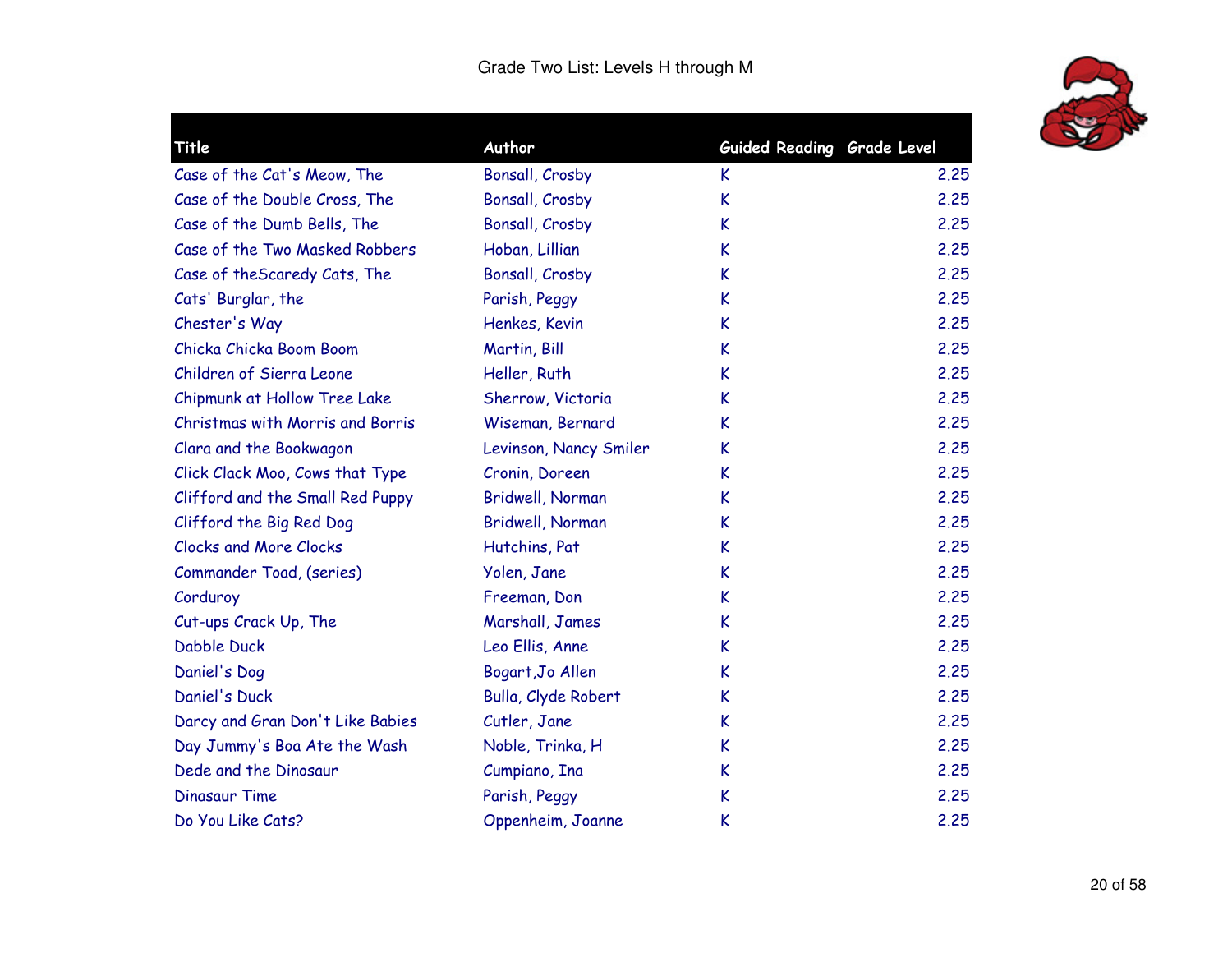

| Title                        | Author                        | Guided Reading Grade Level |      |
|------------------------------|-------------------------------|----------------------------|------|
| Ducks Don't Get Wet          | Goldin, A.                    | K                          | 2.25 |
| Effie                        | Allinson, Beverly             | K                          | 2.25 |
| Egg                          | Logan, Dick                   | K                          | 2.25 |
| Egyptian Cinderella, The     | Climo, Shirley                | K                          | 2.25 |
| <b>Elephant and Envelope</b> | Gregorich, Barbara            | K                          | 2.25 |
| Fables                       | Lobel, Arnold                 | K                          | 2.25 |
| Families are Different       | Pellegrini, Nana              | K                          | 2.25 |
| Farmer in the Soup, the      | Littledale, Freva             | K                          | 2.25 |
| <b>Feeling Things</b>        | Fowler, Allen: Rookie Science | K                          | 2.25 |
| <b>First Flight</b>          | Stamper, Judith Bauer         | K                          | 2.25 |
| <b>Five Funny Frights</b>    | Bauer, Judith                 | K                          | 2.25 |
| Flash, Crash, Rumble         | Branley, F.                   | K                          | 2.25 |
| <b>Follow That Fish</b>      | Grebu, Devis/Bank Street      | K                          | 2.25 |
| <b>Foolish Miss Crow</b>     | Firmin                        | K                          | 2.25 |
| Four on the Shore            | Marshall, Edward              | K                          | 2.25 |
| Fox on the Job               | Marshall, James               | K                          | 2.25 |
| Franklin and the Tooth Fairy | Bourgeois & Clark/Scholastic  | K                          | 2.25 |
| Franklin Goes to School      | Bourgeois & Clark/Scholastic  | K                          | 2.25 |
| Franklin Rides a Bike        | Bourgeois & Clark/Scholastic  | K                          | 2.25 |
| Franklin's New Friend        | Bourgeois & Clark/Scholastic  | K                          | 2.25 |
| Friends                      | Heine, Helme                  | K                          | 2.25 |
| Frog and Toad                | Lobel, Arnold                 | K                          | 2.25 |
| Frog and Toad All Year       | Lobel, Arnold                 | K                          | 2.25 |
| Frog and Toad Are Friends    | Lobel, Arnold                 | K                          | 2.25 |
| Frog and Toad Together       | Lobel, Arnold                 | K                          | 2.25 |
| Frog Prince, The             | Tarcov, Edith                 | K                          | 2.25 |
| Froggy's First Kiss          | Londan Jonathan / Scholastic  | K                          | 2.25 |
|                              |                               |                            |      |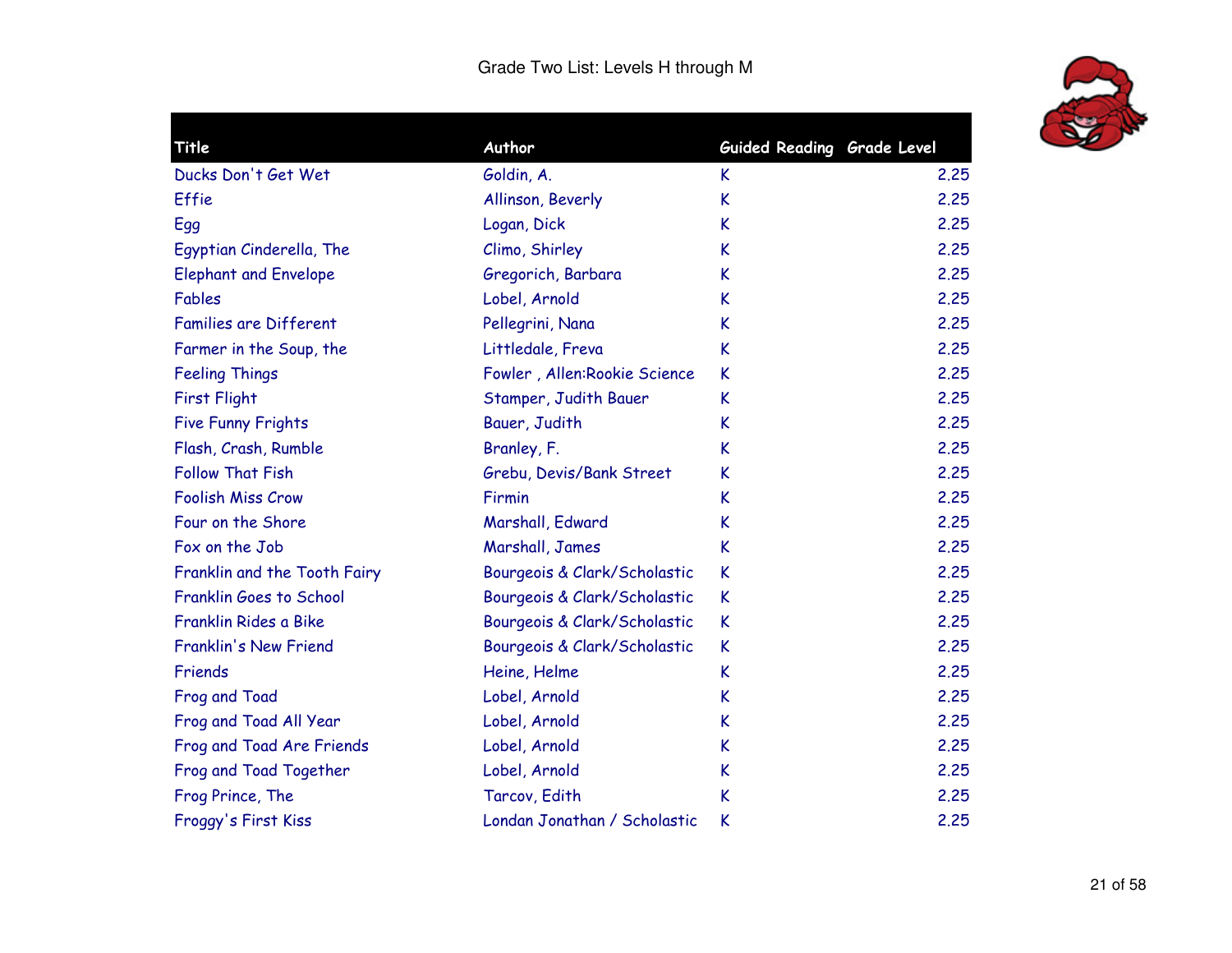

| Title                            | Author                        | Guided Reading Grade Level |      |
|----------------------------------|-------------------------------|----------------------------|------|
| George the Drummer Boy           | <b>Benchlley, Nathaniel</b>   | K                          | 2.25 |
| Geraldine's Blanket              | Keller, Holly                 | K                          | 2.25 |
| Go and Hush the Baby             | Bryars, Betsy                 | K                          | 2.25 |
| Goat Who Couldn't Sneeze         | Avalos, Cecilia               | K                          | 2.25 |
| Golly Sisters Go West            | Bryars, Betsy                 | K                          | 2.25 |
| Golly Sisters Ride again, the    | Bryars, Betsy                 | K                          | 2.25 |
| Grandmas at Bat                  | McCully, Emily Arnold         | K                          | 2.25 |
| Grandma's at the Lake            | McCully, Emily Arnold         | K                          | 2.25 |
| <b>Great Shamrock Disaster</b>   | Giff Patricia / Dell          | K                          | 2.25 |
| Greg's Microscope                | <b>Selsam Millicent</b>       | K                          | 2.25 |
| Growing-up Feet, The             | Cleary, Beverly               | K                          | 2.25 |
| Halloween with Morris and Borris | Wiseman, Bernard              | K                          | 2.25 |
| Happy Birthday Dear Duck         | <b>Bunting, Eve</b>           | K                          | 2.25 |
| Happy Valentine's DAy Miss Hildy | Grambling, Lois               | K                          | 2.25 |
| Harbor                           | Crews, Donald                 | K                          | 2.25 |
| Harold and the Purple Crayon     | Johnson, Crockett             | K                          | 2.25 |
| Harry and the Terrible Whatsit   | Gackerbach, Dick              | K                          | 2.25 |
| <b>Harry Hates Shopping</b>      | Armitage, Ronda               | K                          | 2.25 |
| Have you Seen Birds?             | Oppenheim, Joanne             | K                          | 2.25 |
| <b>Hearing Things</b>            | Fowler, Allen: Rookie Science | K                          | 2.25 |
| Henry and Mudge                  | Rylant, Cynthia               | K                          | 2.25 |
| Herbert the Timid Dragon         | Mayer - Golden                | K                          | 2.25 |
| Here Comes the Strikeout         | Kessler, Leonard              | K                          | 2.25 |
| Home in the Sky                  | Baker, Jeannie                | K                          | 2.25 |
| Horray for the Golly Sisters     | Byars. Betsy                  | K                          | 2.25 |
| Hot Air Henry                    | Calhoun, Mary                 | K                          | 2.25 |
| House is a House for me, A       | Hoberman, MaryAnn             | K                          | 2.25 |
|                                  |                               |                            |      |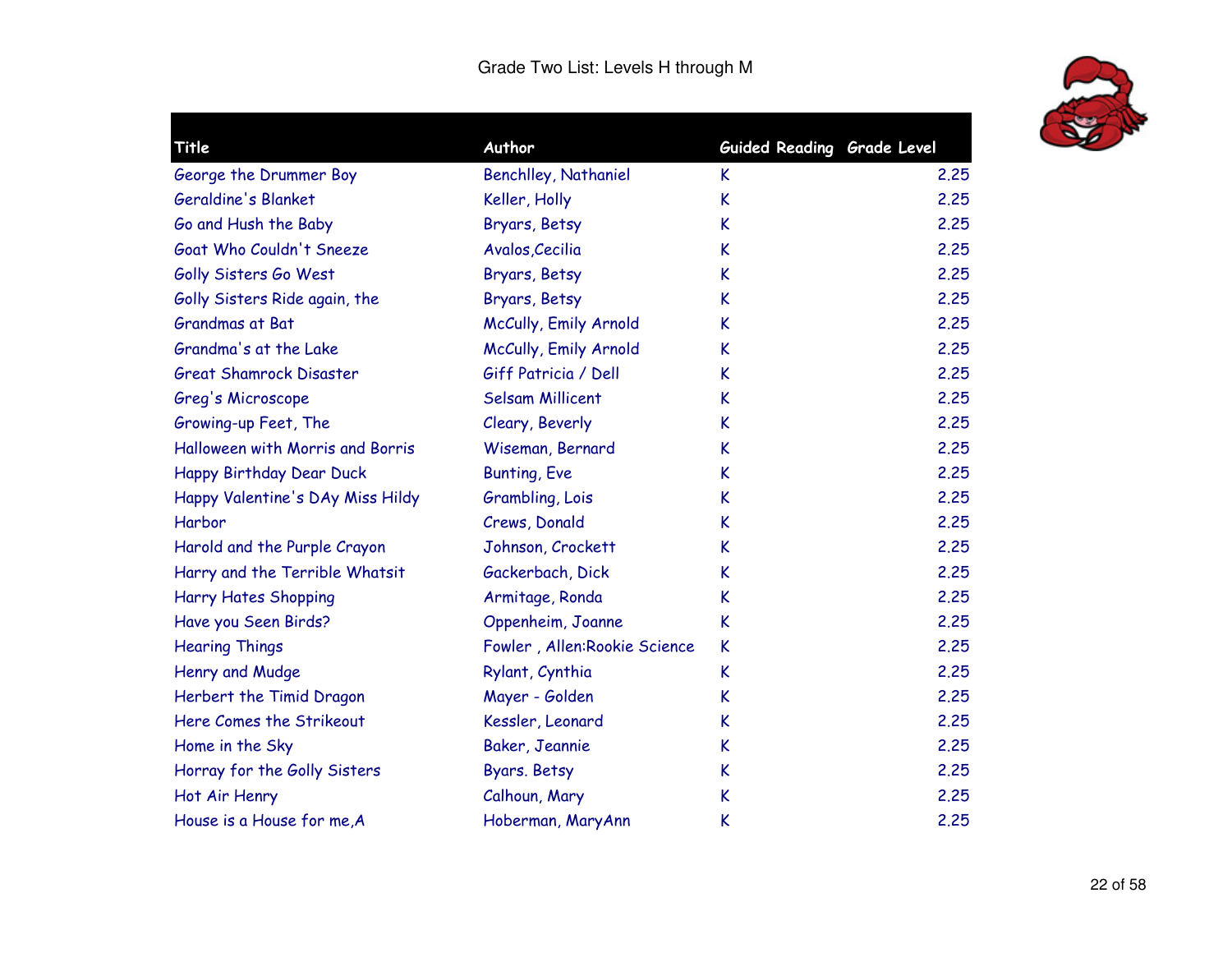

| Title                        | Author                        | Guided Reading Grade Level |      |
|------------------------------|-------------------------------|----------------------------|------|
| How Do You Know It's Fall?   | Fowler, Allen: Rookie Science | K                          | 2.25 |
| How Do You Know It's Spring? | Fowler, Allen: Rookie Science | K                          | 2.25 |
| How Do You Know It's Winter? | Fowler, Allen: Rookie Science | K                          | 2.25 |
| How Much Is A Million ?      | Schwartz, David M.            | K                          | 2.25 |
| Hungry Mr. Fox               | Firmin                        | K                          | 2.25 |
| I am Not afraid              | Mann, Kenny                   | K                          | 2.25 |
| Ibis: A True Whale Story     | Himmelman, John               | K                          | 2.25 |
| If You Give a Moose a Muffin | Numeroff, L.                  | K                          | 2.25 |
| If You Give a Mouse a Cookie | Numeroff, L.                  | K                          | 2.25 |
| I'll Be Home Soon, Snoopy    | Schulz, Charles               | K                          | 2.25 |
| Imogene's Antlers            | Small, David                  | K                          | 2.25 |
| In a FAraway Forest          | Kratky, Lada Josefa           | K                          | 2.25 |
| Island of the Skog, The      | Kellogg, Steven               | K                          | 2.25 |
| It Could Be Worse            | Stevenson/Greewnwillow        | K                          | 2.25 |
| It Could Still Be a Bird     | Fowler, Allen: Rookie Science | K                          | 2.25 |
| It Could Still Be a Cat      | Fowler, Allen: Rookie Science | K                          | 2.25 |
| It Could Still Be a Fish     | Fowler, Allen: Rookie Science | K                          | 2.25 |
| It Could Still Be a Mammal   | Fowler, Allen: Rookie Science | K                          | 2.25 |
| It Could Still Bea a Tree    | Fowler, Allen: Rookie Science | K                          | 2.25 |
| It's Halloweeen              | Prelutsky, Jack               | K                          | 2.25 |
| It'sValentine's Day          | Prelutsky, Jack               | K                          | 2.25 |
| Jack and the Beanstalk       | Weisner, David                | K                          | 2.25 |
| Jafta, The Town              | Lewin, Hugh                   | K                          | 2.25 |
| Jamaica's Find               | Havill, Jaunita               | K                          | 2.25 |
| Jessica                      | Henkes, Kevin                 | K                          | 2.25 |
| Joe and Betsy the Dinosaur   | Hoban, Lillian                | K                          | 2.25 |
| Johnny Appleseed             | Moore, Eva                    | K                          | 2.25 |
|                              |                               |                            |      |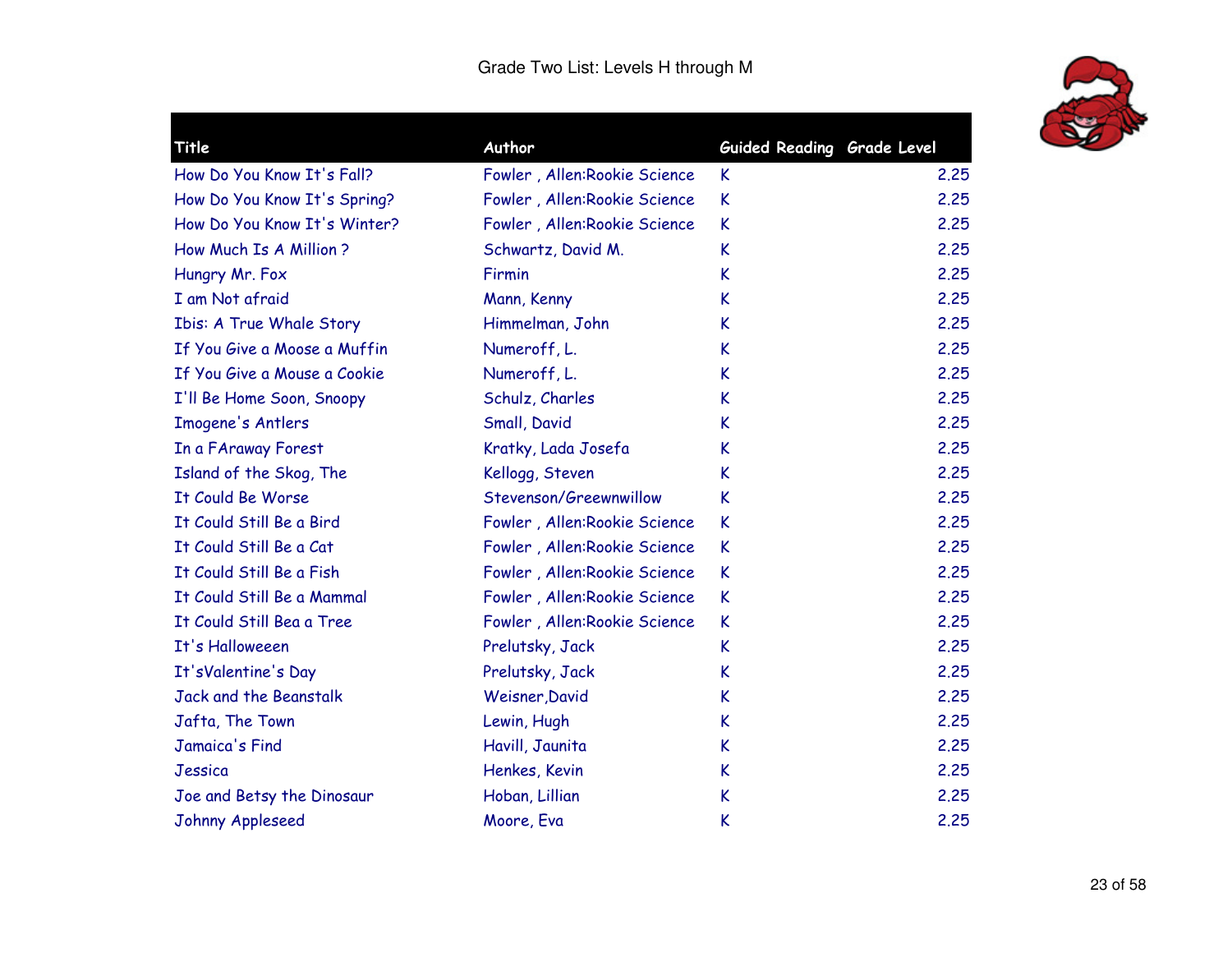

|                                                           |                                                                                                                                                                                                                             | 2.25                                                     |
|-----------------------------------------------------------|-----------------------------------------------------------------------------------------------------------------------------------------------------------------------------------------------------------------------------|----------------------------------------------------------|
|                                                           |                                                                                                                                                                                                                             | 2.25                                                     |
|                                                           |                                                                                                                                                                                                                             | 2.25                                                     |
|                                                           |                                                                                                                                                                                                                             | 2.25                                                     |
|                                                           | K                                                                                                                                                                                                                           | 2.25                                                     |
|                                                           |                                                                                                                                                                                                                             | 2.25                                                     |
|                                                           |                                                                                                                                                                                                                             | 2.25                                                     |
|                                                           | K                                                                                                                                                                                                                           | 2.25                                                     |
|                                                           | K                                                                                                                                                                                                                           | 2.25                                                     |
|                                                           | K                                                                                                                                                                                                                           | 2.25                                                     |
|                                                           | K                                                                                                                                                                                                                           | 2.25                                                     |
| Krensky, Stephen                                          | K                                                                                                                                                                                                                           | 2.25                                                     |
| Krensky, Stephen                                          | K                                                                                                                                                                                                                           | 2.25                                                     |
| Krensky, Stephen                                          | K                                                                                                                                                                                                                           | 2.25                                                     |
| Krensky, Stephen                                          | K                                                                                                                                                                                                                           | 2.25                                                     |
| Hoff, Syd                                                 | K                                                                                                                                                                                                                           | 2.25                                                     |
| Gibson, Akimi & Mercer, M                                 | K                                                                                                                                                                                                                           | 2.25                                                     |
| Little Polar Bear & the Brave Little Hare<br>DeBeer, Hans | K                                                                                                                                                                                                                           | 2.25                                                     |
| Schmidt, Karen                                            | K                                                                                                                                                                                                                           | 2.25                                                     |
| Baker, Betsy                                              | K                                                                                                                                                                                                                           | 2.25                                                     |
| Peck, Robert                                              | K                                                                                                                                                                                                                           | 2.25                                                     |
| Young, Carol                                              | K                                                                                                                                                                                                                           | 2.25                                                     |
| Hautzig, Deborah                                          | K                                                                                                                                                                                                                           | 2.25                                                     |
| Hautzig, Deborah                                          | K                                                                                                                                                                                                                           | 2.25                                                     |
| Slater, Teddy                                             | K                                                                                                                                                                                                                           | 2.25                                                     |
| Slater, Teddy                                             | K                                                                                                                                                                                                                           | 2.25                                                     |
| Krensky, Stephen                                          | K                                                                                                                                                                                                                           | 2.25                                                     |
|                                                           | Author<br>Mayer, Mercer<br>Mayer, Mercer<br>Caines, Jeannette<br>Roop, Peter and Connie<br>Gurney , Nancy<br>Carter, Jackie<br>Spirn, MichelleDobel<br>Asch, Frank<br>Zamarano, Ana<br>Keats, Ezra Jack<br>Krensky, Stephen | Guided Reading Grade Level<br>K<br>K<br>K<br>K<br>K<br>K |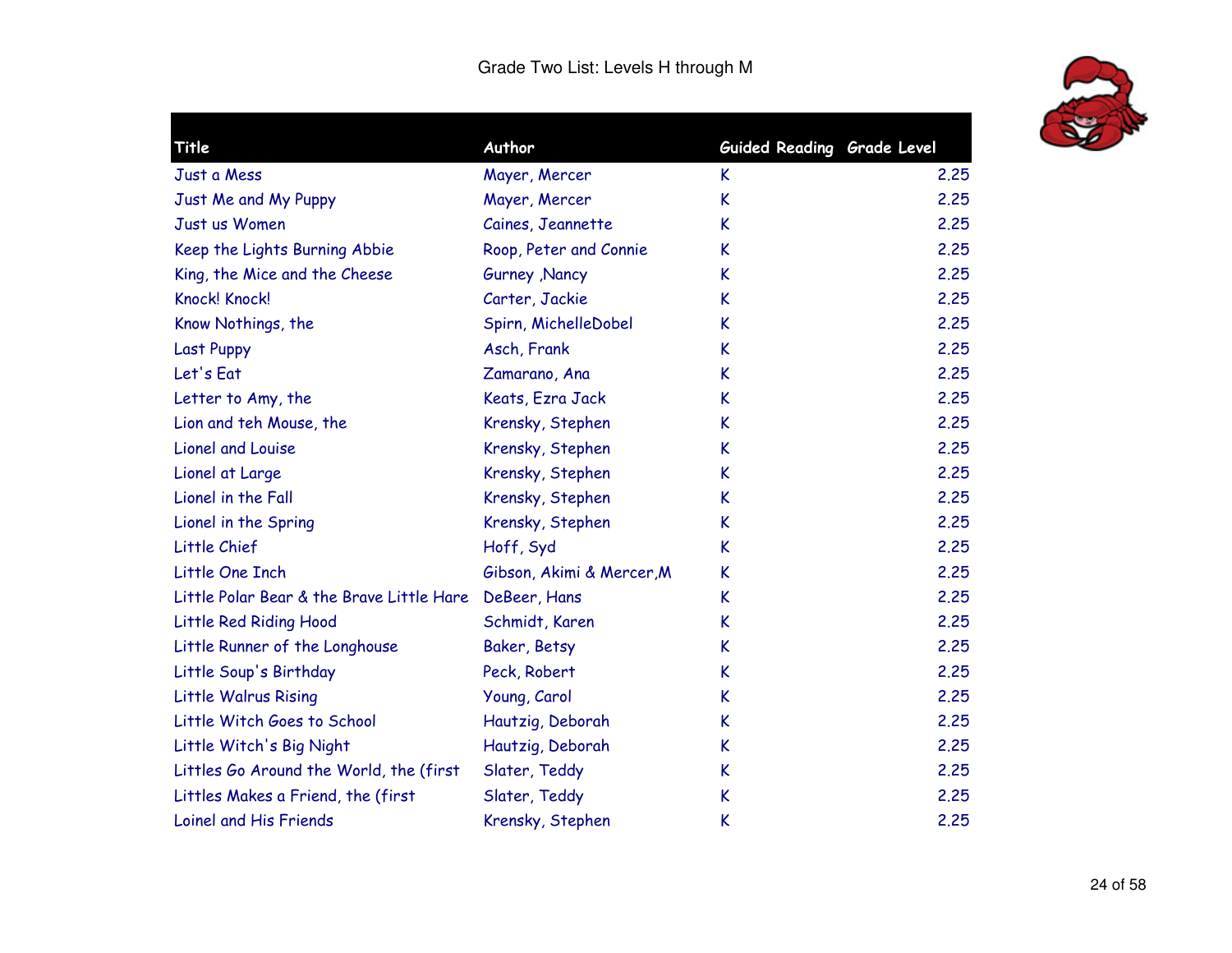

|                           |                                                                                                                                                                                                                                     | 2.25                                                                                    |
|---------------------------|-------------------------------------------------------------------------------------------------------------------------------------------------------------------------------------------------------------------------------------|-----------------------------------------------------------------------------------------|
|                           |                                                                                                                                                                                                                                     | 2.25                                                                                    |
|                           |                                                                                                                                                                                                                                     | 2.25                                                                                    |
|                           |                                                                                                                                                                                                                                     |                                                                                         |
|                           |                                                                                                                                                                                                                                     | 2.25                                                                                    |
|                           |                                                                                                                                                                                                                                     | 2.25                                                                                    |
|                           |                                                                                                                                                                                                                                     | 2.25                                                                                    |
|                           |                                                                                                                                                                                                                                     | 2.25                                                                                    |
|                           |                                                                                                                                                                                                                                     | 2.25                                                                                    |
|                           |                                                                                                                                                                                                                                     | 2.25                                                                                    |
|                           |                                                                                                                                                                                                                                     | 2.25                                                                                    |
|                           |                                                                                                                                                                                                                                     | 2.25                                                                                    |
|                           |                                                                                                                                                                                                                                     | 2.25                                                                                    |
| Mayer, Mercer             | K                                                                                                                                                                                                                                   | 2.25                                                                                    |
| Cosby, Bill               | K                                                                                                                                                                                                                                   | 2.25                                                                                    |
| Ross, Pat                 | K                                                                                                                                                                                                                                   | 2.25                                                                                    |
| Frost, Helen              | K                                                                                                                                                                                                                                   | 2.25                                                                                    |
| McKissack, Patricia       | K                                                                                                                                                                                                                                   | 2.25                                                                                    |
| O'Connor Jane             | K                                                                                                                                                                                                                                   | 2.25                                                                                    |
| Mayer - Golden            | K                                                                                                                                                                                                                                   | 2.25                                                                                    |
| Hooks, William            | K                                                                                                                                                                                                                                   | 2.25                                                                                    |
| Cole, Joanna              | K                                                                                                                                                                                                                                   | 2.25                                                                                    |
| Van Leeuwen, Jean         | K                                                                                                                                                                                                                                   | 2.25                                                                                    |
| Kratky, Lada Josefa       | K                                                                                                                                                                                                                                   | 2.25                                                                                    |
| Dabcovich, Lydia          | K                                                                                                                                                                                                                                   | 2.25                                                                                    |
| Sharmat, Marjorie Weinman | K                                                                                                                                                                                                                                   | 2.25                                                                                    |
| Delacre, Lulu             | K                                                                                                                                                                                                                                   | 2.25                                                                                    |
| Harris, Lee               | K                                                                                                                                                                                                                                   | 2.25                                                                                    |
|                           | Author<br>Robinson, Fay<br>Blackaby, Susan<br>Ross, Pat<br>Bemelmans, Ludwig<br>Bemelmans, Ludwig<br>Brenner, Barbara<br>Krasilovsky, P.<br>Zoehfeld, Kathleen<br>Croll, Carolyn<br>Chardiet, M.<br>Chardiet, M.<br>De Regniers, B. | Guided Reading Grade Level<br>K.<br>K<br>K<br>K<br>K<br>K<br>K<br>K<br>K<br>K<br>K<br>K |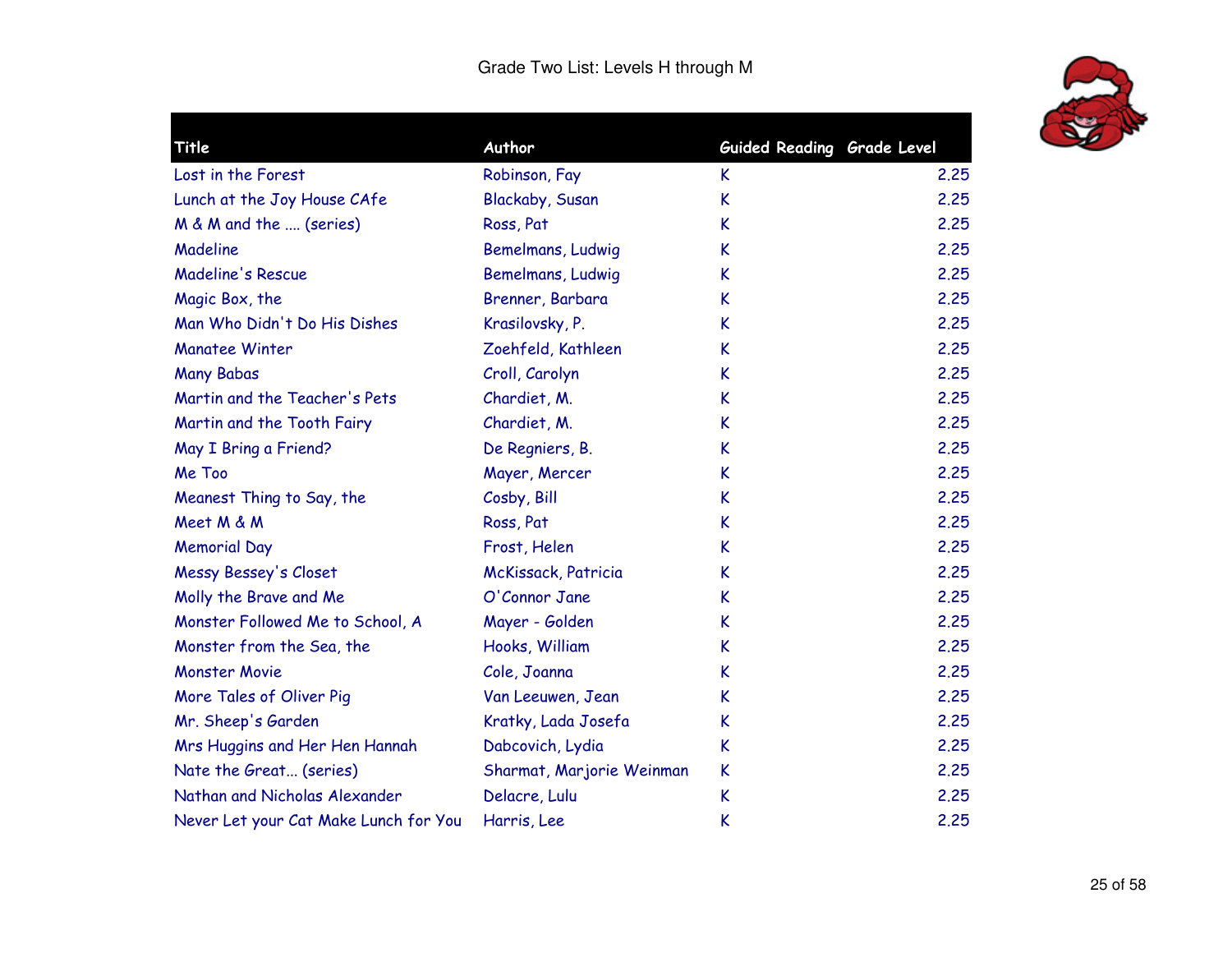

| Title                             | Author                | Guided Reading Grade Level |      |
|-----------------------------------|-----------------------|----------------------------|------|
| Next time I Will, the             | Orgel, Doris          | K.                         | 2.25 |
| Nice New Neighbors                | Brandenberg, Franz    | K                          | 2.25 |
| No Fighting, No Biting!           | Minarik, Else         | K                          | 2.25 |
| No Tooth, No Quarter!             | Buller, Jon           | K                          | 2.25 |
| Norman Plays Ice Hockey           | Gault, Claire & Frank | K                          | 2.25 |
| Old Woman and Her Pig, The        | Kimmel, Eric          | K                          | 2.25 |
| On Mother's Lap                   | Scott, Ann            | K                          | 2.25 |
| One Hundred Hungry Ants           | Pinczes, Elinor       | K                          | 2.25 |
| <b>Orca Song</b>                  | Armour, Michael C     | K                          | 2.25 |
| OutsideDog, the                   | Pomerantz, Charlotte  | K                          | 2.25 |
| Ox-cart Man                       | Hall, Donald          | K                          | 2.25 |
| Pancake, the                      | Lobel, Arnold         | K                          | 2.25 |
| Parent's Night Fright             | Levy, Eizabeth        | K                          | 2.25 |
| Peanut Butter Gang, the           | Siracusa, Catherine   | K                          | 2.25 |
| Pied Piper of Hamelin, the        | Hautzig, Deborah      | K                          | 2.25 |
| Piggle                            | Bonsall, Crosby       | K                          | 2.25 |
| Pocket for Corduroy               | Freeman, Don          | K                          | 2.25 |
| Principal's New Clothes           | Calmenson, Stephanie  | K                          | 2.25 |
| Rise and Shine, Mariko-chan       | Tomioka, Chiyoka      | K                          | 2.25 |
| Rollo and Tweedy and the Ghost at | Allen, Laura Jean     | K                          | 2.25 |
| Ruby the Copycat                  | Rathmann, Peggy       | K                          | 2.25 |
| Runaway Teddy Bear, The           | Hofmann, Ginnie       | K                          | 2.25 |
| Sam Who Never Forgets             | Rice, Eve             | K                          | 2.25 |
| <b>Sand Cake</b>                  | Asch, Frank           | K                          | 2.25 |
| <b>Scaredy Dog</b>                | Thomas, Jane Resh     | K                          | 2.25 |
| Scruffy                           | Parish, Peggy         | K                          | 2.25 |
| Secret of Foghorn Island          | Hayes, Geoffrey       | K                          | 2.25 |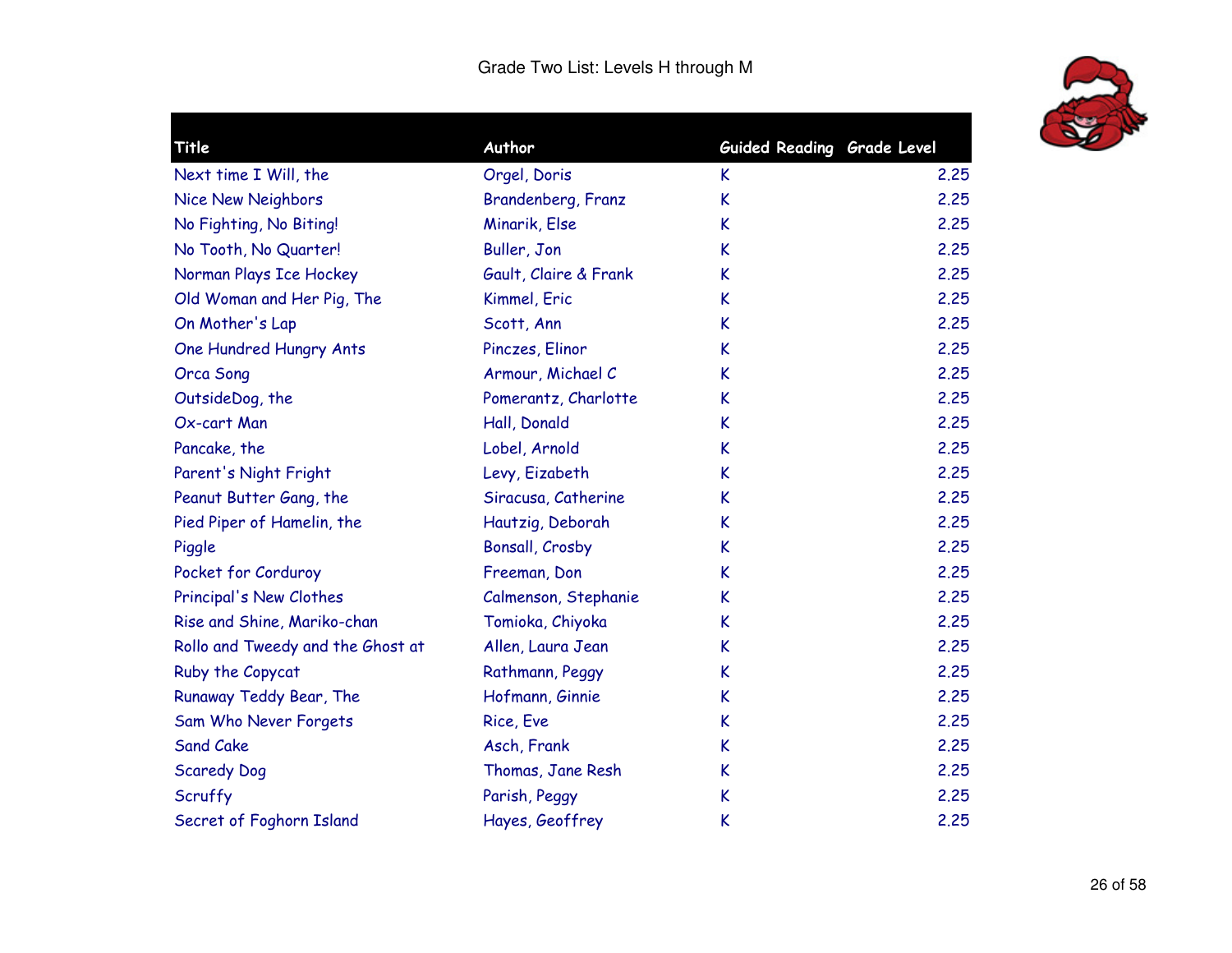

| Title                                | Author              | Guided Reading Grade Level |      |
|--------------------------------------|---------------------|----------------------------|------|
| Sheila Rae, the Brave                | Henkes, Kevin       | K                          | 2.25 |
| Shipwreck Saturday                   | Cosby, Bill         | K                          | 2.25 |
| Shortest Kid in the World            | Bliss, Corinne      | K                          | 2,25 |
| Silly Tilly's Valentine              | Hoban, Lillian      | K                          | 2.25 |
| Smallest Cow in the World, the       | Paterson, Katherine | K                          | 2.25 |
| <b>Snow Lion</b>                     | McPhail, David      | K                          | 2.25 |
| Snow White and REd Rose              | Hunia, Fran         | K                          | 2.25 |
| Snowball War, the                    | Chardiet, Bernice   | K                          | 2.25 |
| Snowshoe Thompson                    | Smiler, Levinson    | K                          | 2.25 |
| So Many bunnies                      | <b>Walton, Rick</b> | K                          | 2.25 |
| Soap Soup and other Verses           | Kuskin, Karla       | K                          | 2.25 |
| <b>Soccer Cousins</b>                | Marzollo, Jean      | K                          | 2.25 |
| <b>Space Rock</b>                    | Buller, Jon         | K                          | 2.25 |
| Stan the Hot Dog Man                 | Kessler, Ethel      | K                          | 2.25 |
| <b>Stone Soup</b>                    | Brown, Marcia       | K                          | 2,25 |
| <b>Surprise Party</b>                | Hutchins, Pat       | K                          | 2,25 |
| Teddy Bear Cures a Cold              | Gretz, Susanna      | K                          | 2,25 |
| <b>Teeny Tiny Woman</b>              | Galdone, Paul       | K                          | 2.25 |
| That Fat Hat                         | Barlam, Joanne      | K                          | 2.25 |
| There's a Hippopotamus Under my Bed  | Thaler, Mike        | K                          | 2.25 |
| This is My Friend                    | Mayer, Mercer       | K                          | 2.25 |
| <b>Three Bears</b>                   | Galdone, Paul       | K                          | 2.25 |
| Three Billy Goat's Gruff             | Stevens, Janet      | K                          | 2.25 |
| Three By the Sea                     | Marshall, Edward    | K                          | 2.25 |
| Three Days on a River in a Red Canoe | Williams, Vera      | K                          | 2.25 |
| Three Ducks Went Wandering           | Roy, Ron            | K                          | 2.25 |
| Three Stories you Can Read to your   | Miller, Sara        | K                          | 2.25 |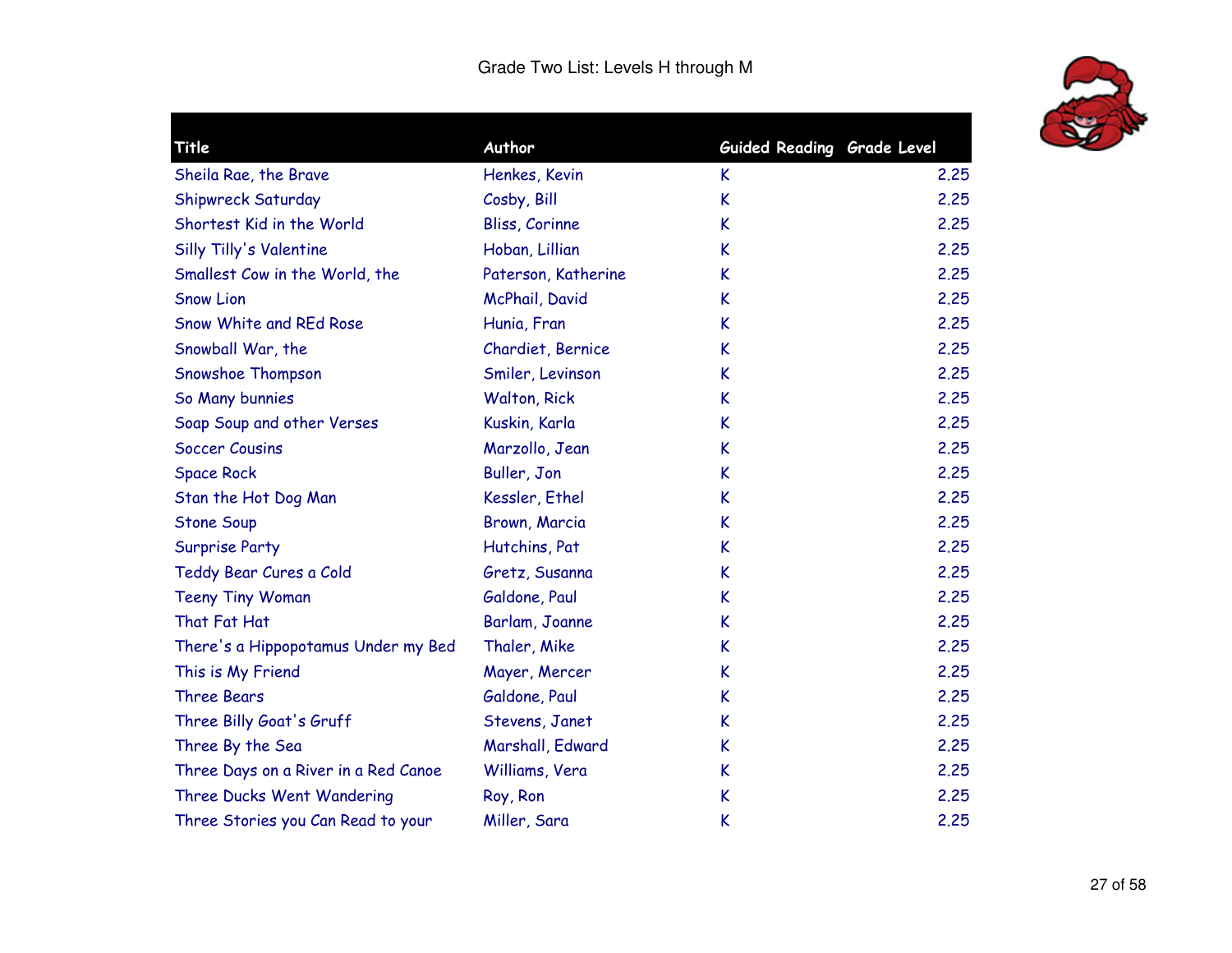

| Title                              | Author                   | Guided Reading Grade Level |      |
|------------------------------------|--------------------------|----------------------------|------|
| Three Up a Tree                    | Marshall, James          | K.                         | 2.25 |
| <b>Too Many Babas</b>              | Croll, Carolyn           | K                          | 2.25 |
| Treasure of the Lost Lagoon, the   | Hayes, Goeffrey          | K                          | 2.25 |
| <b>Tumble Bumble</b>               | <b>Bond felicia</b>      | K                          | 2.25 |
| Two Dog Biscuits                   | Cleary, Beverly          | K                          | 2.25 |
| <b>Wagon Wheels</b>                | Brenner, Barbara         | K                          | 2.25 |
| We Scream for Ice Cream            | Chardiet, Bernice        | K                          | 2.25 |
| <b>Weather Words</b>               | Gibbons, Gail            | K                          | 2.25 |
| Well I Never                       | Chardiet, B. & Maccarone | K                          | 2.25 |
| What a Day!                        | Miranda, Anne            | K                          | 2.25 |
| When I Get Bigger                  | Mayer, Mercer            | K                          | 2.25 |
| When Will We be Sisters?           | Kroll, Virginia L.       | K                          | 2.25 |
| Where are the Bears?               | Winters, Kay             | K                          | 2.25 |
| Where is the Bear?                 | Nims, Barbara            | K                          | 2.25 |
| Who Put the Pepper in the Pot      | Cole, Joanna             | K                          | 2.25 |
| Who Sank the Boat?                 | Allen, Pamela            | K                          | 2.25 |
| Who's Afraid of the big Bad Bully? | Slater, Teddy            | K                          | 2.25 |
| Wind and the Sun                   | dePaloa, Tomie           | K                          | 2.25 |
| Wings, A Tale of Two               | Marshall, James          | K                          | 2.25 |
| Wolf's Chicken Stew, the           | Kasza, Keiko             | K                          | 2.25 |
| Zach's Alligator                   | Mozelle, Shirley         | K                          | 2.25 |
| Zach's Alligator Goes to school    | Mozelle, Shirley         | K                          | 2.25 |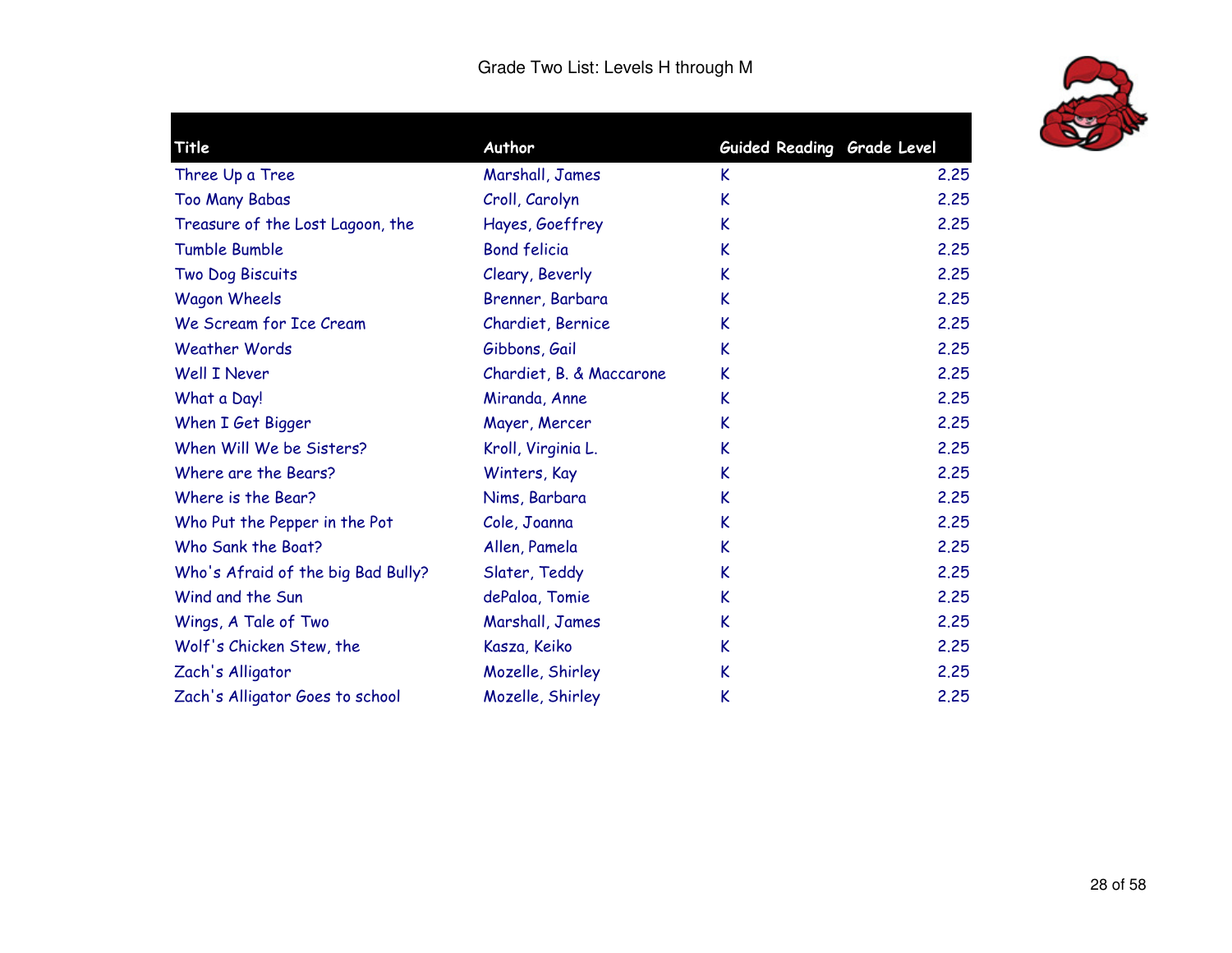

| Title                                   | Author                 | Guided Reading Grade Level |     |
|-----------------------------------------|------------------------|----------------------------|-----|
| Level L                                 |                        |                            |     |
| 100th Day Worries                       | Cuyer, Margery         | L                          | 2.5 |
| Adventures of Granny Gatman, the        | Meadows, Granny        |                            | 2.5 |
| Adventures of the Buried Treasure, the  | McArthur, Nancy        |                            | 2.5 |
| Airports                                | Petersen, David        |                            | 2.5 |
| Alexander, Who's Not (Do You Hear       | Viorst, Judith         |                            | 2.5 |
| All About Stacy                         | Giff Patricia / Dell   |                            | 2.5 |
| Amanda Pig and Her big Brother Oliver   | Van Leeuwen, Jean      |                            | 2.5 |
| <b>Amazing Snakes</b>                   | Parsons, Alexanda      |                            | 2.5 |
| Amelia Bedelia (other books in series   | Parish, Peggy          |                            | 2.5 |
| Amelia Bedelia Surprise                 | Parish, Peggy          |                            | 2.5 |
| Amigo                                   | Baylor, Byrd           |                            | 2.5 |
| Anansi the Spider                       | McDermott, Gerald      |                            | 2.5 |
| <b>Animal Tracks</b>                    | Dorros, Arthur         |                            | 2.5 |
| Annabel the Actress Starring in Gorilla | Conford, Ellen         |                            | 2.5 |
| Anna's Garden Songs                     | Steele, Mary Q.        |                            | 2.5 |
| Annie and the Old One                   | Miles, Miska           |                            | 2.5 |
| Annie Bananie Mover to Barry Avenue     | Komaiko, Leah          |                            | 2.5 |
| Arthur Meets the President              | Brown, Marc            |                            | 2.5 |
| <b>Artic Son</b>                        | George, Jean Craighead |                            | 2.5 |
| Bad Luck Penny, the                     | O'Connor Jane          |                            | 2.5 |
| <b>Bad, Bad Bunnies</b>                 | Delton, Judy           |                            | 2.5 |
| Beans on the Roof                       | Byare, Betsy           |                            | 2.5 |
| Bear's Dream                            | Slingsby, Janet        |                            | 2.5 |
| Ben's Trumpet                           | Isadora, Rachel        |                            | 2.5 |
| <b>B-E-S-T Friends</b>                  | Giff Patricia / Dell   |                            | 2.5 |
| Best Loved doll, the                    | Caudill, Rebecca       |                            | 2.5 |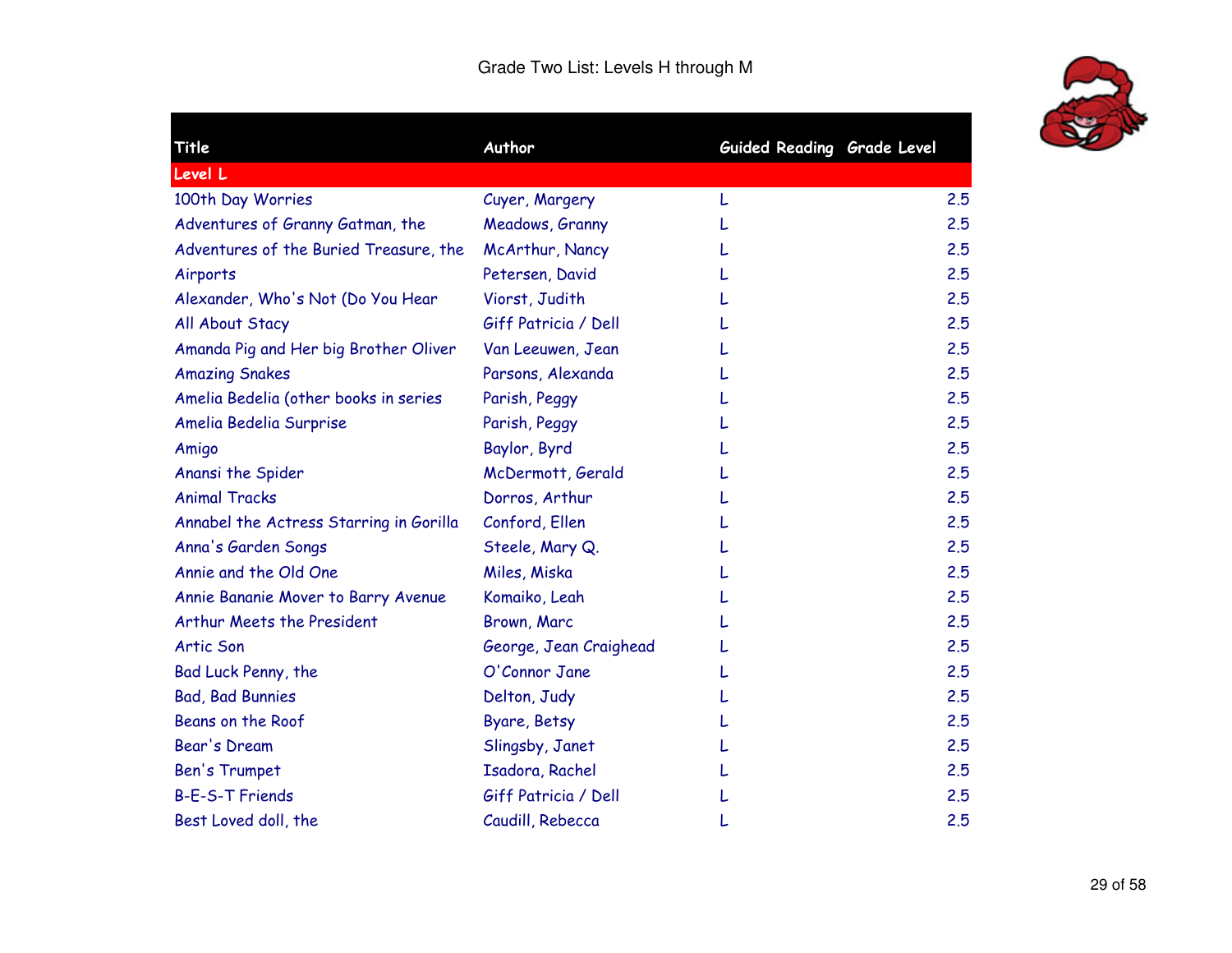

| Title                                  | Author                       | Guided Reading Grade Level |     |
|----------------------------------------|------------------------------|----------------------------|-----|
| Best Older Sister, the                 | Choi, Sook Nyul              |                            | 2.5 |
| Best Worst Day, the                    | Graves, Bonnie               |                            | 2.5 |
| Big Al                                 | Yoshi, Andrew                |                            | 2.5 |
| <b>Big Box of Memories</b>             | Delton, Judy                 |                            | 2.5 |
| Big Orange Spot, the                   | Pinkwater, Daniel            |                            | 2.5 |
| Big Race, the                          | Patrick, Steve               |                            | 2.5 |
| Billy the Ghost and Me                 | Greer, Gery and Ruddick, Bob | L                          | 2.5 |
| Birthday Basket for Tia                | Mora, Pat                    |                            | 2.5 |
| Boy in the Crawer, The                 | Munsch, Robert               |                            | 2.5 |
| Boy Who Turned into a TV set, the      | Manes, Stephen               |                            | 2,5 |
| Bravest Dog Ever, The                  | Standiford, Natalie          |                            | 2.5 |
| Bravo Amelia Bedelia                   | Parish, Peggy                |                            | 2.5 |
| Brigid the Bad                         | Leverich, Kathleen           |                            | 2.5 |
| <b>Brigid Beware</b>                   | Leverich, Kathleen           |                            | 2.5 |
| <b>Brigid Bewitched</b>                | Leverich, Kathleen           |                            | 2.5 |
| <b>Bug Off</b>                         | Dussling, Jennifer           |                            | 2.5 |
| Cafeteria Lady from the Black Lagoon   | <b>Thaler Mike</b>           |                            | 2.5 |
| Cam Jansen: series                     | Adler, DAvid                 |                            | 2.5 |
| Candy Corn Contest, the                | Giff Patricia / Dell         |                            | 2.5 |
| Cannonball Chris                       | Marzollo, Jean               |                            | 2.5 |
| Case of the Cool Itch Kid              | Giff Patricia / Dell         |                            | 2.5 |
| Chang's Paper Pony                     | Coerr, Eleanor               |                            | 2.5 |
| Chicken and Egg                        | Back, C.                     |                            | 2.5 |
| Chrysanthemun                          | Henkes, Kevin                |                            | 2.5 |
| Cinderella Penguin or the little glass | Perlman, Janet               |                            | 2.5 |
| <b>Clouds of Terror</b>                | Welsh, Catherine             |                            | 2.5 |
| Clue at the Zoo, the                   | Giff Patricia / Dell         |                            | 2.5 |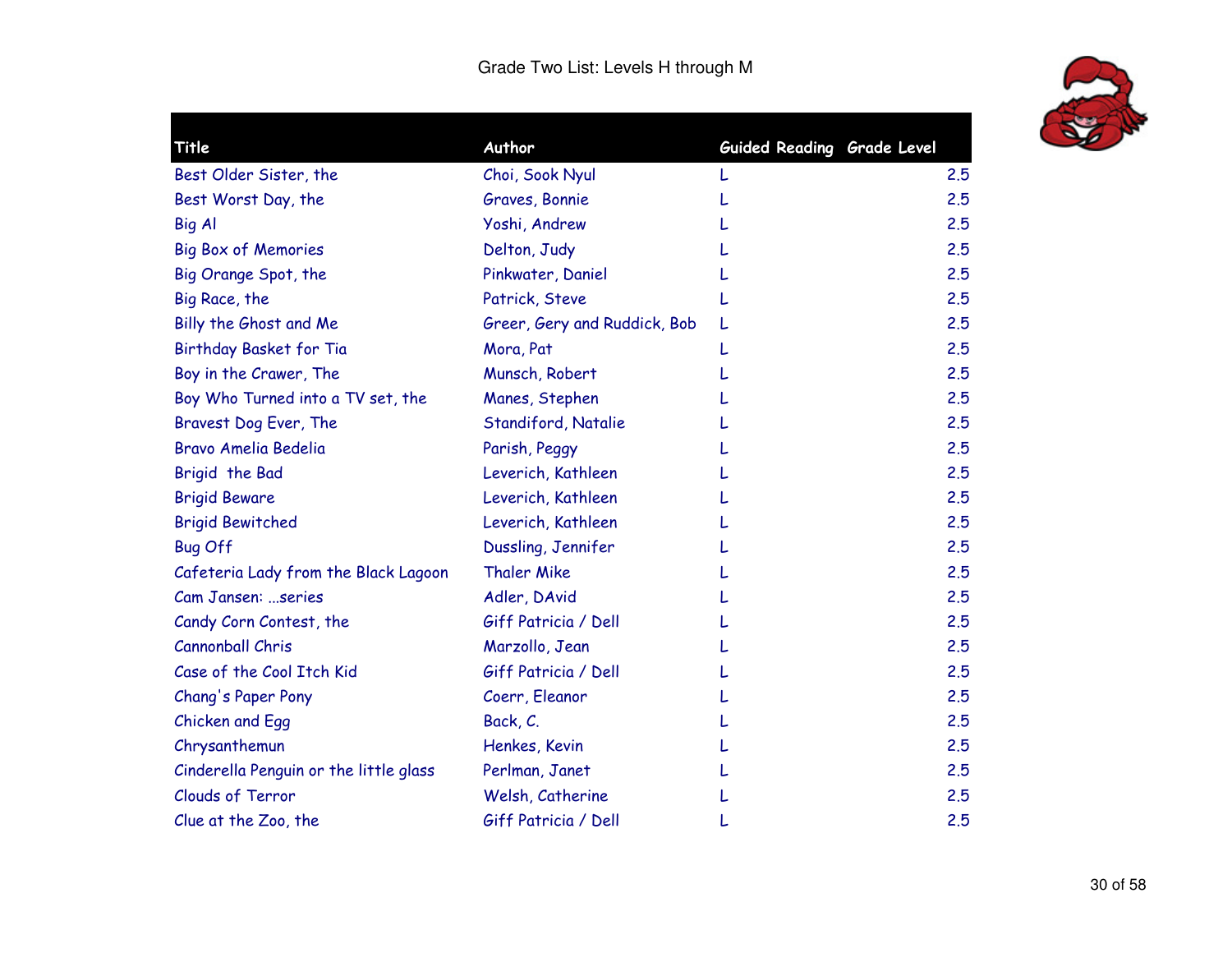

| Title                                  | Author                    | Guided Reading Grade Level |     |
|----------------------------------------|---------------------------|----------------------------|-----|
| Come Back, Amelia Bedelia              | Parish, Peggy             |                            | 2.5 |
| Conversation Club, the                 | Stanley, Diane            |                            | 2.5 |
| Creep Show                             | Hayes, Goeffrey           |                            | 2.5 |
| Curse of the Cobweb Queen, the         | Hayes, Geoffrey           |                            | 2.5 |
| Danny's Big Jump                       | Reeder, Tracey            |                            | 2.5 |
| Day in Space, A                        | Lord, Suzanne             |                            | 2.5 |
| Day in Town                            | Lord & Epstein            |                            | 2.5 |
| <b>December Secrets</b>                | Giff Patricia / Dell      |                            | 2.5 |
| Deputy Dan and the Bank Robbers        | Rosenbloom, Joseph        |                            | 2.5 |
| Deputy Dan Gets his Man                | Rosenbloom, Joseph        |                            | 2.5 |
| Desert Giant: The World of the Saguaro | Bash, Barbara             |                            | 2.5 |
| <b>Detective Dinosaur</b>              | Bash, Barbara             |                            | 2.5 |
| <b>Dinosaur Babies</b>                 | Penner, Lucille           |                            | 2.5 |
| Dinosaur Days                          | Milton, Joyce             |                            | 2.5 |
| <b>Dinosaur Hunters</b>                | McMullan, Kate            |                            | 2.5 |
| <b>Dinosaur Time</b>                   | Cole, Joanna              |                            | 2.5 |
| Dog Gone Hollywood                     | Sharmat, Marjorie Weinman |                            | 2.5 |
| Dog that Pitched a No-Hitter           | Christopher, Matt         |                            | 2.5 |
| Dog that Stole Home, the               | Christopher, Matt         |                            | 2.5 |
| <b>Dolphin</b>                         | Morris, Robert            |                            | 2.5 |
| <b>Dolphins!</b>                       | Bokoske, S & Davidson, M. |                            | 2.5 |
| Dragon Breath                          | O'Connor Jane             |                            | 2.5 |
| Dragons of Blueland, the               | Gannett, Ruth             |                            | 2.5 |
| <b>Duke Ellington</b>                  | Pinkney, Andrea           |                            | 2.5 |
| Earth                                  | Fradin, Dennis            |                            | 2.5 |
| Ed and Me                              | McPhail, David            |                            | 2.5 |
| <b>Emily and Alice</b>                 | Champion, Joyce           |                            | 2.5 |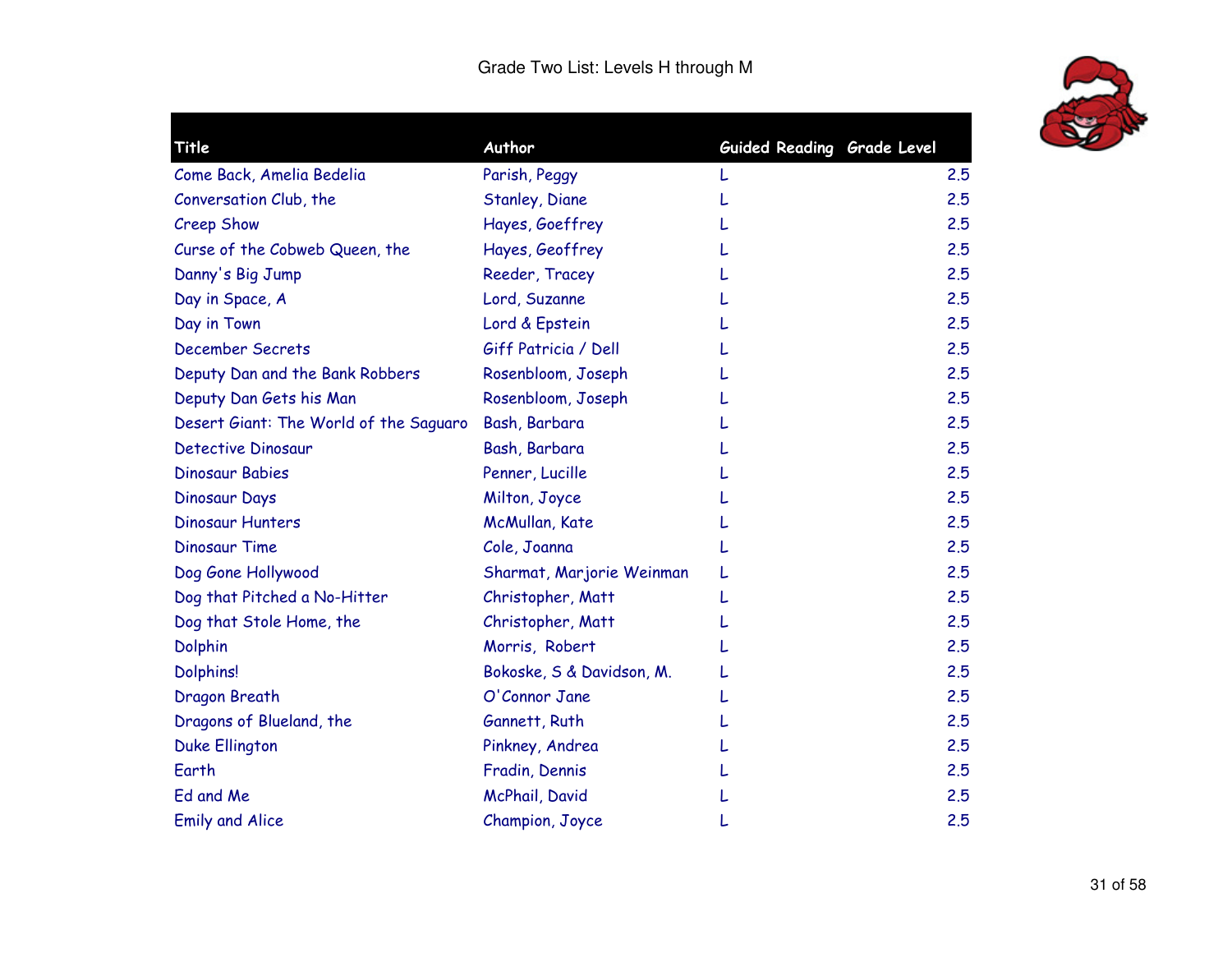

| Title                                 | Author                    | Guided Reading Grade Level |     |
|---------------------------------------|---------------------------|----------------------------|-----|
| <b>Emily at School</b>                | Williams, Suxanne         |                            | 2.5 |
| Emma                                  | Kesselman, Wendy          |                            | 2.5 |
| <b>Experiments with Light</b>         | Ray, Broekel              |                            | 2.5 |
| <b>Farmer Duck</b>                    | Waddell, Martin           |                            | 2.5 |
| <b>Fireflies!</b>                     | Brinckloe, Julie          |                            | 2.5 |
| Firefly Named Torchy, A               | Waber, Bernard            |                            | 2.5 |
| Fish that Hide                        | Swartz, Stanley           |                            | 2.5 |
| Flea Story, A                         | Lionni, Leo               |                            | 2.5 |
| Flight of the Union                   | White, Telka              |                            | 2.5 |
| Flower Girls: series                  | Leverich, Kathleen        |                            | 2.5 |
| Flower of Sheba, the                  | Orgel, Doris              |                            | 2.5 |
| Fly Trap                              | Anastasio, Dina           |                            | 2.5 |
| <b>Football Friends</b>               | Marzollo, Jean            |                            | 2.5 |
| Full of Hot Air                       | Paulsen, Gary             |                            | 2.5 |
| Garbage Juice For Breakfast           | Giff Patricia / Dell      |                            | 2.5 |
| Genghis Khan, A Star is Born          | Sharmat, Marjorie Weinman |                            | 2.5 |
| George and Martha (series)            | Marshall, James           |                            | 2.5 |
| Giant Jam Sandwich                    | Lord, John                |                            | 2.5 |
| Ginger Brown: the Nobody Boy          | Wyeth, Sharon             |                            | 2.5 |
| <b>Ginger Brown: Too Many Houses</b>  | Wyeth, Sharon             |                            | 2.5 |
| Gingerbread Boy, the                  | Galdone, Paul             |                            | 2.5 |
| Good as New                           | Douglas, Barbara          |                            | 2.5 |
| Good Driving Amelia Bedilia           | Parish, Peggy             |                            | 2.5 |
| Good Work, Amelia Bedilia             | Parish, Peggy             |                            | 2.5 |
| Gorillas                              | Demuth                    |                            | 2.5 |
| Gorillas: Gentle Giants of the Forest | Milton, Joyce             |                            | 2.5 |
| Grasshopper on the Road               | Lobel, Arnold             |                            | 2.5 |
|                                       |                           |                            |     |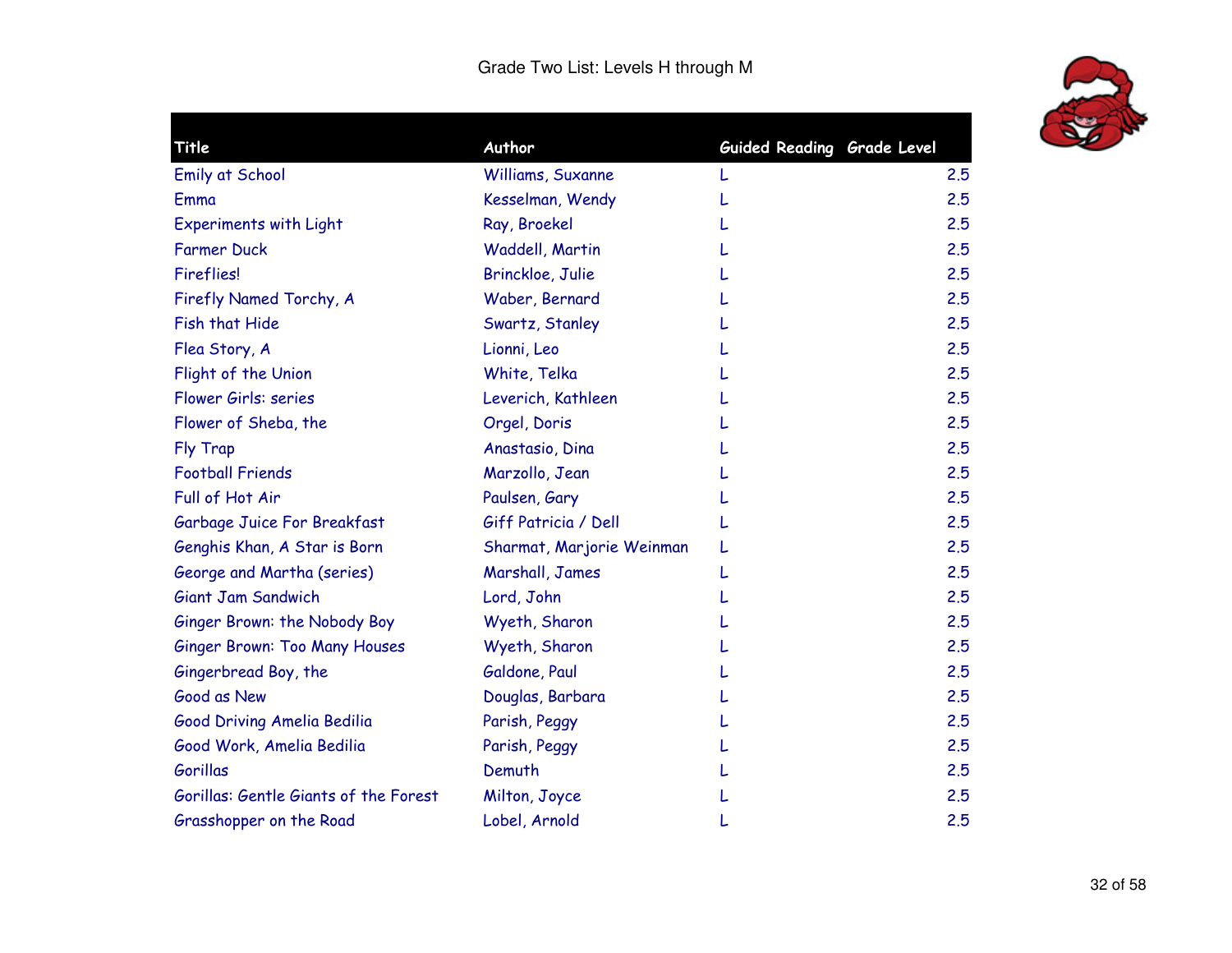

| Title                                                   | Author                    | Guided Reading Grade Level |     |
|---------------------------------------------------------|---------------------------|----------------------------|-----|
| Great Genghis Khan Look-Alike Contest,                  | Sharmat, Marjorie Weinman |                            | 2.5 |
| <b>Great Ghosts</b>                                     | Cohen, Daniel             |                            | 2.5 |
| Great White Man-Eating Shark, The                       | Many, Margaret            |                            | 2.5 |
| Greatest of All, the : A Japanese Folktale Kimmel, Eric |                           |                            | 2.5 |
| Gregory, the Terrible Eater                             | Sharmat, Marjorie Weinman |                            | 2.5 |
| <b>Hansel and Gretel</b>                                | Thaler, Mike              |                            | 2.5 |
| Happy Birthday Martin Luther King                       | Marzollo, Jean            |                            | 2.5 |
| Happy Birthday Moon                                     | Asch, Frank               |                            | 2.5 |
| Happy Hippopotami                                       | Martin, Bill              |                            | 2.5 |
| Harry and Willy and the Carrotthead                     | Caseley, Judith           |                            | 2.5 |
| Harry Goes to Day Camp                                  | Ziefert, Harriet          |                            | 2.5 |
| Haunted Bike, the                                       | Herman, Gail              |                            | 2.5 |
| Headless Horseman, the                                  | Standiford, Natalie       |                            | 2.5 |
| Helpful Change, the                                     | Behr, Alexandra           |                            | 2.5 |
| Hill of Fire                                            | Lewis, Thomas             |                            | 2.5 |
| Horray for the Dandelion Warriors                       | Cosby, Bill               |                            | 2.5 |
| Horrible Harry and the (series)                         | Kline, Suzy               |                            | 2.5 |
| Horrible Harry in Room 2B                               | Kline, Suzy               |                            | 2.5 |
| How Big is a Foot?                                      | Myller, R.                |                            | 2.5 |
| How Much is that Guinea Pig in the                      | Rocklin, Joanne           |                            | 2.5 |
| How Spider Saved Easter                                 | Kraus, Robert             |                            | 2.5 |
| <b>Hungry Hungry Sharks</b>                             | Cole, Joanna              |                            | 2.5 |
| I Hate English                                          | Levine, Ellen             |                            | 2.5 |
| I Hate my Best Friend                                   | Rosner, Ruth              |                            | 2.5 |
| I Just Forgot                                           | Mayer, Mercer             |                            | 2.5 |
| I Know a Lady                                           | Zolotow, Charlotte        |                            | 2.5 |
| Is Your Mama a Llama?                                   | Guarino, Deborah          |                            | 2.5 |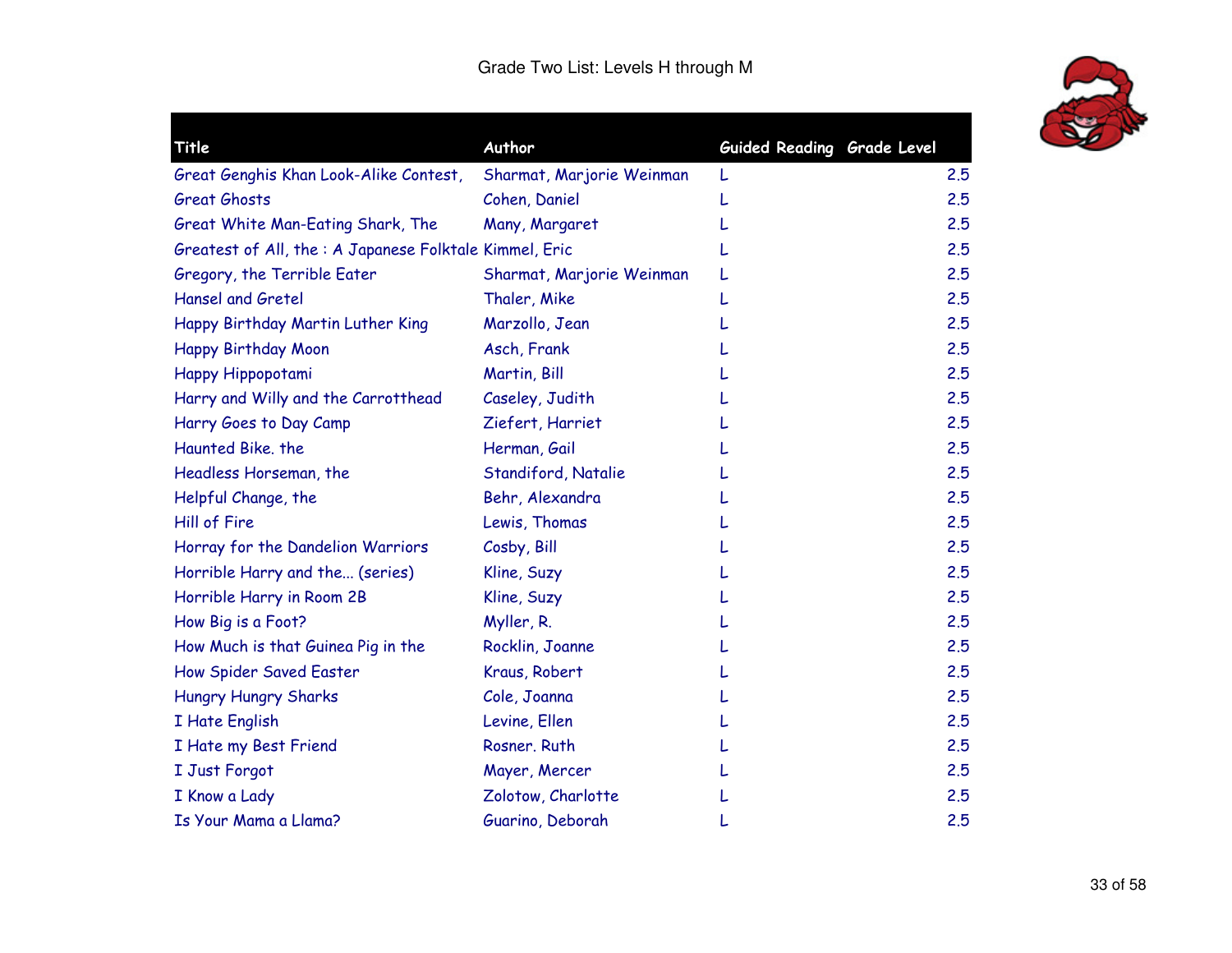

| Title                                  | Author                | Guided Reading Grade Level |     |
|----------------------------------------|-----------------------|----------------------------|-----|
| It Takes aVillage                      | Cowen-Fletcher, J.    |                            | 2.5 |
| It Wasn't My Fault                     | Lester, Helen         |                            | 2.5 |
| Jacket I Wear in the Snow              | Parker, Nancy Winslow |                            | 2.5 |
| Jennifer, Too                          | Havill, Juanita       |                            | 2.5 |
| Jim's Dog Muffins                      | Cohen, Meriam         |                            | 2.5 |
| Joey's Head                            | Cretan, G.            |                            | 2.5 |
| Josephina Story Quilt, The             | Coerr, Eleanor        |                            | 2.5 |
| Josephine's Imagination                | Dobrin, Arnold        |                            | 2.5 |
| <b>Judy Moody</b>                      | McDonald, Megan       |                            | 2.5 |
| Katy and the Big Snow                  | Burton, Virginia Lee  |                            | 2.5 |
| Kente Dress for Kenya, A               | Foed, Juwanda         |                            | 2.5 |
| Kerri Strug: Heart of Gold             | Strug, Kerri          |                            | 2.5 |
| Kilmer's Pet Monster                   | Dadey, Debbie         |                            | 2.5 |
| Kindergarten Kids                      | Senisi, Ellen         |                            | 2.5 |
| Left Behins                            | Carrick, Carol        |                            | 2.5 |
| Little Penguin's Tale                  | Wood, Audrey          |                            | 2.5 |
| Little Sea Pony, the                   | Rylant, Cynthia       |                            | 2.5 |
| Little Shopping, A                     | Rylant, Cynthia       |                            | 2.5 |
| Little Vampire and the Midnight Bear   | Kwitz, Mary           |                            | 2.5 |
| Littles, the                           | Peterson, John        |                            | 2.5 |
| Long Way to a New Land                 | Sandlin, Joan         |                            | 2.5 |
| Long Way Westward                      | Sandlin, Joan         |                            | 2.5 |
| Lost at the White House: A 1909 Easter | Griest, Lisa          |                            | 2.5 |
| Lost!                                  | Mitchell, Julie       |                            | 2.5 |
| <b>Lucky Stars</b>                     | Adler, David          |                            | 2.5 |
| <b>Magic Fish</b>                      | Littledale, Freda     |                            | 2.5 |
| <b>Magic Money</b>                     | Adler, David          |                            | 2.5 |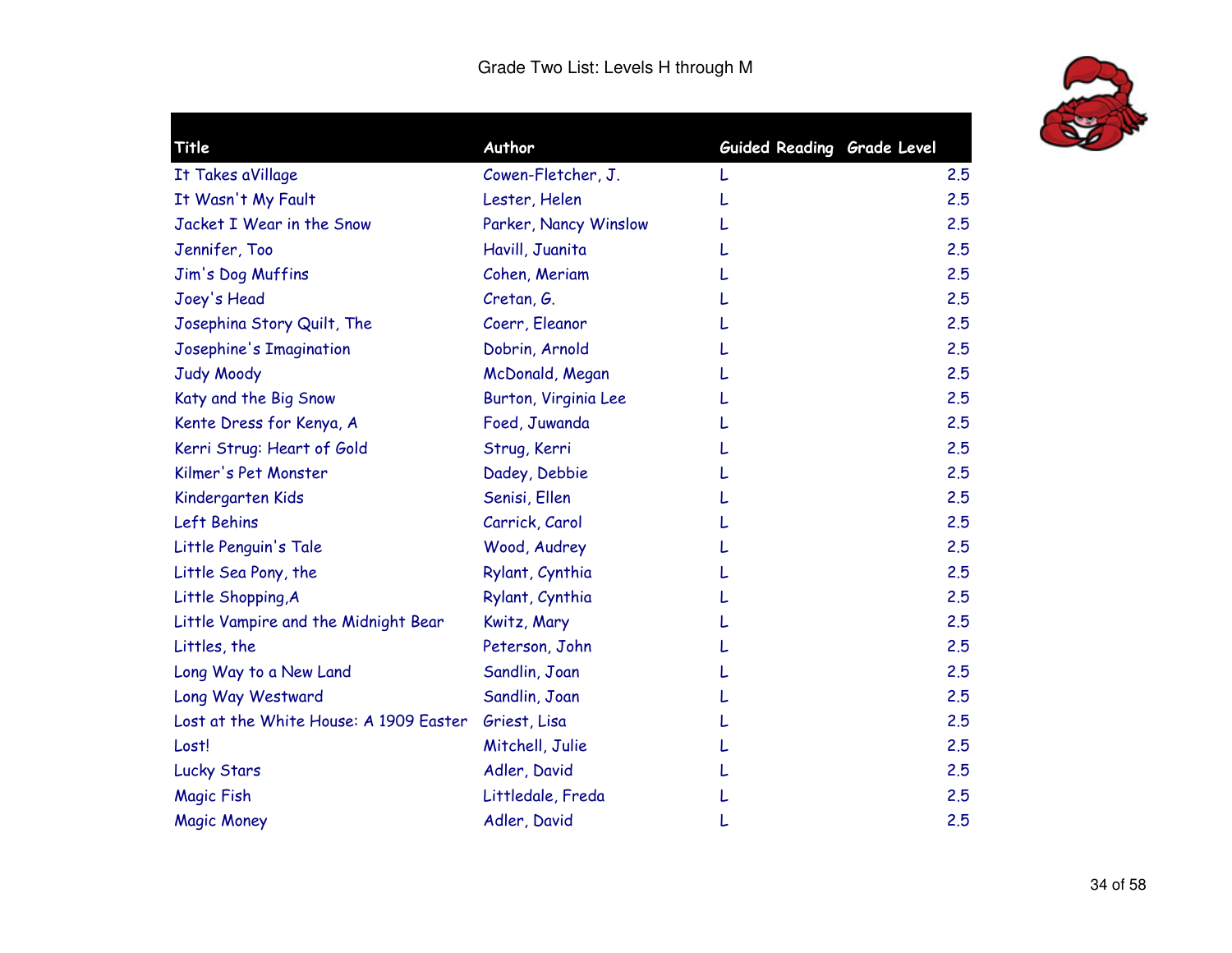

| Title                                  | Author               | Guided Reading Grade Level |     |
|----------------------------------------|----------------------|----------------------------|-----|
| Make Way for Ducklings                 | McCloskey, Robert    |                            | 2.5 |
| Mare for Young Wolf                    | Shefelman, Janice    |                            | 2.5 |
| Martin Luther King Day                 | Lowery. Linda        |                            | 2.5 |
| Marvin Redpost: Alone in His Teacher's | Sachar, Louis        |                            | 2.5 |
| Mary Maroney Hides out                 | Kline, Suzy          |                            | 2.5 |
| Matthew and Tilly                      | Jones, Rebecca       |                            | 2.5 |
| Me and My Shadow                       | Dorros, Arthur       |                            | 2.5 |
| Meet the Linclon Lions Band            | Giff Patricia / Dell |                            | 2.5 |
| <b>Meet the Molesons</b>               | Bos, Bunny           |                            | 2.5 |
| <b>Mermaid Island</b>                  | Frith, Margaret      |                            | 2.5 |
| Ming Lo Moves the Mountain             | Lobel, Arnold        |                            | 2.5 |
| Miss Nelson Has a Field day            | Allard, Harry        |                            | 2.5 |
| <b>Miss Nelson is Back</b>             | Allard, Harry        |                            | 2.5 |
| Miss Nelson is Missing                 | Allard, Harry        |                            | 2.5 |
| Missing Fossil Mystery, the            | Herman, Emily        |                            | 2,5 |
| Mog at the Zoo                         | Nicoll, Helen        |                            | 2.5 |
| Mog's Mumps                            | Nicoll, Helen        |                            | 2.5 |
| <b>Money Troubles</b>                  | Cosby, Bill          |                            | 2.5 |
| <b>Monster Cake</b>                    | Dickinson, Rebecca   |                            | 2.5 |
| Monsters Next Door, the                | Dadley, Debbie       |                            | 2.5 |
| More Tales of Amanda Pig               | Lan Leeuwen, Jean    |                            | 2.5 |
| More Tales of Oliver Pig               | Lan Leeuwen, Jean    |                            | 2.5 |
| Most Wonderful Egg in the World        | Heine, Helme         |                            | 2.5 |
| Mr. Gumpy's Motor Car                  | Burningham, John     |                            | 2.5 |
| Mr. Gumpy's Outing                     | Burningham, John     |                            | 2.5 |
| Mrs.Jeeper's Batty Vacation            | Dadley, Debbie       |                            | 2.5 |
| Mummy'sGold, the                       | McMullan, Kate       |                            | 2.5 |
|                                        |                      |                            |     |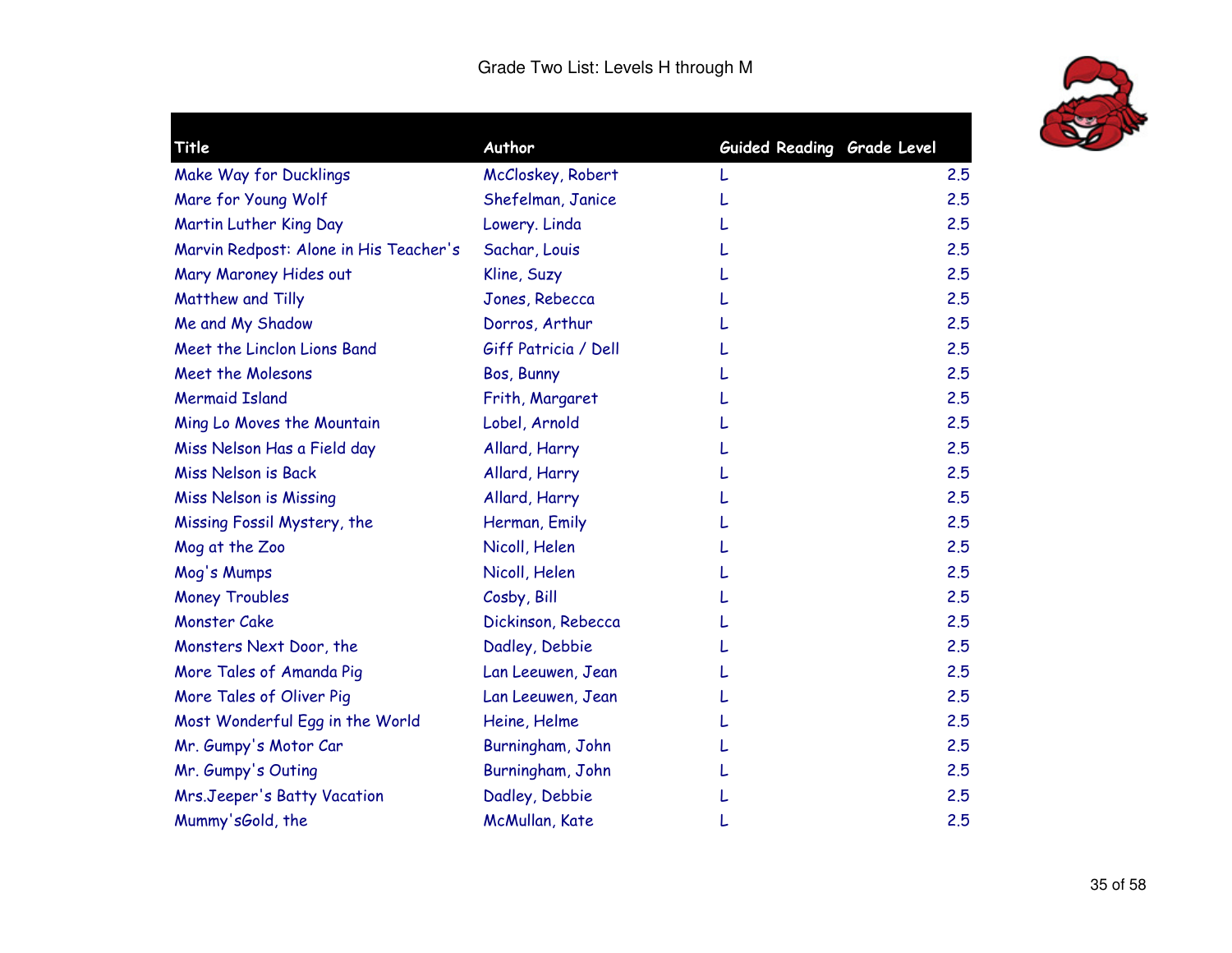

| Title                             | Author                  | Guided Reading Grade Level |     |
|-----------------------------------|-------------------------|----------------------------|-----|
| My Big Lie                        | Cosby, Bill             |                            | 2.5 |
| Mystery of the Blue Ring          | Giff Patricia / Dell    |                            | 2.5 |
| Mystery of the Pirate Ghost       | Hayes, Goeffrey         |                            | 2.5 |
| Mystery of the Tooth Gremlin      | Graves, Bonnie          |                            | 2.5 |
| NBA Action from A to Z            | Preller, James          |                            | 2.5 |
| New Shoes for Sylvia              | Hurwitz, Johanna        |                            | 2.5 |
| Nine Lives of Adventure Cat, the  | Clymer, Susan           |                            | 2.5 |
| No Copycats Allowed!              | Graves, Bonnie          |                            | 2.5 |
| No Jumping on the Bed             | Arnold, Tedd            |                            | 2.5 |
| Oliver and Amanda's Halloween     | VanLeewen, Jean         |                            | 2.5 |
| One Eyed Jack                     | Hutchins, Pat           |                            | 2.5 |
| One Fine Day                      | Hogrogian, Nonny        |                            | 2.5 |
| Ouch                              | Noonan, Diana           |                            | 2.5 |
| Over in the Meadow                | Galdone, Paul           |                            | 2.5 |
| Owl and the Pussycat              | Lear, Edward            |                            | 2.5 |
| Paper Bag Princess                | Munsch, Robert          |                            | 2.5 |
| Pedro's Journey: A Voyage with C. | Conrad, Pam             |                            | 2.5 |
| Pee Wee Scoutsseries              | Detton, Judy / Yearling |                            | 2.5 |
| Perfect the Pig                   | Jeschke, Susan          |                            | 2.5 |
| Pet Sitters Plus Five             | Springstubb, Tricia     |                            | 2.5 |
| Peter and the North Wind          | Littledale, Freda       |                            | 2.5 |
| Picking Apples and Pumpkins       | Hutchins, Amy           |                            | 2.5 |
| <b>Pickle Puss</b>                | Giff Patricia / Dell    |                            | 2.5 |
| <b>Pied Piper</b>                 | Hunia, Fran             |                            | 2.5 |
| Pinky and Rexseries               | Howe, James             |                            | 2.5 |
| Pioneer Bear                      | Sandin, Joan            |                            | 2.5 |
| Play Ball, Amelia Bedelia         | Parish, Peggy           |                            | 2.5 |
|                                   |                         |                            |     |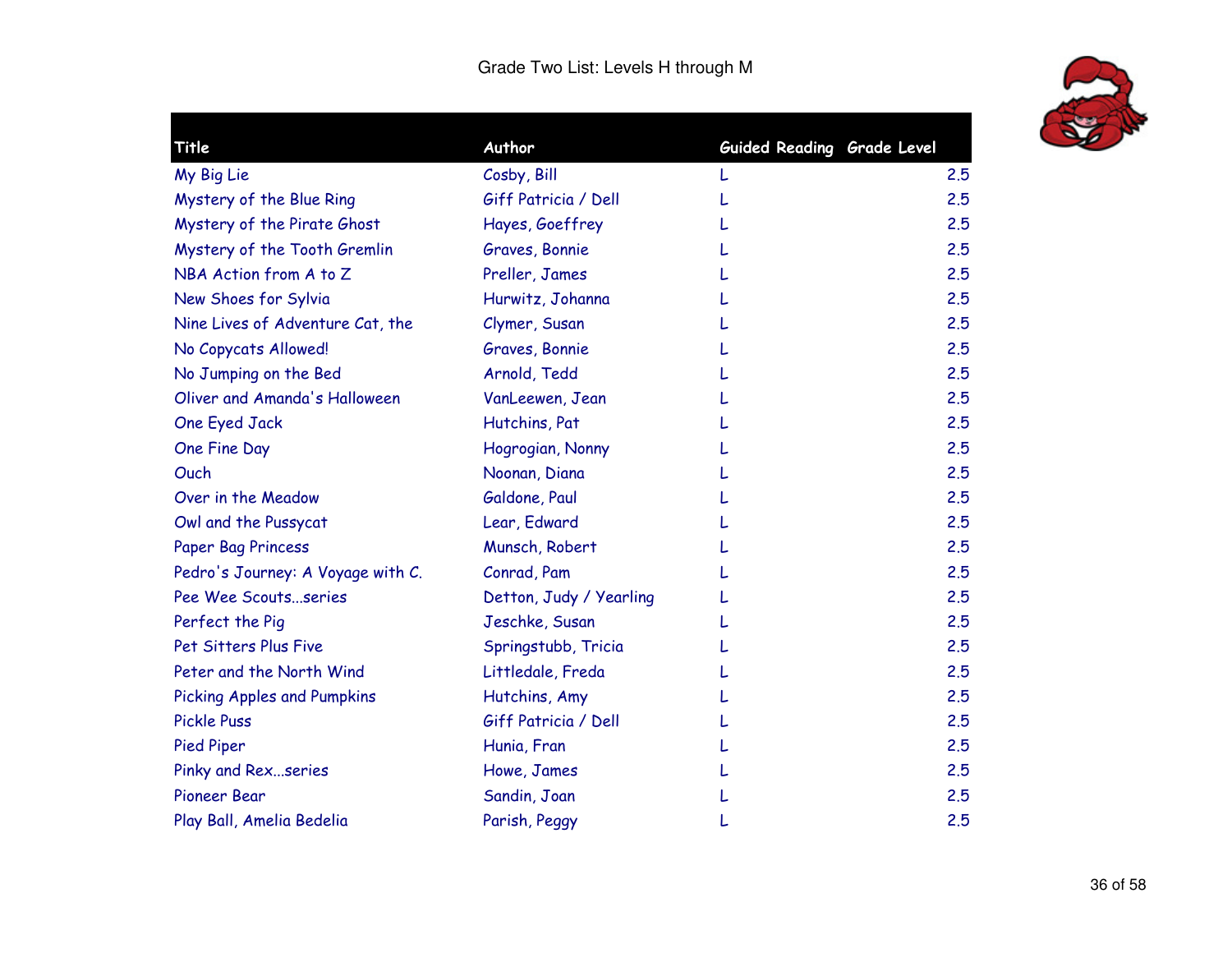

| Title                          | Author                    | Guided Reading Grade Level |     |
|--------------------------------|---------------------------|----------------------------|-----|
| Pocket Full of Acorns          | Beames, Michael           | L                          | 2.5 |
| Pony Trouble                   | Gasque, Dale              |                            | 2.5 |
| Pooped Troup, the              | Delton, Judy              |                            | 2.5 |
| Popcorn                        | Asch, Frank               |                            | 2.5 |
| Post Office Book, The          | Gibbons, Gail             |                            | 2.5 |
| Powder Puff Puzzle, the        | Giff Patricia / Dell      |                            | 2.5 |
| Princess Josie's Pets          | MacDonald, Maryann        |                            | 2.5 |
| Puppy Who Wanted a Boy, the    | Thayer, Jane              |                            | 2.5 |
| Quilt Story, the               | Johnston, Tony & DePaola, |                            | 2.5 |
| Rapunzel                       | Chardiet, Bernice         |                            | 2.5 |
| <b>Red Riding Hood</b>         | Marshall, James           |                            | 2.5 |
| Reptiles                       | <b>Ballard, Lois</b>      |                            | 2.5 |
| Riddle of the Red Purse, the   | Giff Patricia / Dell      |                            | 2.5 |
| <b>Round Trip</b>              | Jonas, Ann                |                            | 2.5 |
| Sadie and the Snowman          | Morgan, Allen             |                            | 2.5 |
| <b>Salty Dog</b>               | Rand, Gloria              |                            | 2.5 |
| Say Cheese                     | Giff Patricia / Dell      |                            | 2.5 |
| <b>Science Experiments</b>     | Webster, Vera             |                            | 2.5 |
| Science- Just add Salt         | Markle, Sandra            |                            | 2.5 |
| Secondhand Star                | MacDonald, Maryann        |                            | 2.5 |
| Secrets of Foghorn Island, the | Hayes, Geoffrey           |                            | 2.5 |
| Show Me a Snake Hole           | <b>Frederick Shirley</b>  |                            | 2.5 |
| Six Foolish Fisherman          | Elkin, Benjamin           |                            | 2.5 |
| Snakes!                        | Recht Penner, L.          |                            | 2.5 |
| Song Lee and the Hamster Hunt  | <b>Kline Suzy</b>         |                            | 2.5 |
| Song Lee and the Leech Man     | <b>Kline Suzy</b>         |                            | 2.5 |
| Song Lee in Room 2B            | <b>Kline Suzy</b>         |                            | 2.5 |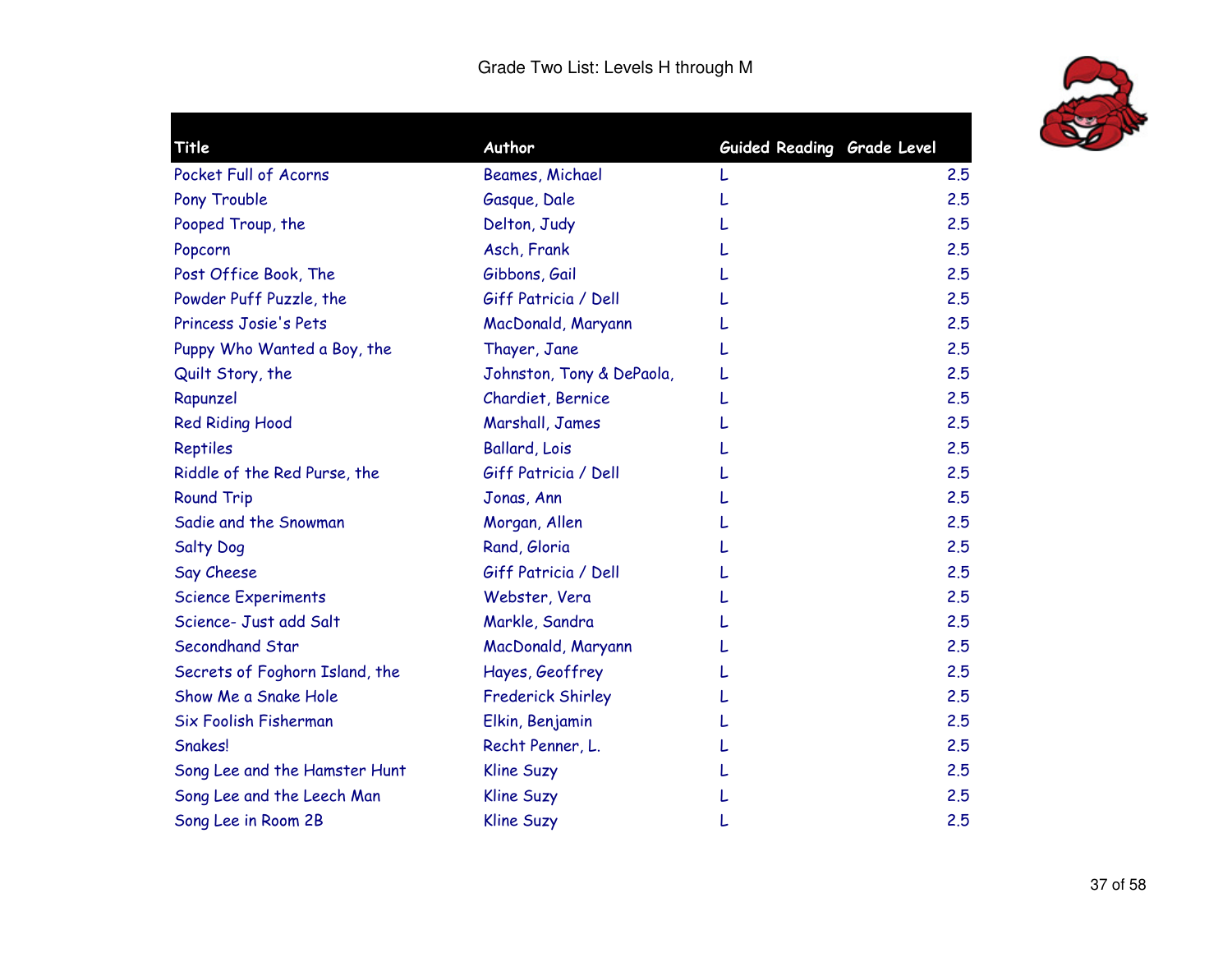

| Title                                | Author               | Guided Reading Grade Level |     |
|--------------------------------------|----------------------|----------------------------|-----|
| Sound, Heat and Light                | Berger, Melvin       |                            | 2.5 |
| Space Dog series                     | Standiford, Natalie  |                            | 2.5 |
| <b>Special Present</b>               | Rylant, Cynthia      |                            | 2.5 |
| <b>Spoiled Rotten</b>                | DeClements, Barthe   |                            | 2.5 |
| Squanto and the First Thanksgiving   | Celsi, Teresa        |                            | 2.5 |
| Statue of Liberty, the               | Penner, Lucille      |                            | 2.5 |
| Surprises                            | Hopkins, Lee         |                            | 2.5 |
| Swimmy                               | Lionni, Leo          |                            | 2.5 |
| Tale of Peter Rabbit                 | Potter, Beatrice     |                            | 2.5 |
| Tales of Amanda Pig                  | Van Leeuwen, Jean    |                            | 2.5 |
| Tales of the Golden Goose            | Behr, Alexandra      |                            | 2.5 |
| Teach us, Amelia Bedelia             | Parish, Peggy        |                            | 2.5 |
| Teacher's Pet                        | Dicks, Terrance      |                            | 2.5 |
| Tell Me a Story, Mama                | Johnson. Angela      |                            | 2.5 |
| <b>Thank You Amelia Bedelia</b>      | Parish, Peggy        |                            | 2.5 |
| Things that Go: A Traveling Alphabet | Reit, Seymour        |                            | 2.5 |
| This is My House                     | Dorros, Arthur       |                            | 2.5 |
| Three Blind Mice Mystery. the        | Krensky, Stephen     |                            | 2.5 |
| Three Little Javelinas, the          | Lowell, Susan        |                            | 2.5 |
| Three Little Pigs                    | Galdone, Paul        |                            | 2.5 |
| Three Little Pigs                    | Marshall, James      |                            | 2.5 |
| Three Smart Pals                     | Rocklin, Joanne      |                            | 2.5 |
| Through Grandpa's Eyes               | Maclachlan, Patricia |                            | 2.5 |
| Tikki Tikki Tembo                    | Mosel, Arlene        |                            | 2.5 |
| Tiny Seed, The                       | Carle, Eric          |                            | 2.5 |
| <b>Tooter Pepperday</b>              | Spinelli, Jerry      |                            | 2.5 |
| <b>Train Time</b>                    | Baehr, Lisa          |                            | 2.5 |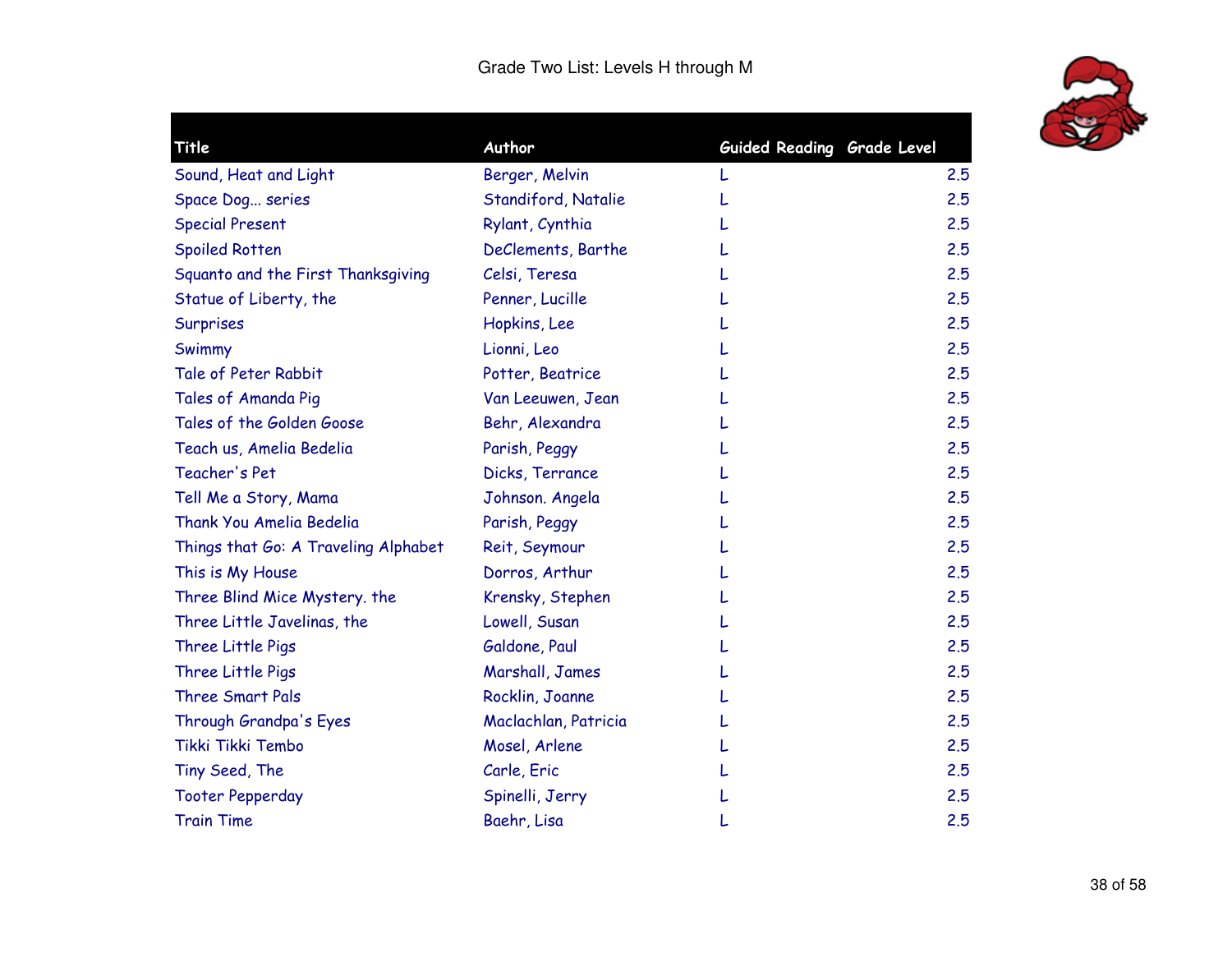

| Title                                | Author                       | Guided Reading Grade Level |     |
|--------------------------------------|------------------------------|----------------------------|-----|
| Triplet Trouble and the (series)     | Dadley, Debbie               |                            | 2.5 |
| True Story of Balto: The Bravest Dog | Standiford, Natalie          |                            | 2.5 |
| Two Plus One Goes A.P.E.             | Springstubb, Tricia          |                            | 2.5 |
| Upside Down Reader, the              | Gruber, wolfram              |                            | 2.5 |
| Vampire Trouble                      | Dadley, Debbie               |                            | 2.5 |
| Very Strange Dollhouse, a            | Dussling, Jennifer           |                            | 2.5 |
| <b>Wacky Jacks</b>                   | Adler, David                 |                            | 2.5 |
| Wales, the Gentle Giants             | Milton, Joyce                |                            | 2.5 |
| Watch Out Man Eating Snake           | Giff Patricia / Dell         |                            | 2.5 |
| <b>Wax Museum</b>                    | Cook, Donald                 |                            | 2.5 |
| Weather                              | Webster, Vera                |                            | 2.5 |
| <b>WeatherPoems for all Seasons</b>  | Hopkins, Lee                 |                            | 2.5 |
| Whales, the Gentle Giants            | Milton, Joyce                |                            | 2.5 |
| What Happens to Rock?                | Fowler, Allen:Rookie Science | L                          | 2.5 |
| What Kind of Babysitter is This?     | Johnson, Dolores             |                            | 2.5 |
| What Mary Jo Shared                  | Udry, Janice                 |                            | 2.5 |
| What Next Baby Bear                  | Murphy, Jill                 |                            | 2.5 |
| When the Giants Came to town         | Leonard, Marcia              |                            | 2.5 |
| <b>When Winter Comes</b>             | Neuman, Pearl                |                            | 2.5 |
| Whistle for Willis                   | Keats, Ezra Jack             |                            | 2.5 |
| Wind Blew, the                       | Hutchins, Pat                |                            | 2.5 |
| Wizard of Oz                         | Hunia, Fran                  |                            | 2.5 |
| Wolf and the Seven Little Kids       | Hunia, Fran                  |                            | 2.5 |
| You Can't Catch Me!                  | Oppenheim, Joanne            |                            | 2.5 |
| Young Arthur Ashe:                   | Dexter, Robin                |                            | 2.5 |
| Young Clara Barton:                  | Alcott, Sara                 |                            | 2.5 |
| <b>Young Davy Crockett</b>           | Carpenter, Eric              |                            | 2.5 |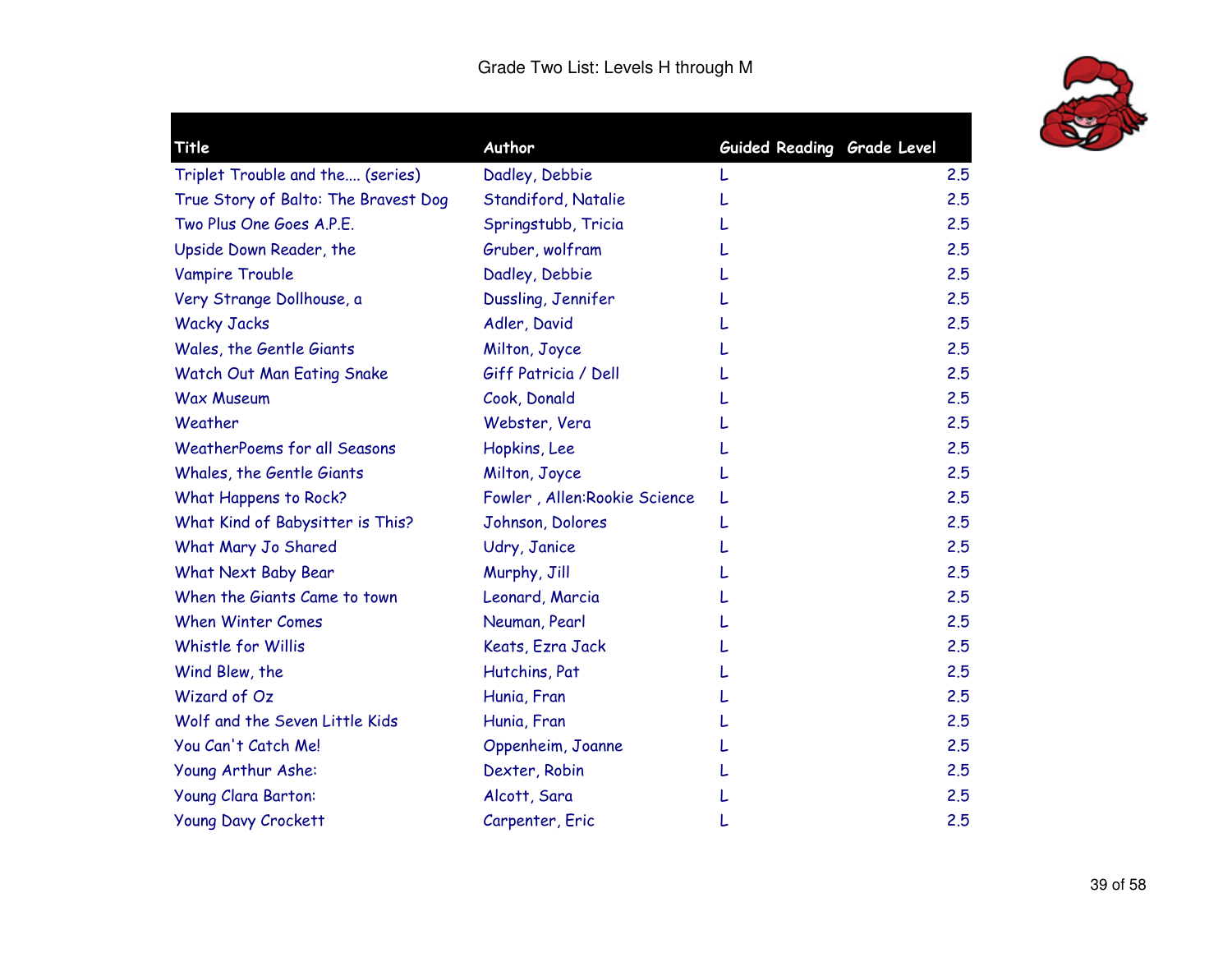

| Title                            | Author          | Guided Reading Grade Level |     |
|----------------------------------|-----------------|----------------------------|-----|
| Young Helen Keller               | Benjamin, Anne  | L                          | 2.5 |
| Young Jackie Robinson:           | Farrell, Edward |                            | 2.5 |
| Young Jim Thorpe:                | Farrell, Edward |                            | 2.5 |
| Young Orville and Wilber Wright: | Woods, Andrew   |                            | 2.5 |
| Young Reggie Jackson:            | Woods, Andrew   |                            | 2.5 |
| <b>Young Rosa Parks:</b>         | Benjamin, Anne  |                            | 2.5 |
| Young Squamto:                   | Woods, Andrew   |                            | 2.5 |
| Young Tom Edison:                | Nemes, Claire   |                            | 2.5 |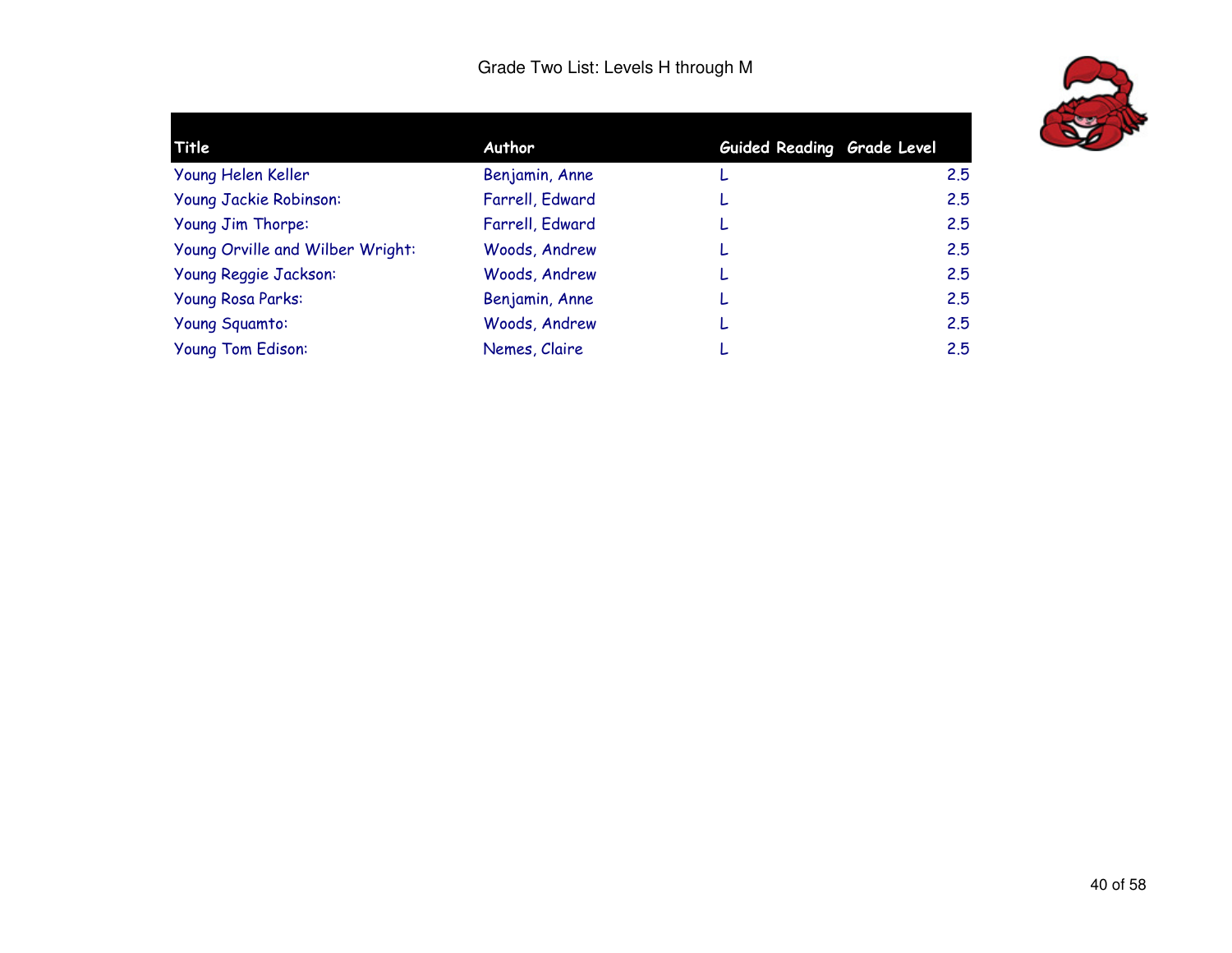

 $\blacksquare$ 

| Title                                | Author               | Guided Reading Grade Level |      |
|--------------------------------------|----------------------|----------------------------|------|
| Level M                              |                      |                            |      |
| A Picture Book of Frederick Douglas  | Adler, David         | M                          | 2.75 |
| A.Lincoln and Me                     | Borden, L. Scholatic | M                          | 2.75 |
| Abby                                 | Hanel, Wolfram       | M                          | 2.75 |
| Abe Lincoln's Hat                    | Brenner, Martha      | M                          | 2.75 |
| <b>Adventures of Ratman</b>          | Weiss & Freidman     | M                          | 2.75 |
| Afternoon on the Amazon              | Osborne, Mary Pope   | M                          | 2.75 |
| Alexander and the Terrible, Horrible | Viorst, Judith       | M                          | 2.75 |
| Alexander and the Wind-Up Mouse      | Lionni, Leo          | M                          | 2.75 |
| Aliens Don't Wear Braces             | Dadey, Debbie        | M                          | 2.75 |
| Aliens for Breakfast                 | Ezra, Jonathan       | M                          | 2.75 |
| <b>Aliens For Dinner</b>             | Spinner, Stephanie   | M                          | 2.75 |
| All Star Fever                       | Christopher, Matt    | M                          | 2.75 |
| Alliens for Lunch                    | Spinner, Stephanie   | M                          | 2.75 |
| <b>Alligator Alley</b>               | Schultz, Irene       | M                          | 2.75 |
| Amazing Birds of the Rain Forest     | Daniel, Claire       | M                          | 2.75 |
| Angel Child, Dragon Child            | Surat, Michele Maria | M                          | 2.75 |
| Angels Don't Know Karate             | Dadey, Debbie        | M                          | 2.75 |
| <b>Armies of Ants</b>                | Retan, Walter        | M                          | 2.75 |
| Art Lesson, the                      | dePaloa, Tomie       | W                          | 2.75 |
| Arthur Accused                       | Brown, Marc          | M                          | 2.75 |
| Arthur's Christmas Cookies           | Hoban, Lillian       | W                          | 2.75 |
| Arthur's Mystery Envelope            | Brown, Marc          | M                          | 2.75 |
| Artic Tundra: Land with No Trees     | Forman, Michael      | M                          | 2.75 |
| <b>Aunt Flossie's Hats</b>           | Howard, Elizabeth    | M                          | 2.75 |
| <b>Auto Mechanics</b>                | Boraas, Tracey       | M                          | 2.75 |
| Bad Dad List, the                    | Kenna, Anna          | M                          | 2.75 |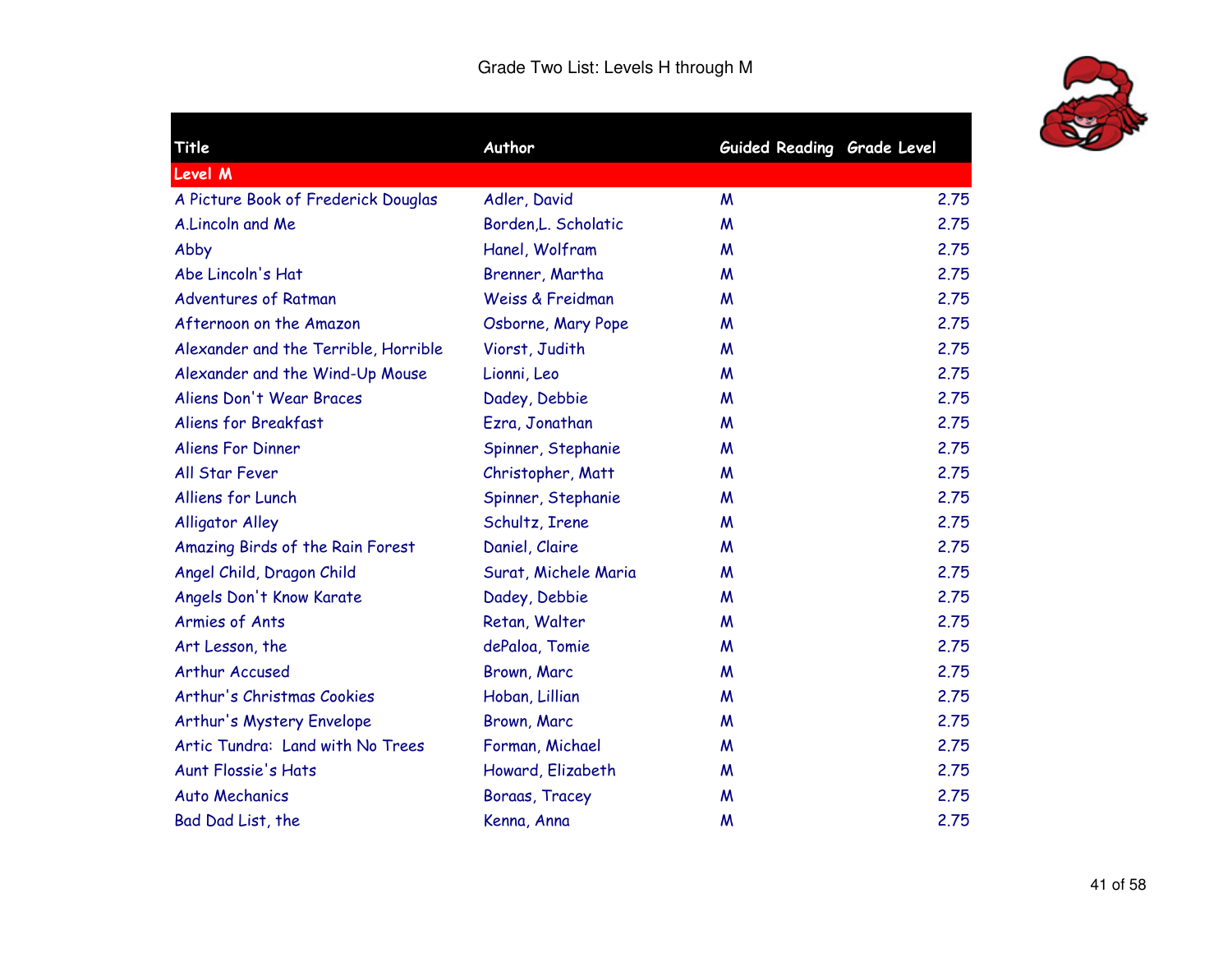

| Title                                   | Author                 | Guided Reading Grade Level |      |
|-----------------------------------------|------------------------|----------------------------|------|
| <b>Baseball Flyhawk</b>                 | Christopher, Matt      | M                          | 2.75 |
| Baseball Heroes, the                    | Schultz, Irene         | M                          | 2.75 |
| <b>Baseball Pals</b>                    | Christopher, Matt      | M                          | 2.75 |
| Basket Counts, the                      | Christopher, Matt      | M                          | 2.75 |
| <b>Bathwater Gang</b>                   | Spinelli, Jerry        | M                          | 2.75 |
| Beacon's of Light                       | Gibbons, Gail          | M                          | 2.75 |
| Bear's Christmas                        | Berenstain, Stan & Jan | M                          | 2.75 |
| Bears on HemlockMountain, the           | Dalgliesh, Alice       | M                          | 2.75 |
| <b>Bear's Picnic</b>                    | Berenstain, Stan & Jan | M                          | 2.75 |
| Beast and the Halloween Horror          | Giff Patricia / Dell   | M                          | 2.75 |
| Beast In Mrs. Rooney, s Room            | Giff Patricia / Dell   | M                          | 2.75 |
| Berenstain Bear Scouts and the Coughing | Berenstain, Stan & Jan | M                          | 2.75 |
| Berenstain Bears & the Missing Honey    | Berenstain, Stan & Jan | M                          | 2.75 |
| <b>Best Friends</b>                     | Kellogg, Steven        | M                          | 2.75 |
| <b>Best Friends Sleep Over</b>          | Rogers, Jacqueline     | M                          | 2.75 |
| <b>Best Wishes for Eddie</b>            | Nayer, Judy            | M                          | 2.75 |
| Big Bunny and the Easter Eggs           | McCloskey, Robert      | M                          | 2.75 |
| Big Fish, the                           | Yukish, Joe            | M                          | 2.75 |
| Bigfoot Doesn't Square Dance            | Dadley, Debbie         | M                          | 2.75 |
| <b>Biggest Pumpkin Ever</b>             | Kroll, Steven          | M                          | 2.75 |
| <b>Blackberry Ink</b>                   | Merriam, Eve           | M                          | 2.75 |
| <b>Blue Hill Meadown</b>                | Rylant, Cynthia        | M                          | 2.75 |
| <b>Blue Ribbon Blues</b>                | Spinelli, Jerry        | M                          | 2.75 |
| <b>Blueberries for Sal</b>              | McCloskey, Robert      | M                          | 2.75 |
| Book About your Skeleton                | Dadey, Debbie          | M                          | 2.75 |
| Bossy Gallito, the                      | Gonzalez, Lucia        | M                          | 2.75 |
| <b>Boston Coffee Party</b>              | Rappaport, Doreen      | M                          | 2.75 |
|                                         |                        |                            |      |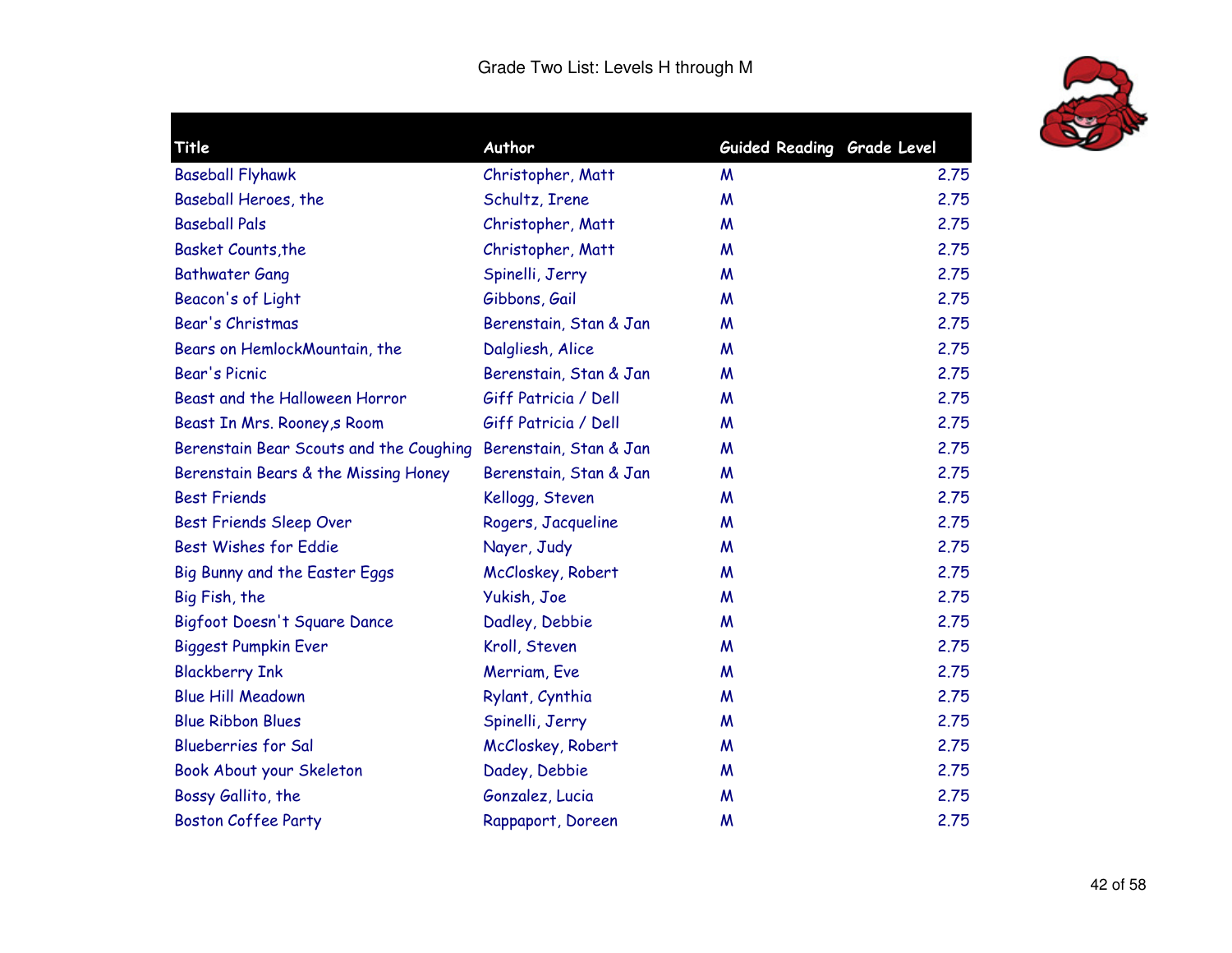

| Title                                 | Author                 | Guided Reading Grade Level |      |
|---------------------------------------|------------------------|----------------------------|------|
| <b>Boundless Grace</b>                | Hoffman. Mary          | M                          | 2.75 |
| Boy Who Walked on Air                 | Corbett, Scott         | M                          | 2.75 |
| <b>Brave Maddie Egg</b>               | Standiford, Natalie    | M                          | 2.75 |
| Bringing the Rain to Kapiti           | Aardema, Verna         | M                          | 2.75 |
| Buddie, the First Seeing Eye Dog      | Moore, Eva             | M                          | 2.75 |
| <b>Buffalo Before Breadfast</b>       | Osborne, Mary Pope     | M                          | 2.75 |
| Buried Eye, the                       | Schultz, Irene         | M                          | 2.75 |
| Buster Baxter, Cat Saver              | Brown, Marc            | M                          | 2.75 |
| <b>Buster Dino Dilemma</b>            | Brown, Marc            | M                          | 2.75 |
| <b>Buster Makes the Grade</b>         | Brown, Marc            | M                          | 2.75 |
| Buster's Dino Dilemma                 | Brown, Marc            | M                          | 2.75 |
| <b>Buttons for George Washington</b>  | Roop, Peter and Connie | M                          | 2.75 |
| Cam Jansen and the Mystery of the UFO | Adler, David           | M                          | 2.75 |
| Camp Sink or Swim                     | Davis, Gibbs           | M                          | 2.75 |
| Can Do, Jenny Archer                  | Conford, Ellen         | M                          | 2.75 |
| Case for Jenny Archer                 | Conford, Ellen         | M                          | 2.75 |
| Case of the Elevator Duck             | Berends, Polly         | M                          | 2.75 |
| Case of the Hungry Stranger           | <b>Bonsall, Crosby</b> | M                          | 2.75 |
| Cat and Rat                           | Young, Ed              | M                          | 2.75 |
| Cat Bugler                            | Krailing, Tessa        | M                          | 2.75 |
| Catch that Pass                       | Christopher, Matt      | M                          | 2.75 |
| Catcher with a Glass Arm              | Christopher, Matt      | M                          | 2.75 |
| Catcher's Mask, the                   | Christopher, Matt      | M                          | 2.75 |
| <b>Center Court Sting</b>             | Christopher, Matt      | M                          | 2.75 |
| <b>Centerfield Ballhawk</b>           | Christopher, Matt      | M                          | 2.75 |
| Chair for My Mother, A                | Williams, Vera         | M                          | 2.75 |
| Chalk Box Kid, the                    | Christopher, Matt      | M                          | 2.75 |
|                                       |                        |                            |      |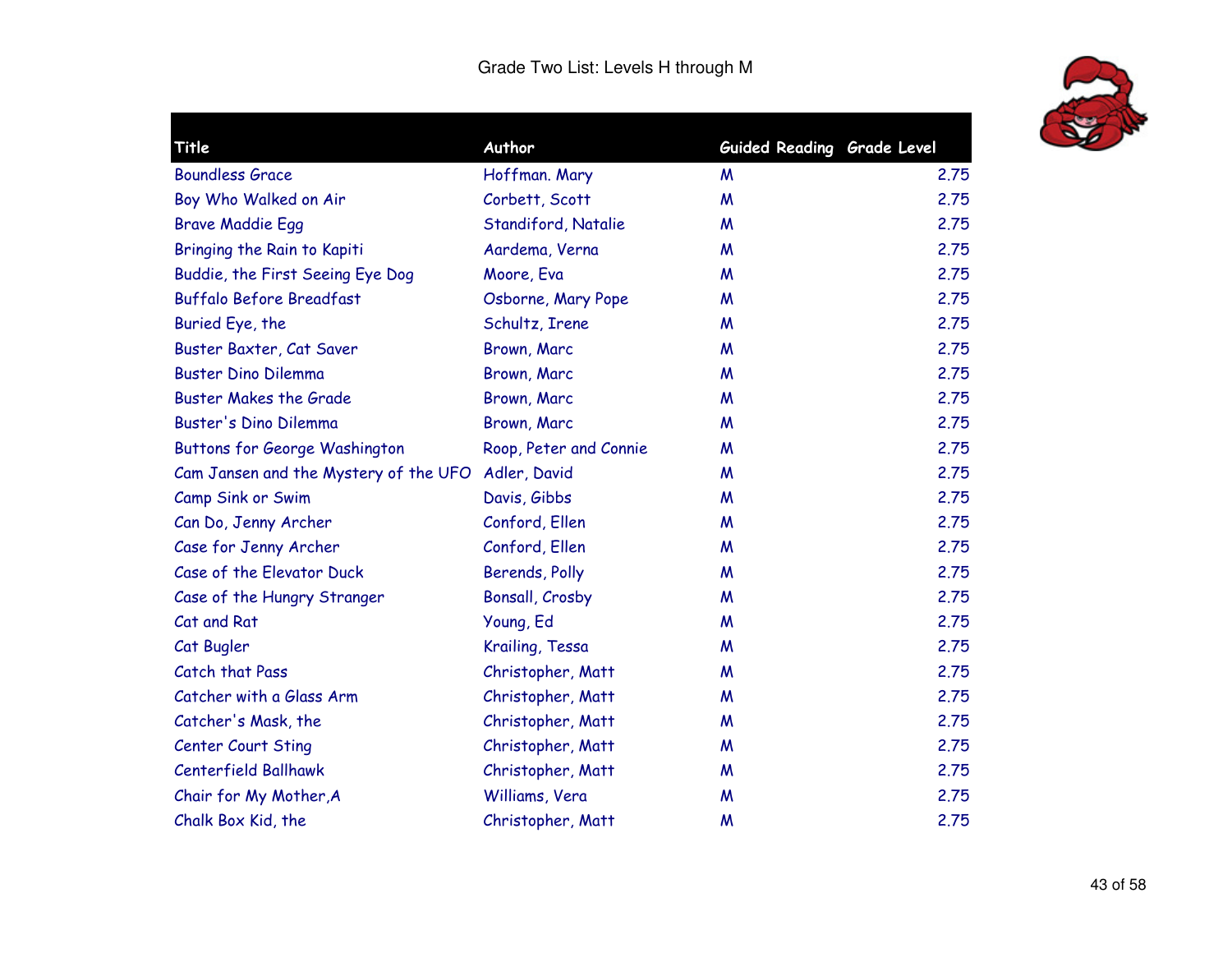

| Title                                 | Author                    | Guided Reading Grade Level |      |
|---------------------------------------|---------------------------|----------------------------|------|
| <b>Challenge at Second Base</b>       | <b>Bulla Clyde Robert</b> | M                          | 2.75 |
| Cherries and Cherry Pits              | Williams, Vera            | M                          | 2.75 |
| Chicken Soup with Rice                | Sendak, Maurice           | M                          | 2.75 |
| <b>Chinese Mirror</b>                 | Ginsburg, Mirra           | M                          | 2.75 |
| Circus Mystery, the                   | Schultz, Irene            | M                          | 2.75 |
| City Green                            | DiSalvo-Ryan, Dyanne      | M                          | 2.75 |
| Cloudy with a Chance of Meatballs     | Barrett, Judi             | M                          | 2.75 |
| Clue in the Castle, the               | Schultz, Irene            | W                          | 2.75 |
| <b>Comeback Challenge</b>             | Christopher, Matt         | M                          | 2.75 |
| Copper lady, the                      | Ross, Alice               | W                          | 2.75 |
| Count your Money with the Polk Street | Giff Patricia / Dell      | M                          | 2.75 |
| Counterfeit Tackle, the               | Christopher, Matt         | M                          | 2.75 |
| Crackerjack Halfback                  | Christopher, Matt         | M                          | 2.75 |
| Cupid Don't Flip Hamburgers           | Dadley, Debbie            | M                          | 2.75 |
| Cyclops Doesn't Rollerblade           | Dadley, Debbie            | M                          | 2.75 |
| Dancing with the Indians              | Medearis, Angela          | M                          | 2.75 |
| <b>Dandelion</b>                      | Freeman, Don              | M                          | 2.75 |
| Day at the Races                      | Michaels, Eric            | M                          | 2.75 |
| Day of Ahmed's Secret, A              | Heide, Florence           | W                          | 2.75 |
| Day of the Dragon King                | Osborne, Mary Pope        | M                          | 2.75 |
| Day the Sky Turned Green, the         | Reeves, Barbara           | M                          | 2.75 |
| <b>Diamond Champs</b>                 | Christopher, Matt         | M                          | 2.75 |
| Diego Rivera                          | Venezia, Mike             | M                          | 2.75 |
| Dingoes at Dinnertime                 | Osborne, Mary Pope        | W                          | 2.75 |
| Dinosaur Battle, A                    | Granowsky, Alvin          | M                          | 2.75 |
| Dinosaurs Before Dark                 | Osborne, Mary Pope        | M                          | 2.75 |
| Dinosaurs That Ate Meat               | Granowsky, Alvin          | M                          | 2.75 |
|                                       |                           |                            |      |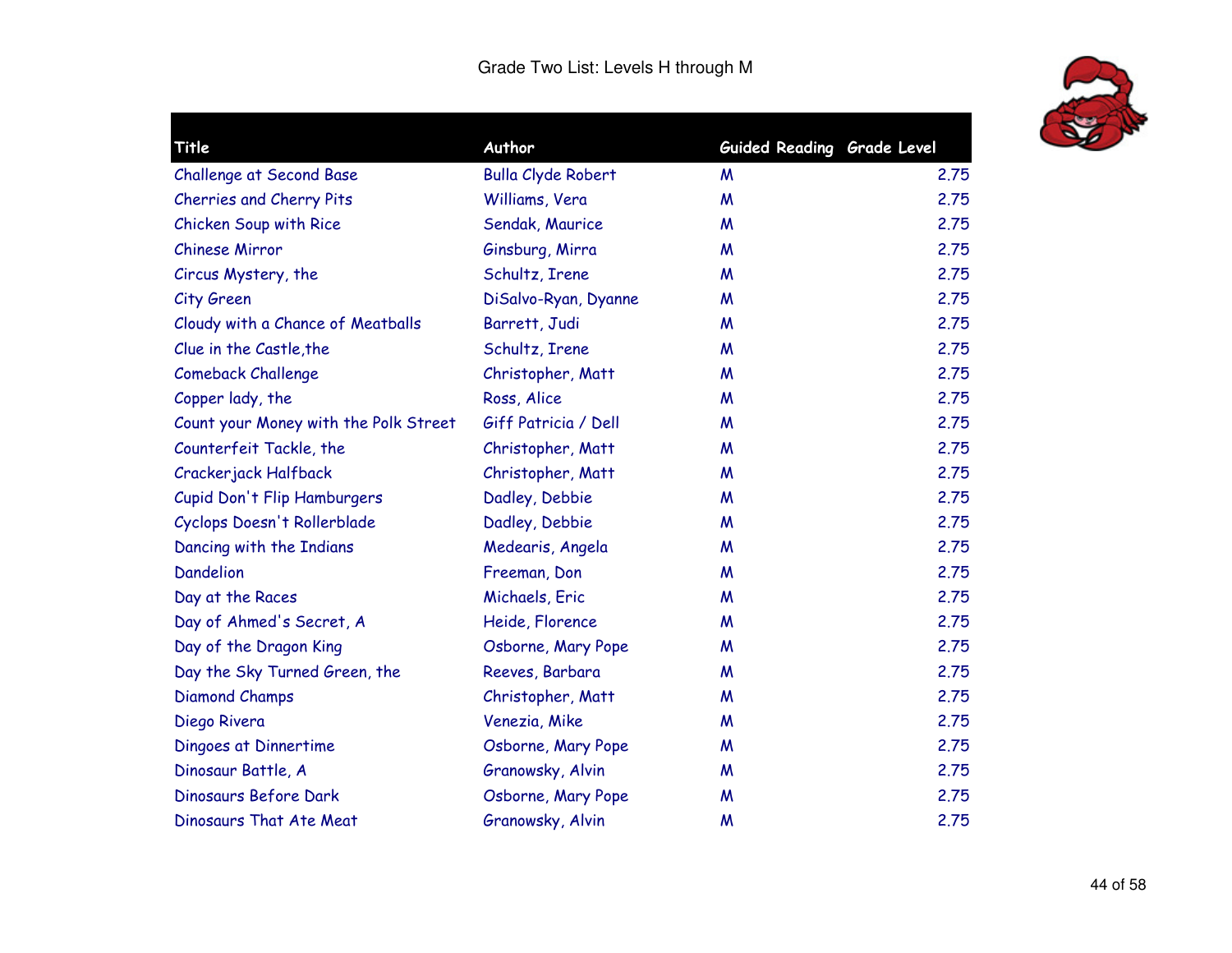

| Title                                  | Author               | Guided Reading Grade Level |      |
|----------------------------------------|----------------------|----------------------------|------|
| Dirt Bike Racer                        | Christopher, Matt    | M                          | 2.75 |
| Dirt Bike Runaway                      | Christopher, Matt    | M                          | 2.75 |
| Dog for a Game                         | Gackenbach, Dick     | M                          | 2.75 |
| Dog that Stole Football Plays, the     | Christopher, Matt    | M                          | 2.75 |
| Dolphins at Daybreak                   | Osborne, Mary Pope   | M                          | 2.75 |
| <b>Donkey Rescues</b>                  | Krailing, Tessa      | M                          | 2.75 |
| Don't Forget the Bacon                 | Hutchins, Pat        | M                          | 2.75 |
| Double Play at Short                   | Christopher, Matt    | M                          | 2.75 |
| Double Switch                          | Noonan, Diana        | M                          | 2.75 |
| Dr. De Soto                            | Steig, William       | M                          | 2.75 |
| Dr. De Soto Goes to Africa             | Steig, William       | M                          | 2.75 |
| Dr. Jekyll, Orthodontist               | Greenburg, Dan       | M                          | 2.75 |
| Dracula Doesn't Drink Lemonade         | Dadey, Debbie        | M                          | 2.75 |
| Dragons don't cook Pizza               | Dadey, Debbie        | M                          | 2.75 |
| Drinking Gourd, The                    | Monjo, F.N.          | M                          | 2.75 |
| <b>Ducks Crossing</b>                  | Wilson, Trevor       | M                          | 2.75 |
| Eeny, Meeny, Miney Mole                | Yolen, Jane          | M                          | 2.75 |
| Elaine and the Flying Frog             | Chang, Heidi         | M                          | 2.75 |
| Elbert's Bad Word                      | Wood, Audrey         | M                          | 2.75 |
| Eliza trhe Hypnotizer                  | Granger, Michele     | M                          | 2.75 |
| Elmer and the Dragon                   | Gannett, Ruth        | M                          | 2.75 |
| Elves and the Shoemaker                | Littledale, Freda    | M                          | 2.75 |
| Elves Don't Wear Hardhats              | Gannett, Ruth        | M                          | 2.75 |
| Elvis the Turnip and me                | Greenburg, Dan       | M                          | 2.75 |
| <b>Emily Arrow</b>                     | Giff Patricia / Dell | M                          | 2.75 |
| Emily Arrow Promises to Do Better THis | Giff Patricia / Dell | M                          | 2.75 |
| Emperor's New Clothes, The             | Anderson, Hans       | M                          | 2.75 |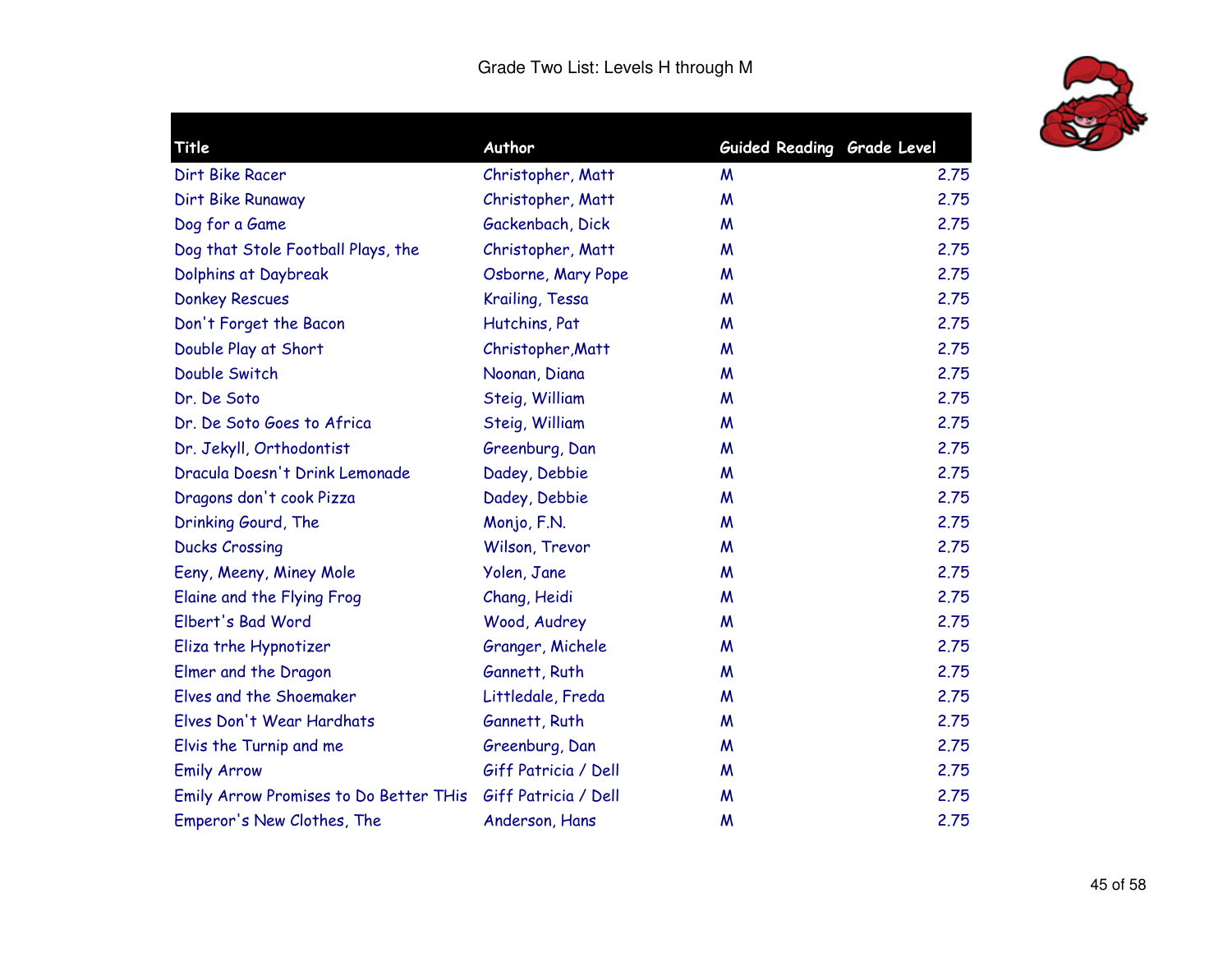

| Dooley, N.            | M                | 2.75                                 |
|-----------------------|------------------|--------------------------------------|
| Lionni, Leo           | $\boldsymbol{M}$ | 2.75                                 |
| Giff Patricia / Dell  | M                | 2.75                                 |
| Wilder, Laura Ingalls | M                | 2.75                                 |
| Osborne, Mary Pope    | M                | 2.75                                 |
| Christopher, Matt     | M                | 2.75                                 |
| Schultz, Irene        | M                | 2.75                                 |
| Hawes, Judy           | M                | 2.75                                 |
| Giff Patricia / Dell  | M                | 2.75                                 |
| Davidson, Margaret    | M                | 2.75                                 |
| Davidson, Margaret    | M                | 2.75                                 |
| Brown, Jeff           | M                | 2.75                                 |
| Winter, Jeanette      | M                | 2.75                                 |
| Christopher, Matt     | M                | 2.75                                 |
| Aliki                 | M                | 2.75                                 |
| Christopher, Matt     | M                | 2.75                                 |
| Spier, Peter          | M                | 2.75                                 |
| Dadey, Debbie         | M                | 2.75                                 |
| Blume, Judy           | M                | 2.75                                 |
| Davidson, Margaret    | M                | 2.75                                 |
| Walker, Kate          | M                | 2.75                                 |
| Dadey, Debbie         | M                | 2.75                                 |
| Dadey, Debbie         | M                | 2.75                                 |
| Fritz, Jean           | M                | 2.75                                 |
| Dadey, Debbie         | M                | 2.75                                 |
| O'Connor, Jim         | M                | 2.75                                 |
| Greenburg, Dan        | W                | 2.75                                 |
|                       |                  | Author<br>Guided Reading Grade Level |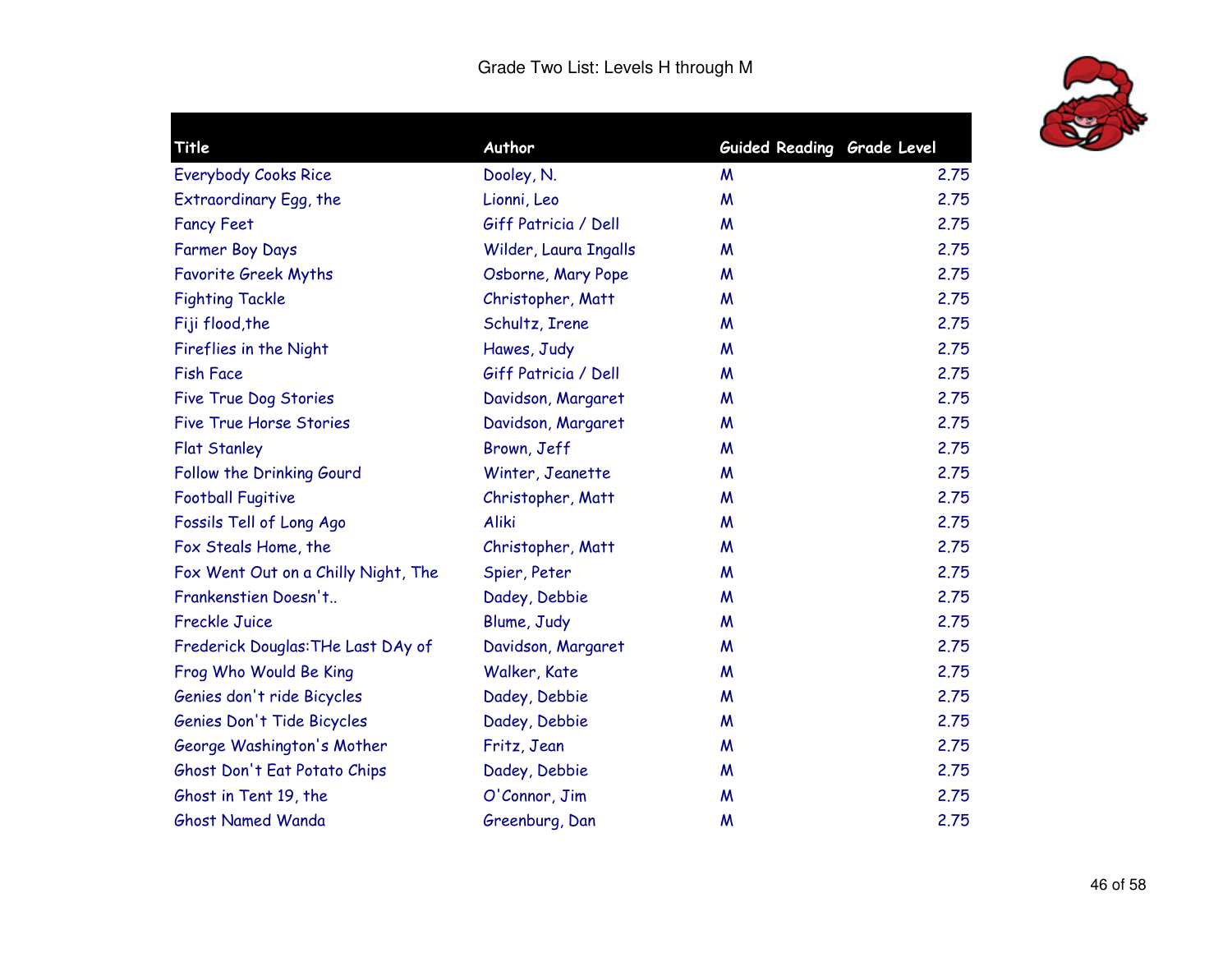

| Guided Reading Grade Level |                                                                                                                                                                                                                                                                                                                                                                                                                                                                                                                                                              |
|----------------------------|--------------------------------------------------------------------------------------------------------------------------------------------------------------------------------------------------------------------------------------------------------------------------------------------------------------------------------------------------------------------------------------------------------------------------------------------------------------------------------------------------------------------------------------------------------------|
|                            | 2.75                                                                                                                                                                                                                                                                                                                                                                                                                                                                                                                                                         |
|                            | 2.75                                                                                                                                                                                                                                                                                                                                                                                                                                                                                                                                                         |
|                            | 2.75                                                                                                                                                                                                                                                                                                                                                                                                                                                                                                                                                         |
|                            | 2.75                                                                                                                                                                                                                                                                                                                                                                                                                                                                                                                                                         |
|                            | 2.75                                                                                                                                                                                                                                                                                                                                                                                                                                                                                                                                                         |
|                            | 2.75                                                                                                                                                                                                                                                                                                                                                                                                                                                                                                                                                         |
|                            |                                                                                                                                                                                                                                                                                                                                                                                                                                                                                                                                                              |
|                            | 2.75                                                                                                                                                                                                                                                                                                                                                                                                                                                                                                                                                         |
|                            | 2.75                                                                                                                                                                                                                                                                                                                                                                                                                                                                                                                                                         |
|                            | 2.75                                                                                                                                                                                                                                                                                                                                                                                                                                                                                                                                                         |
|                            | 2.75                                                                                                                                                                                                                                                                                                                                                                                                                                                                                                                                                         |
|                            | 2.75                                                                                                                                                                                                                                                                                                                                                                                                                                                                                                                                                         |
|                            | 2.75                                                                                                                                                                                                                                                                                                                                                                                                                                                                                                                                                         |
| M                          | 2.75                                                                                                                                                                                                                                                                                                                                                                                                                                                                                                                                                         |
| M                          | 2.75                                                                                                                                                                                                                                                                                                                                                                                                                                                                                                                                                         |
| M                          | 2.75                                                                                                                                                                                                                                                                                                                                                                                                                                                                                                                                                         |
| M                          | 2.75                                                                                                                                                                                                                                                                                                                                                                                                                                                                                                                                                         |
| M                          | 2.75                                                                                                                                                                                                                                                                                                                                                                                                                                                                                                                                                         |
| M                          | 2.75                                                                                                                                                                                                                                                                                                                                                                                                                                                                                                                                                         |
| M                          | 2.75                                                                                                                                                                                                                                                                                                                                                                                                                                                                                                                                                         |
| M                          | 2.75                                                                                                                                                                                                                                                                                                                                                                                                                                                                                                                                                         |
| M                          | 2.75                                                                                                                                                                                                                                                                                                                                                                                                                                                                                                                                                         |
| M                          | 2.75                                                                                                                                                                                                                                                                                                                                                                                                                                                                                                                                                         |
| M                          | 2.75                                                                                                                                                                                                                                                                                                                                                                                                                                                                                                                                                         |
| M                          | 2.75                                                                                                                                                                                                                                                                                                                                                                                                                                                                                                                                                         |
| M                          | 2.75                                                                                                                                                                                                                                                                                                                                                                                                                                                                                                                                                         |
| M                          | 2.75                                                                                                                                                                                                                                                                                                                                                                                                                                                                                                                                                         |
| M                          | 2.75                                                                                                                                                                                                                                                                                                                                                                                                                                                                                                                                                         |
|                            | Berenstain, Stan & Jan<br>M<br>Clifford, Eth<br>M<br>Osborne, Mary Pope<br>M<br>Bulla, Clyse Robert<br>M<br>Dadey, Debbie<br>M<br>Dadey, Debbie<br>M<br>Dadey, Debbie<br>M<br>Granowsky, Alvin<br>M<br>M<br>M<br>Dadey, Debbie<br>M<br>Schultz, Irene<br>M<br>Dadey, Debbie<br>Schultz, Irene<br>Kulling, Monica<br>Abbott, Tony<br>Christopher, Matt<br>MacClem, James<br>Greenburg, Dan<br>Dadey, Debbie<br>Thaler, Mike<br>Greenburg, Dan<br>Lesser, Rika & Paul O. Zelinsky<br>Asch, Frank<br>Christopher, Matt<br>Johnson, Crockett<br>Gackenbach, Dick |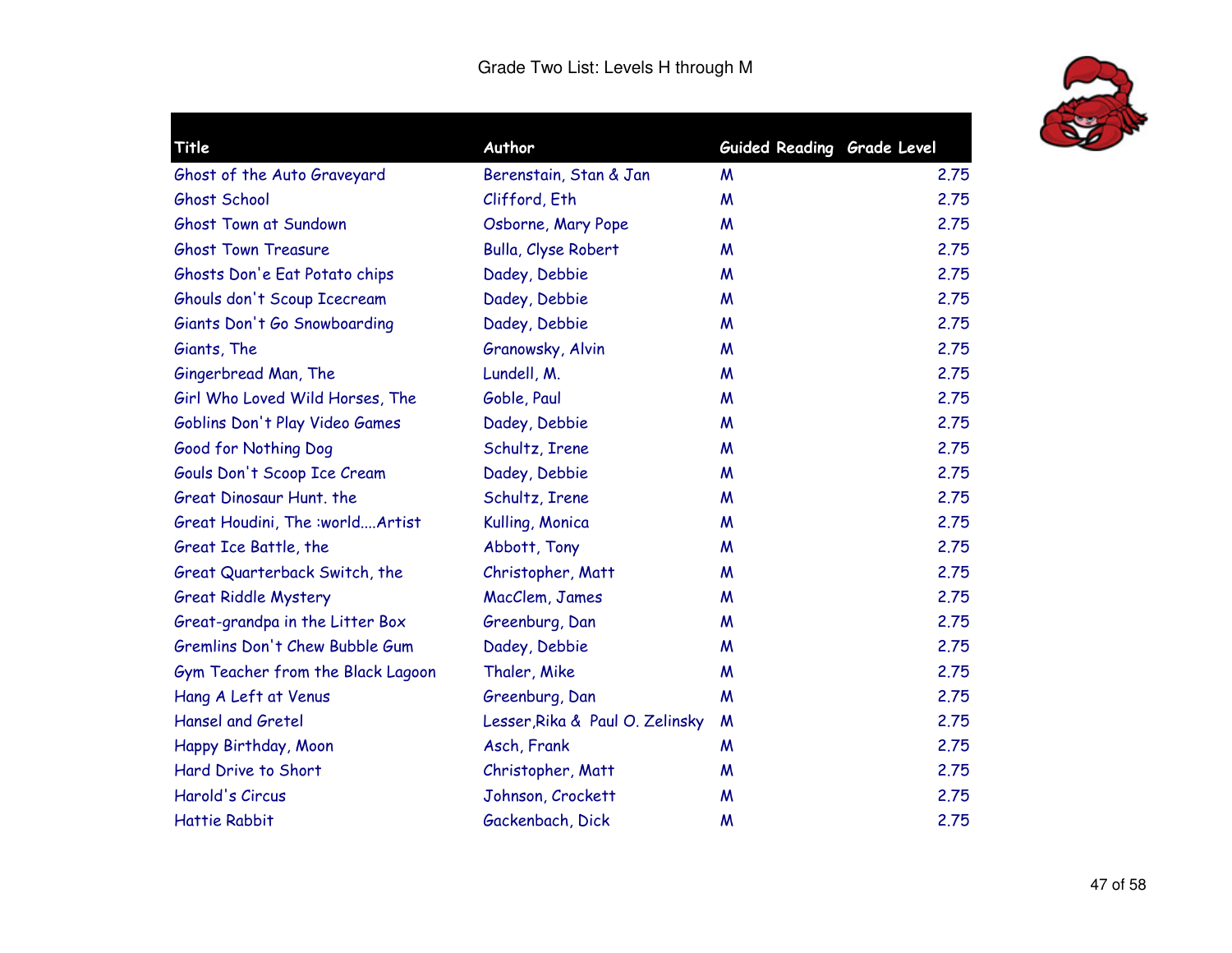

| Title                            | Author                  | Guided Reading Grade Level |      |
|----------------------------------|-------------------------|----------------------------|------|
| Haunted Halloween, the           | Schultz, Irene          | M                          | 2.75 |
| <b>Heckedy Peg</b>               | Wood, Audrey            | W                          | 2.75 |
| Helen Keller                     | Davidson, Margaret      | M                          | 2.75 |
| Hercules doesn't Pull Teeth      | Dadey, Debbie           | M                          | 2.75 |
| Hidden Hand, the                 | Schultz, Irene          | M                          | 2.75 |
| Hilary and the Lions             | Desaix, Frank           | M                          | 2.75 |
| Hit-Away Kid, the                | Christopher, Matt       | M                          | 2.75 |
| Hoopstars Go to the Hoop         | Hughes, Dean            | M                          | 2.75 |
| Houling at the Hauntly's         | Dadley, Debbie          | M                          | 2.75 |
| Hours of the Olympics            | Osborne, Mary Pope      | M                          | 2.75 |
| House of the Horrible Ghosts     | Hayes, Geoffrey         | M                          | 2.75 |
| How Do We Know About ?           | Granowsky, Alvin        | M                          | 2.75 |
| Howie Merton and the Magic Dust  | Reeves, Faye            | M                          | 2.75 |
| Hue Boy                          | Mitchell, Rita Phillips | M                          | 2.75 |
| I Can't said the Ant             | Cameron, Polly          | M                          | 2.75 |
| I Hate Camping                   | Petersen, P.J.          | M                          | 2.75 |
| I Hate Company                   | Petersen, P.J.          | M                          | 2.75 |
| <b>Ice Magic</b>                 | christopher, Matt       | M                          | 2.75 |
| If the Dinosaurs Came Back       | Most, Bernard           | M                          | 2.75 |
| If You Squirt at a Rhinocerous   | Dunn                    | M                          | 2.75 |
| I'm Out of My BodyPlease Leave a | Greenburg, Dan          | M                          | 2.75 |
| In Aunt Lucy's Kitchen           | Rylant, Cynthia         | M                          | 2.75 |
| In My Momma's Kitchen            | Nolen, Jerdine          | M                          | 2.75 |
| In the Dinosaur's Paw            | Giff Patricia / Dell    | M                          | 2.75 |
| Invisibe in the Third Grade      | Cuyer, Margery          | M                          | 2.75 |
| Ira Sleeps Over                  | Waber, Bernard          | M                          | 2.75 |
| <b>Island Baby</b>               | Keller, Holly           | M                          | 2.75 |
|                                  |                         |                            |      |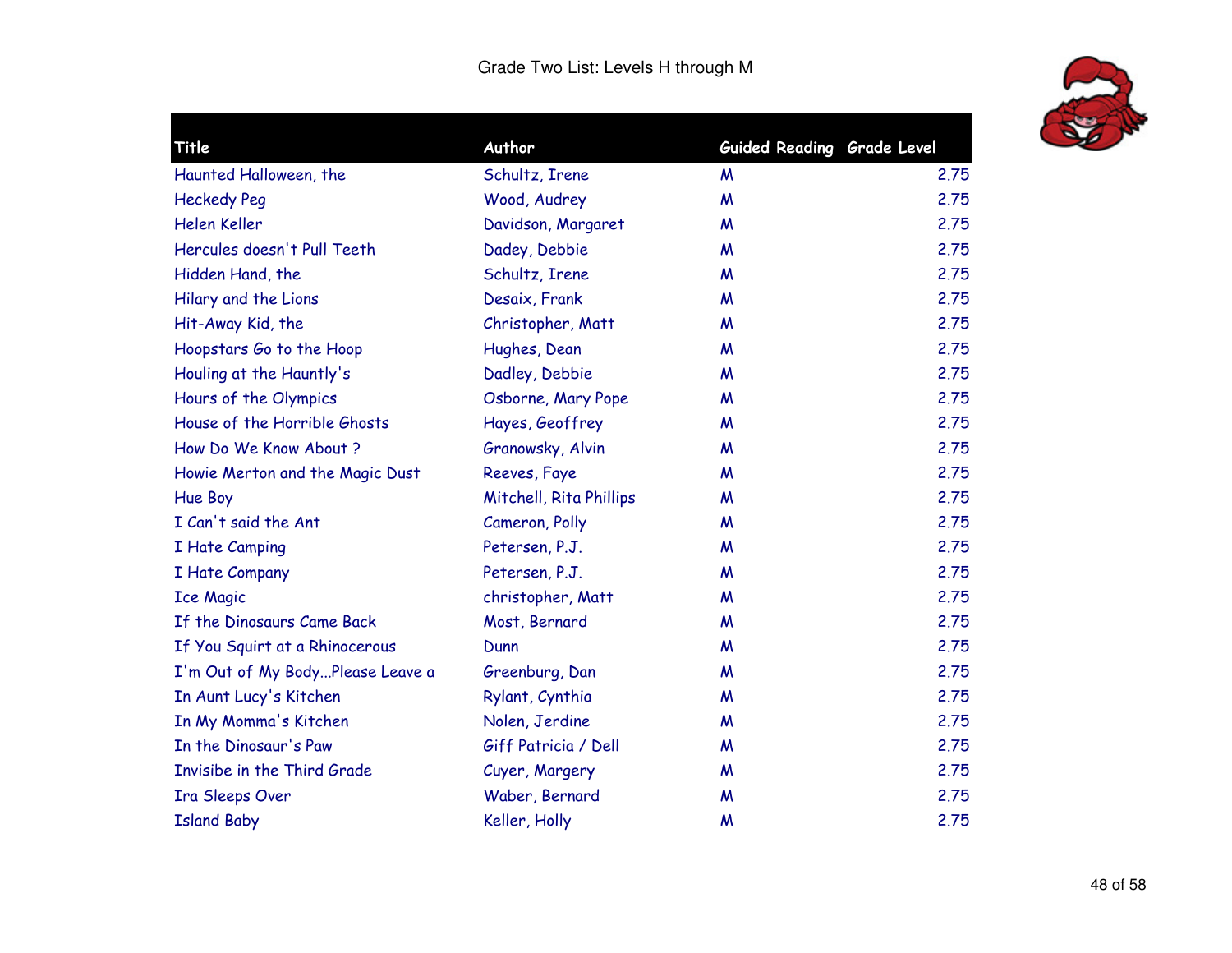

|                       |                                                                              | 2.75                                                     |
|-----------------------|------------------------------------------------------------------------------|----------------------------------------------------------|
|                       |                                                                              | 2.75                                                     |
|                       |                                                                              | 2.75                                                     |
|                       | M                                                                            | 2.75                                                     |
| Krailing, Tessa       | M                                                                            | 2.75                                                     |
| Conford, Ellen        | M                                                                            | 2.75                                                     |
| Christopher, Matt     | M                                                                            | 2.75                                                     |
| Park, Barbara         | M                                                                            | 2.75                                                     |
| Slater, Teddy         | M                                                                            | 2.75                                                     |
| Wetterer, Margaret    | M                                                                            | 2.75                                                     |
| Levy, Eizabeth        | M                                                                            | 2.75                                                     |
| Christopher, Matt     | M                                                                            | 2.75                                                     |
| Martin, Ann M.        | M                                                                            | 2.75                                                     |
| Brown, Marc           | M                                                                            | 2.75                                                     |
| Osborne, Mary Pope    | M                                                                            | 2.75                                                     |
| Dadey, Debbie         | M                                                                            | 2.75                                                     |
| Wilder, Laura Ingalls | M                                                                            | 2.75                                                     |
| Wilder, Laura Ingalls | M                                                                            | 2.75                                                     |
| Wilder, Laura Ingalls | M                                                                            | 2.75                                                     |
| Wilder, Laura Ingalls | M                                                                            | 2.75                                                     |
| Giff Patricia / Dell  | M                                                                            | 2.75                                                     |
| McCloskey, Robert     | W                                                                            | 2.75                                                     |
| Dadey, Debbie         | M                                                                            | 2.75                                                     |
| Giff Patricia / Dell  | M                                                                            | 2.75                                                     |
| Yolen, Jane           | M                                                                            | 2.75                                                     |
| Karr, Kathleen        | M                                                                            | 2.75                                                     |
| Osborne, Mary Pope    | M                                                                            | 2.75                                                     |
|                       | Author<br>Galdone, Paul<br>Conford, Ellen<br>Conford, Ellen<br>Ruller, James | Guided Reading Grade Level<br>M<br>$\boldsymbol{M}$<br>M |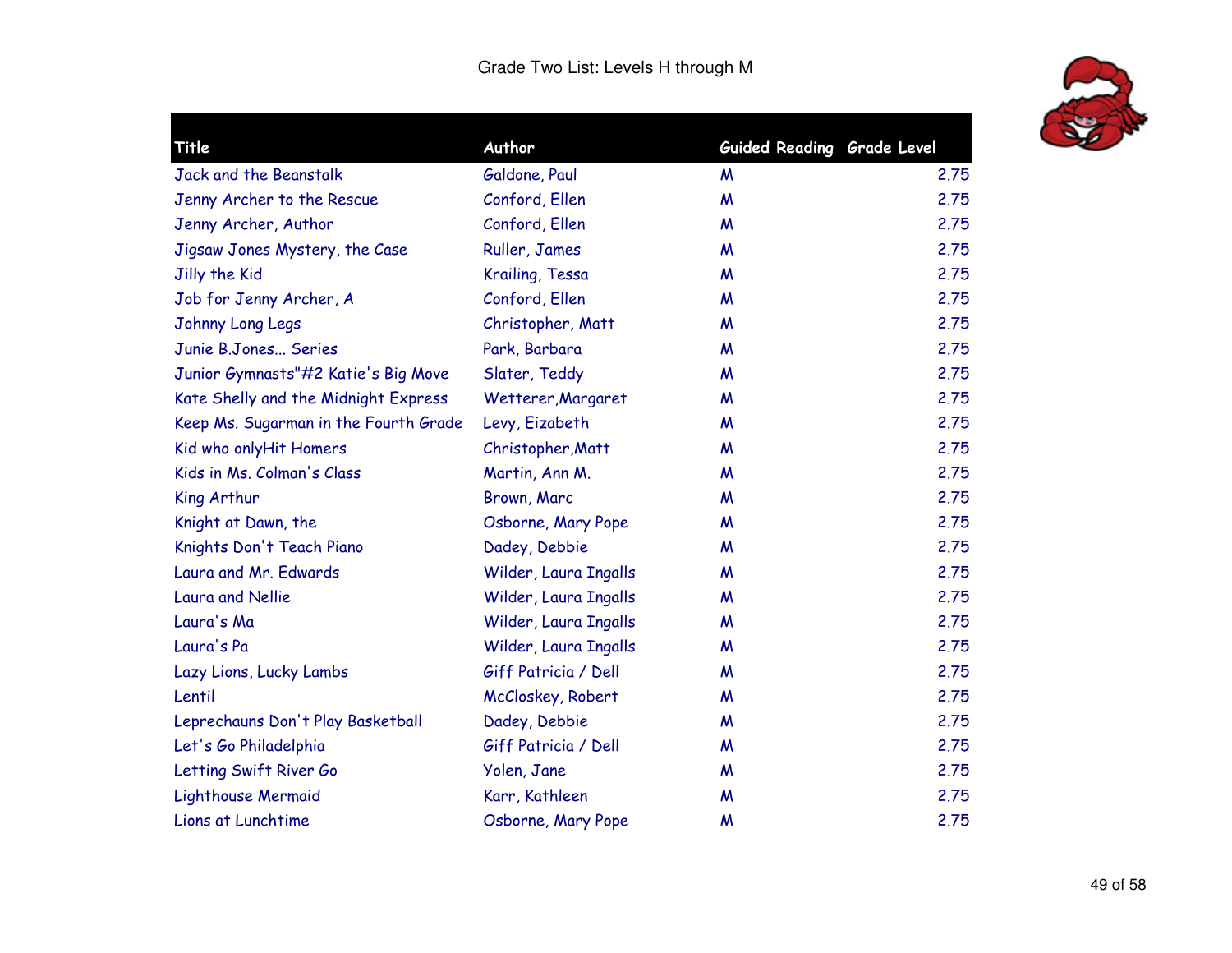

| Title                            | Author                       | Guided Reading Grade Level |      |
|----------------------------------|------------------------------|----------------------------|------|
| Little Hawk's New Name           | Bolognese, Don               | M                          | 2.75 |
| Little House Birthday, A         | Wilder, Laura Ingalls        | M                          | 2.75 |
| Little House Farm Daya           | Burton, Virginia Lee         | M                          | 2.75 |
| Little House Friends             | Burton, Virginia Lee         | M                          | 2.75 |
| Little House, The                | Burton, Virginia Lee         | M                          | 2.75 |
| Little Lefty                     | Christopher, Matt            | M                          | 2.75 |
| Little Red hen makes a Pizza     | Sturges, Philemon            | M                          | 2.75 |
| Little Swan                      | Geras, Adele                 | M                          | 2.75 |
| Little Women                     | Alcott, Louisa May: Bullseye | M                          | 2.75 |
| Littles and the The (series)     | Peterson, John               | M                          | 2.75 |
| Littles Take a Trip              | Peterson, John               | M                          | 2.75 |
| Locked in the Library            | Brown, Marc                  | M                          | 2.75 |
| Long Shot for Paul               | Christopher, Matt            | M                          | 2.75 |
| Look Who's Playing First Base    | Christopher, Matt            | M                          | 2.75 |
| Lost and Found                   | Teague, Mark                 | M                          | 2.75 |
| Lost Children, the               | Goble, Paul                  | M                          | 2.75 |
| Lucky Baseball Bat, the          | Christopher, Matt            | M                          | 2.75 |
| Lucky Last Luke                  | Clark, Margaret              | M                          | 2.75 |
| Madeline's Christmas             | Bemelmans, Ludwig            | M                          | 2.75 |
| <b>Magic Tree House Series</b>   | Osborne, Mary Pope           | M                          | 2.75 |
| Mail Carriere                    | Ready, Dee                   | M                          | 2.75 |
| Man Out At First                 | Christopher, Matt            | M                          | 2.75 |
| Martians Don't Take Temperatures | Dadey, Debbie                | M                          | 2.75 |
| Martin Luther King, Jr.          | Greene, Carol                | M                          | 2.75 |
| Marvin and the Mean Words        | Kline, Suzy                  | M                          | 2.75 |
| Marvin Redpost                   | Sachar, Louis                | M                          | 2.75 |
| Mary Marony, Mummy Girl          | Kline, Suzy                  | M                          | 2.75 |
|                                  |                              |                            |      |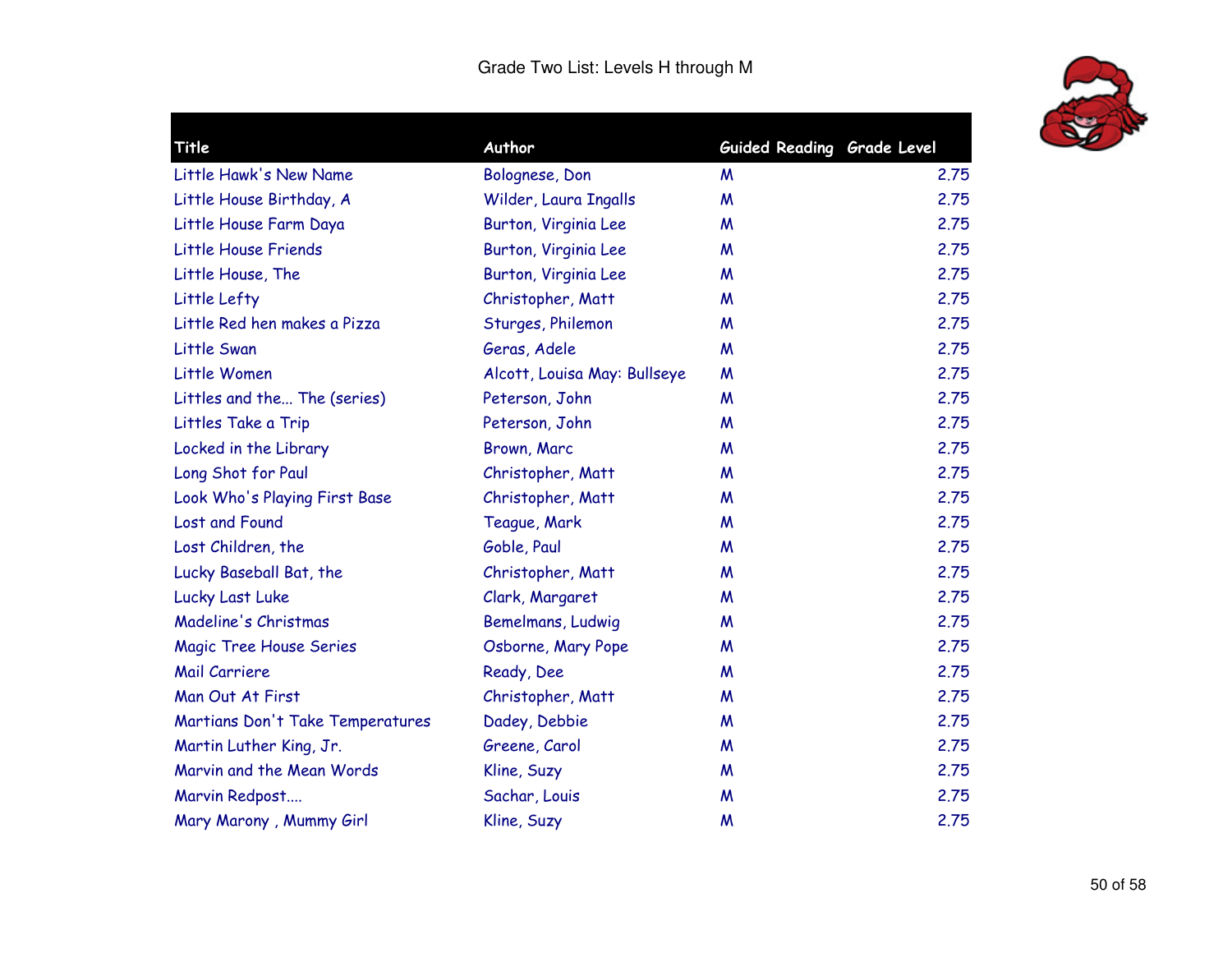

| Title                              | Author                    | Guided Reading Grade Level |      |
|------------------------------------|---------------------------|----------------------------|------|
| Mary Marony and and the Chocolate  | Kline, Suzy               | M                          | 2.75 |
| Mary Marony and the Snake          | Kline, Suzy               | $\boldsymbol{M}$           | 2.75 |
| Mary Marony Hides Out              | Kline, Suzy               | M                          | 2.75 |
| Maybe Yes, Maybe No. Maybe Maybe   | Patron, Susan             | M                          | 2.75 |
| Mermaids Don't Run Track           | Dadey, Debbie             | M                          | 2.75 |
| Michael Jordan                     | Edwards, Nick             | M                          | 2.75 |
| Midnight on the Moon               | Osborne, Mary Pope        | M                          | 2.75 |
| Mike Mulligan and His Steam Shovel | Burton, Virginia Lee      | M                          | 2.75 |
| Miracle on the Plate               | Christopher, Matt         | M                          | 2.75 |
| Misfortune Cookie                  | Greenburg, Dan            | M                          | 2.75 |
| <b>Miss Rumphius</b>               | Cooney, Barbara           | M                          | 2.75 |
| Mitchell is Moving                 | Sharmat, Marjorie Weinman | M                          | 2.75 |
| Mitten, The                        | Brett, Jan                | M                          | 2.75 |
| Molly, s Pilgrim                   | Cohen, Barbara            | M                          | 2.75 |
| <b>Monster For Hire</b>            | Wilson, Trevor            | M                          | 2.75 |
| Monster Rabbit Runs Amuck          | Giff Patricia / Dell      | M                          | 2.75 |
| Monsters don't Scuba Dive          | Dadey, Debbie             | M                          | 2.75 |
| Mop Top                            | Freeman, Don              | M                          | 2.75 |
| Mud Pony, the                      | Cohen, Caron Lee          | M                          | 2.75 |
| Muffy's Secret Admirer             | Brown, Marc               | M                          | 2,75 |
| <b>Mummies</b>                     | Milton, Joyce             | M                          | 2.75 |
| Mummies Don't Coach Softball       | Dadey, Debbie             | M                          | 2.75 |
| Munnies in the Morning             | Osborne, Mary Pope        | M                          | 2.75 |
| My Father's Dragon                 | Gannett, Ruth             | M                          | 2.75 |
| My Son the Time Traveler           | Greenburg, Dan            | M                          | 2.75 |
| Mystery in the Night Woods         | Peterson, John            | M                          | 2.75 |
| Mystery of the Dark Old House      | Schultz, Irene            | M                          | 2.75 |
|                                    |                           |                            |      |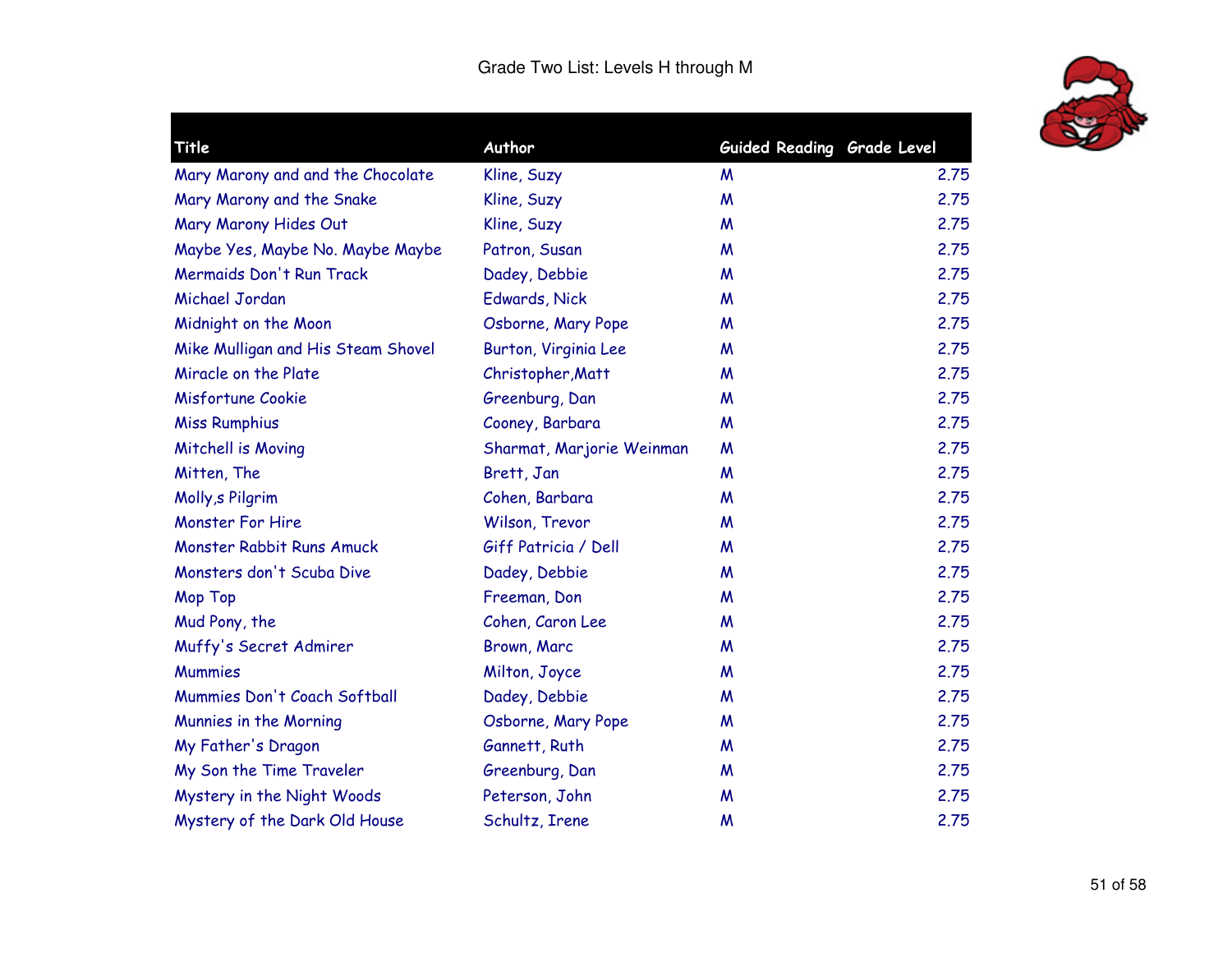

| Title                                                        | Author                    | Guided Reading Grade Level |      |
|--------------------------------------------------------------|---------------------------|----------------------------|------|
| Mystery of the Missing Dog                                   | Schultz, Irene            | M                          | 2.75 |
|                                                              |                           | M                          | 2.75 |
| Mystery of the Stolen Bike                                   | Brown, Marc               |                            | 2.75 |
| Mystery of the Talking Tail, the<br><b>Nannnies For Hire</b> | Clark, Margaret           | W                          | 2.75 |
|                                                              | Hest, Amy                 | M                          | 2.75 |
| Never Trust a Cat who Wears Earrings                         | Greenburg, Dan            | M                          |      |
| New Land: A First Year on the Praire, the Reynolds, Marilynn |                           | M                          | 2.75 |
| Nibble, Nibble, Jenny Archer                                 | Conford, Ellen            | M                          | 2.75 |
| Night of the Ninjas                                          | Osborne, Mary Pope        | M                          | 2.75 |
| Night Tree                                                   | <b>Bunting, Eve</b>       | M                          | 2.75 |
| Nine True Dolphin Stories                                    | Davidson, Margaret        | M                          | 2.75 |
| Ninjas Don't Bake Pumpkin Pies                               | Dadey, Debbie             | M                          | 2.75 |
| No Arm in Left Field                                         | Christopher, Matt         | M                          | 2.75 |
| No Trouble at All!                                           | Powell, Joyce             | M                          | 2.75 |
| Now You See Me Now You Don't                                 | Greenburg, Dan            | M                          | 2.75 |
| Old Man and the Bear, the                                    | Hanel, Wolfram            | M                          | 2.75 |
| Old Rocking Chair, the                                       | Root, Phyllis             | M                          | 2.75 |
| Old Tom and the Roque                                        | Wilson, Trevor            | M                          | 2.75 |
| One Bad Thing about Father                                   | Monjo, F.N.               | M                          | 2.75 |
| One in the Middle is the Green Kangaroo,                     | Blume, Judy               | M                          | 2.75 |
| One-Eyed Jake                                                | Hutchins, Pat             | M                          | 2.75 |
| <b>Onion Sundaes</b>                                         | Adler, David              | M                          | 2.75 |
| Over the Green Hills                                         | Isadora, Rachel           | M                          | 2.75 |
| Paint Brush Kid, the                                         | <b>Bulla Clyde Robert</b> | M                          | 2.75 |
| Pajama Party                                                 | Hest, Amy                 | M                          | 2.75 |
| Patches                                                      | Szymanski, Lois           | M                          | 2.75 |
| Patchwork Quilt, The                                         | Flournoy, Valerie         | M                          | 2.75 |
| Phantoms Don't Drive Sports Cars                             | Dadey, Debbie             | M                          | 2.75 |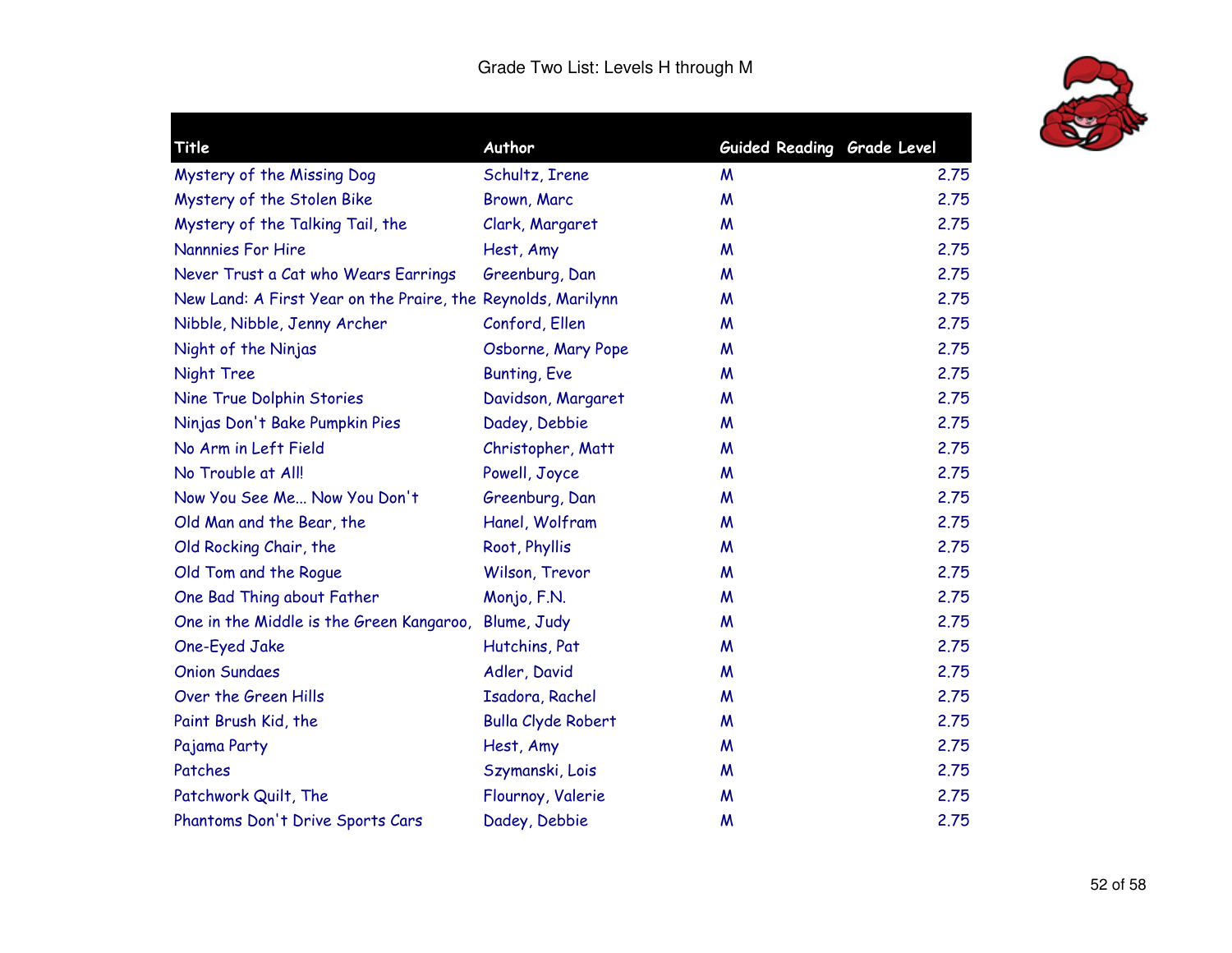

| <b>Title</b>                                           | Author              | Guided Reading Grade Level |      |
|--------------------------------------------------------|---------------------|----------------------------|------|
| Picture Book of Abraham Lincoln, the                   | Adler, David        | M                          | 2.75 |
| Picture Book of Amelia Earhart, the                    | Adler, David        | M                          | 2.75 |
| Picture Book of Anne Frank, the                        | Adler, David        | M                          | 2.75 |
| Picture Book of Benjamin Franklin, the                 | Adler, David        | M                          | 2.75 |
| Picture Book of Christopher Columbus,                  | Adler, David        | M                          | 2.75 |
| Picture Book of Davy Crockett, the                     | Adler, David        | M                          | 2.75 |
| Picture Book of Eleanor Roosevelt, the                 | Adler, David        | M                          | 2.75 |
| Picture Book of Florence Nightingale, the Adler, David |                     | M                          | 2.75 |
| Picture Book of Frederick Douglas, the                 | Adler, David        | W                          | 2.75 |
| Picture Book of George W. Carver, the                  | Adler, David        | M                          | 2.75 |
| Picture Book of George Washington, the                 | Adler, David        | W                          | 2.75 |
| Picture Book of Harriet Tubman, the                    | Adler, David        | M                          | 2.75 |
| Picture Book of Helen Keller, the                      | Adler, David        | M                          | 2.75 |
| Picture Book of Jackie Robinson, the                   | Adler, David        | M                          | 2.75 |
| Picture Book of Louis Braille, the                     | Adler, David        | M                          | 2.75 |
| Picture Book of Martin Luther King Jr.,                | Adler, David        | M                          | 2.75 |
| Picture Book of Patrick Henry, the                     | Adler, David        | M                          | 2.75 |
| Picture Book of Paul Revere, the                       | Adler, David        | M                          | 2.75 |
| Picture Book of Rosa Parks, the                        | Adler, David        | M                          | 2.75 |
| Picture Book of Sacagaweca, the                        | Adler, David        | M                          | 2.75 |
| Picture Book of Sitting Bull, the                      | Adler, David        | M                          | 2.75 |
| Picture Book of Sojourner, the                         | Adler, David        | M                          | 2.75 |
| Picture Book of Thomas Edison the                      | Adler, David        | M                          | 2.75 |
| Picture Book of Thurgood Marshall, the                 | Adler, David        | M                          | 2.75 |
| Pig Who Ran A Red Light                                | Johnson, Paul Brett | M                          | 2.75 |
| Pirates Don't Wear Pink Sunglasses                     | Dadey, Debbie       | M                          | 2.75 |
| Pirates Past Noon                                      | Osborne, Mary Pope  | M                          | 2.75 |
|                                                        |                     |                            |      |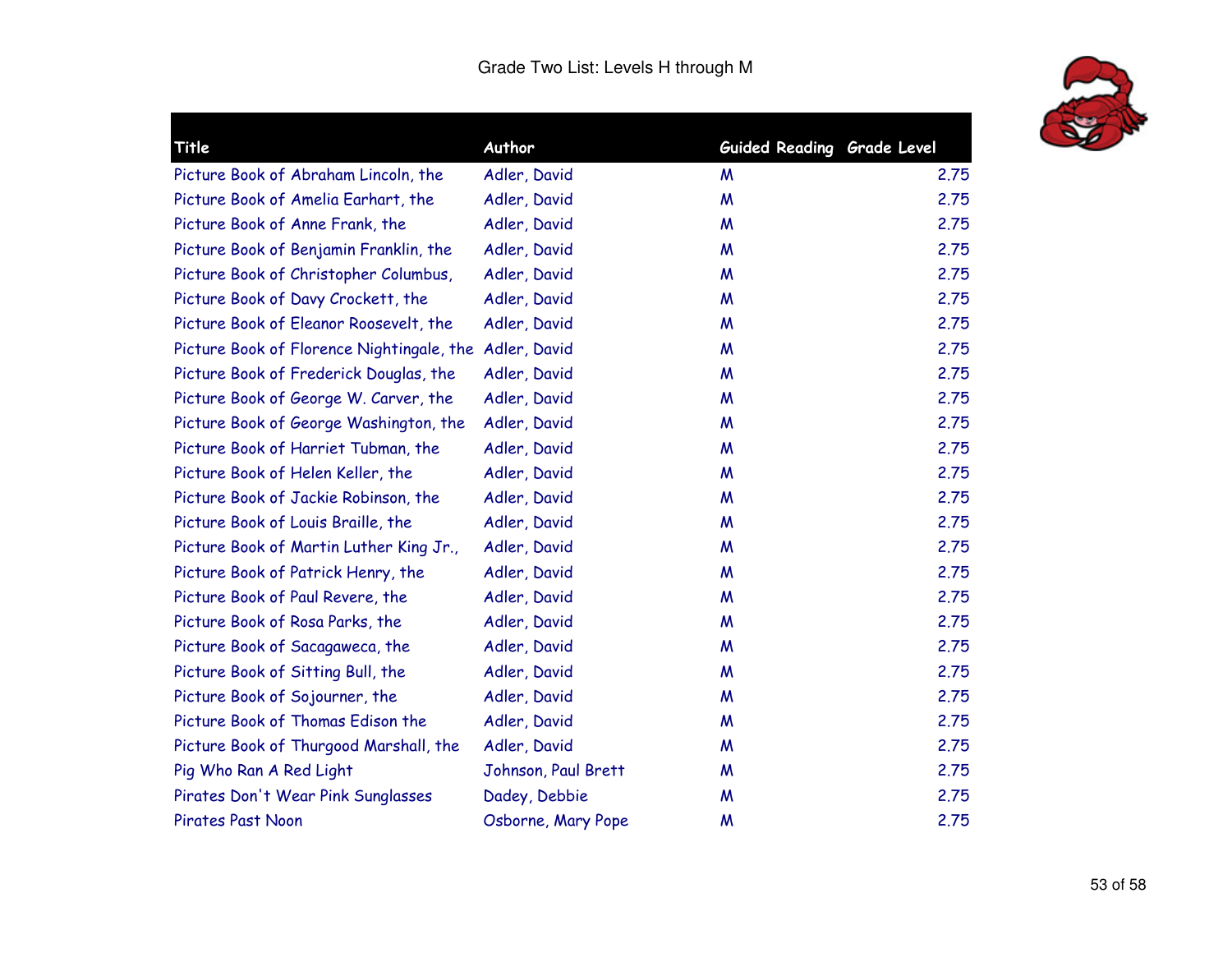

| Author                                                     |   |                            |
|------------------------------------------------------------|---|----------------------------|
| Granowsky, Alvin                                           | M | 2.75                       |
| Boraas, Tracey                                             | M | 2.75                       |
| Lowrey, Janette                                            | M | 2.75                       |
| Osborne, Mary Pope                                         | M | 2.75                       |
| Ready, Dee                                                 | M | 2.75                       |
| Giff Patricia / Dell                                       | M | 2.75                       |
| Thaler, Mike                                               | M | 2.75                       |
| Munsch, Robert                                             | M | 2.75                       |
| Ray, Mary Lyn                                              | M | 2.75                       |
| Giff Patricia / Dell                                       | M | 2.75                       |
| Granowsky, Alvin                                           | M | 2.75                       |
| Marshall, James                                            | M | 2.75                       |
| Heller, Ruth                                               | M | 2.75                       |
| Marzollo, Jean                                             | M | 2.75                       |
| Scheffler, Ursel                                           | M | 2.75                       |
| Maccarone, Grace                                           | M | 2.75                       |
| Return of the Third Grade Ghosthunters<br>Maccarone, Grace | M | 2.75                       |
| Scheffler, Ursel                                           | M | 2.75                       |
| Hurwitz, Johanna                                           | M | 2.75                       |
| Conrad, Pam                                                | M | 2.75                       |
| Lobel, Arnold                                              | M | 2.75                       |
| Brown, Margaret Wise                                       | M | 2.75                       |
| Hurwitz, Johanna                                           | M | 2.75                       |
| Hurwitz, Johanna                                           | M | 2.75                       |
| Hurwitz, Johanna                                           | M | 2.75                       |
| Lester, Julius                                             | M | 2.75                       |
| Dadey, Debbie                                              | M | 2.75                       |
|                                                            |   | Guided Reading Grade Level |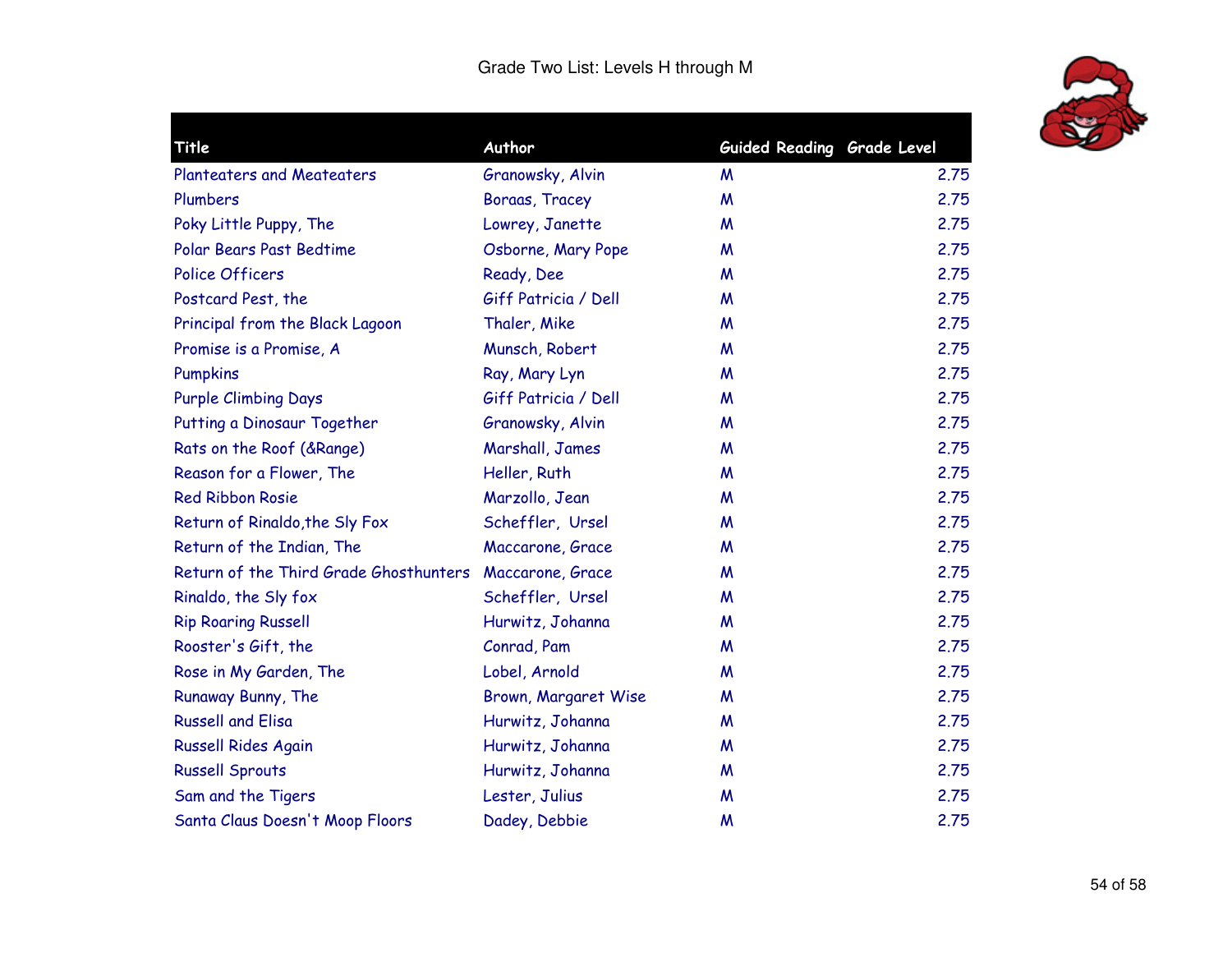

| Title                                   | Author               | Guided Reading Grade Level |      |
|-----------------------------------------|----------------------|----------------------------|------|
| School Bus Driver from the Black Lagoon | Thaler, Mike         | M                          | 2.75 |
| School Nurse from the Black Lagoon      | Thaler, Mike         | M                          | 2.75 |
| <b>Second Grade Friends</b>             | Cohen, Meriam        | M                          | 2.75 |
| Second Grade Friends Again              | Cohen, Meriam        | M                          | 2.75 |
| Secret at the Polk Street School        | Giff Patricia / Dell | W                          | 2.75 |
| Seven Treasure Hunts, the               | Byars, Betsy         | M                          | 2.75 |
| <b>Shadow over Second</b>               | Christopher, Matt    | M                          | 2.75 |
| Shortstop From Tokyo                    | Christopher, Matt    | M                          | 2.75 |
| Showtime at the Polk Street School      | Giff Patricia / Dell | M                          | 2.75 |
| <b>Skateboard Tough</b>                 | Christopher, Matt    | M                          | 2.75 |
| Skeletons Don't Play Tubas              | Christopher, Matt    | W                          | 2.75 |
| Slam Dunk Saturday                      | Marzollo, Jean       | M                          | 2.75 |
| <b>Sleeping Ugly</b>                    | Yolen, Jane          | M                          | 2.75 |
| <b>Snaggle Doodles</b>                  | Giff Patricia / Dell | M                          | 2.75 |
| <b>Snake Alarm</b>                      | Krailing, Tessa      | M                          | 2.75 |
| Soccer Mania                            | Tamar, Erika         | M                          | 2.75 |
| Soccer Sam                              | Marzollo, Jean       | M                          | 2.75 |
| Solo Girl                               | Pinkney, Andrea      | W                          | 2.75 |
| Sophie Hits Six                         | King-Smith Dick      | M                          | 2.75 |
| Sophie in the Saddle                    | King-Smith Dick      | W                          | 2.75 |
| Sophie Is Seven                         | King-Smith Dick      | M                          | 2.75 |
| Sophie 's Lucky                         | King-Smith Dick      | M                          | 2.75 |
| Sophie 's Tom                           | King-Smith Dick      | W                          | 2.75 |
| Sophie's Snail                          | King-Smith Dick      | M                          | 2.75 |
| Spectaular Stone Soup                   | Scheffler, Ursel     | W                          | 2.75 |
| Spooky Tail of Prewitt Peacock, the     | Peet, Bill           | M                          | 2.75 |
| Spy in the Attic, the                   | Scheffler, Ursel     | M                          | 2.75 |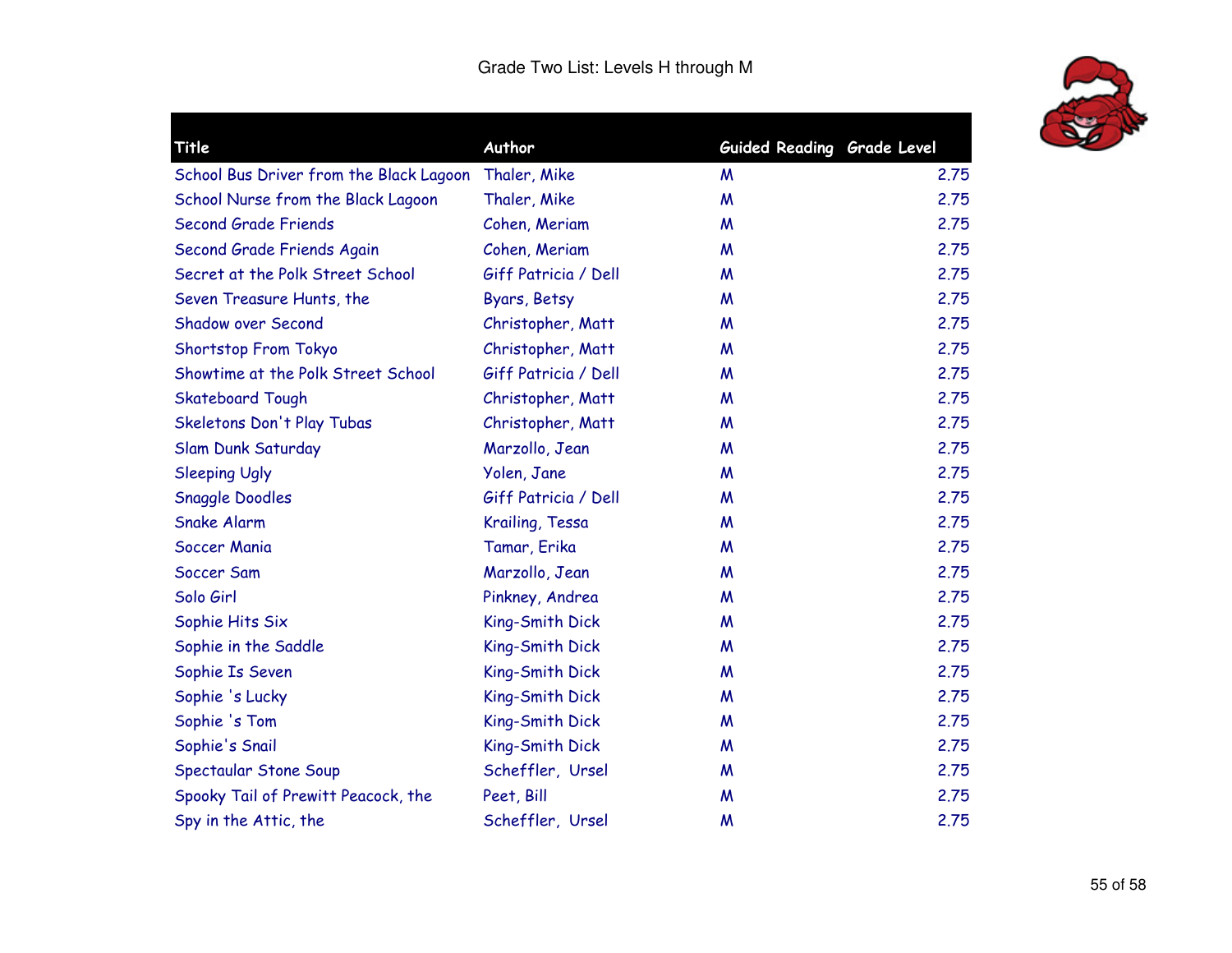

| Author               |                   |                            |
|----------------------|-------------------|----------------------------|
|                      | M                 | 2.75                       |
| Howard, Tristan      | M                 | 2.75                       |
| Giff Patricia / Dell | M                 | 2.75                       |
| Simon.J.             | M                 | 2.75                       |
| Hurd, Edith Thacher  | M                 | 2.75                       |
| Leaf, Munro          | M                 | 2.75                       |
| Haley, Gail.E.       | M                 | 2.75                       |
| Peters, L.           | M                 | 2.75                       |
| Giff Patricia / Dell | M                 | 2.75                       |
| Osborne, Mary Pope   | M                 | 2.75                       |
| Christopher, Matt    | M                 | 2.75                       |
| Steig, William       | M                 | 2.75                       |
| Kellogg, Steven      | M                 | 2.75                       |
| Thaler, Mike         | M                 | 2.75                       |
| Deedrick, Tami       | M                 | 2.75                       |
| Kent, Jack           | M                 | 2.75                       |
| MacLachlan, Patricia | M                 | 2.75                       |
| Greenburg, Dan       | M                 | 2.75                       |
| Polacco, Patricia    | M                 | 2.75                       |
| Osborne, Mary Pope   | M                 | 2.75                       |
| Christopher, Matt    | M                 | 2.75                       |
| Guest, C.Z.          | M                 | 2.75                       |
| Keller, Jack         | M                 | 2.75                       |
| Osborne, Mary Pope   | M                 | 2.75                       |
| Christopher, Matt    | M                 | 2.75                       |
| Soto, Gary           | M                 | 2.75                       |
| Christopher, Matt    | M                 | 2.75                       |
|                      | Christopher, Matt | Guided Reading Grade Level |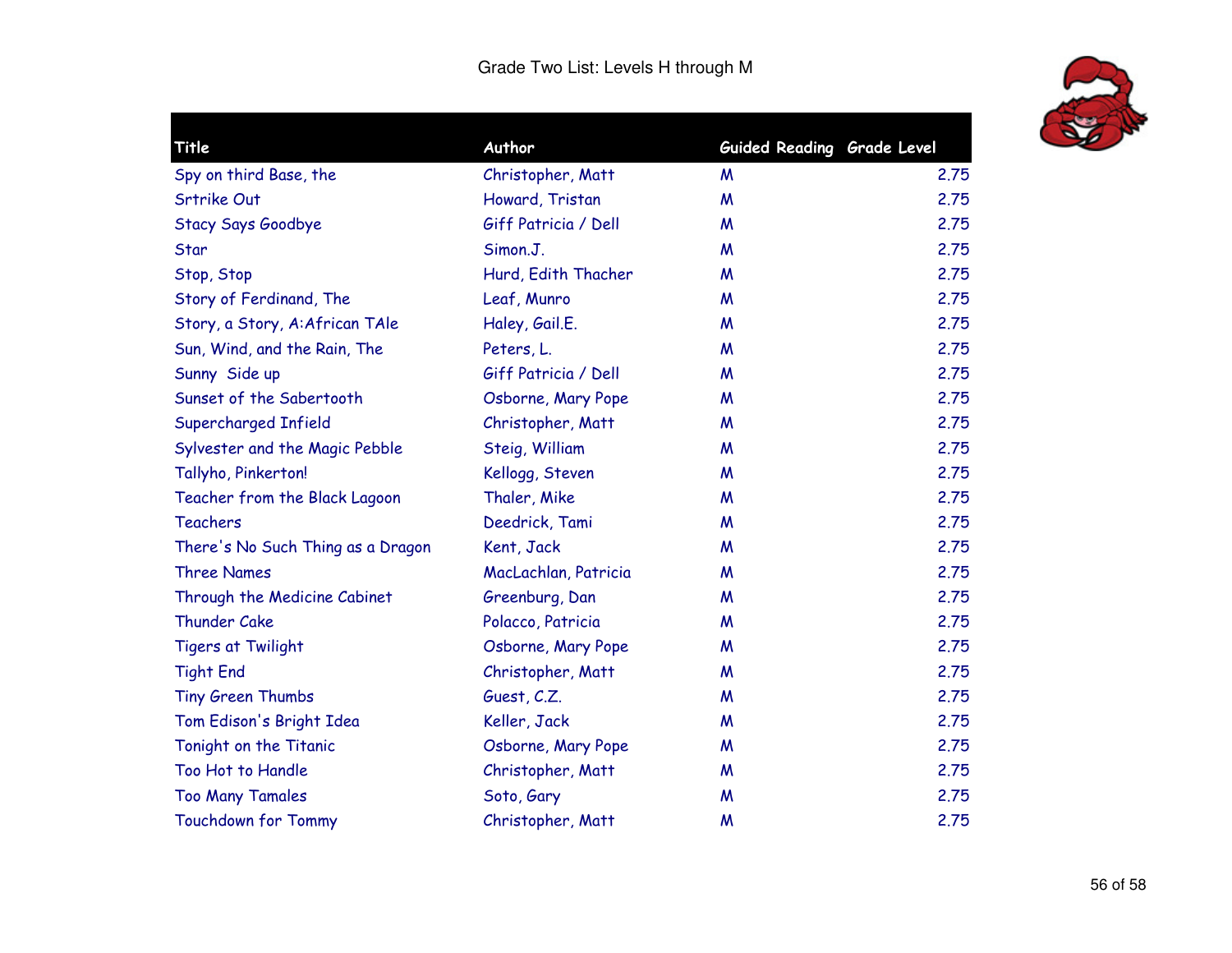

| Title                                   | Author               | Guided Reading Grade Level |      |
|-----------------------------------------|----------------------|----------------------------|------|
| Trixie and the Cyber Pet                | Krailing, Tessa      | M                          | 2.75 |
| Trolls Don't Ride Roller Coasters       | Dadey, Debbie        | M                          | 2.75 |
| True Stories about Abraham Lincoln      | Gross, Ruth Belov    | M                          | 2.75 |
| Truth about the Moon, the               | Bess, Clayton        | M                          | 2.75 |
| <b>Turkey Trouble</b>                   | Giff Patricia / Dell | M                          | 2.75 |
| Turkey's Side of It, the                | Smith, Janice Lee    | M                          | 2.75 |
| <b>TV Reporter</b>                      | Boraas, Tracey       | M                          | 2.75 |
| Two Hungry Hippos                       | Adams, Alison        | W                          | 2.75 |
| Two Runaways, the                       | Schultz, Irene       | M                          | 2.75 |
| Tyler Toad and Thunder                  | Crowe, Robert        | M                          | 2.75 |
| Unicorns Don't Give Sleigh Rides        | Dadey, Debbie        | M                          | 2.75 |
| Vacation under the Volcano              | Osborne, Mary Pope   | M                          | 2.75 |
| Valentine Star, the                     | Giff Patricia / Dell | M                          | 2.75 |
| Vampire Dont's Wear Polkadots           | Dadey, Debbie        | M                          | 2.75 |
| <b>Vikings Ships at Sunrise</b>         | Osborne, Mary Pope   | M                          | 2.75 |
| Village of Round and Square Houses, The | Grifalconi, Ann      | M                          | 2.75 |
| Volcano Godess Will See You Now, the    | Greenburg, Dan       | M                          | 2.75 |
| Wake up Emily, It's Mother's Day        | Giff Patricia / Dell | M                          | 2.75 |
| <b>Walter the Warlock</b>               | Hautzig, Deborah     | M                          | 2.75 |
| <b>Wednesday Surprise</b>               | <b>Bunting, Eve</b>  | M                          | 2.75 |
| <b>Were Dinosaurs Good?</b>             | Granowsky, Alvin     | M                          | 2.75 |
| Werewolves Don't go to Summer Camp      | Dadey, Debbie        | M                          | 2.75 |
| What Is a Dinosaur?                     | Granowsky, Alvin     | M                          | 2.75 |
| What Is a Fossil?                       | Goldish, Meisk       | M                          | 2.75 |
| What's Cooking, Jenny Archer?           | Conford, Ellen       | M                          | 2.75 |
| When I Was Young in the Mountains       | Rylant, Cynthia      | M                          | 2.75 |
| Who's in Love With Arthur?              | Brown, Marc          | M                          | 2.75 |